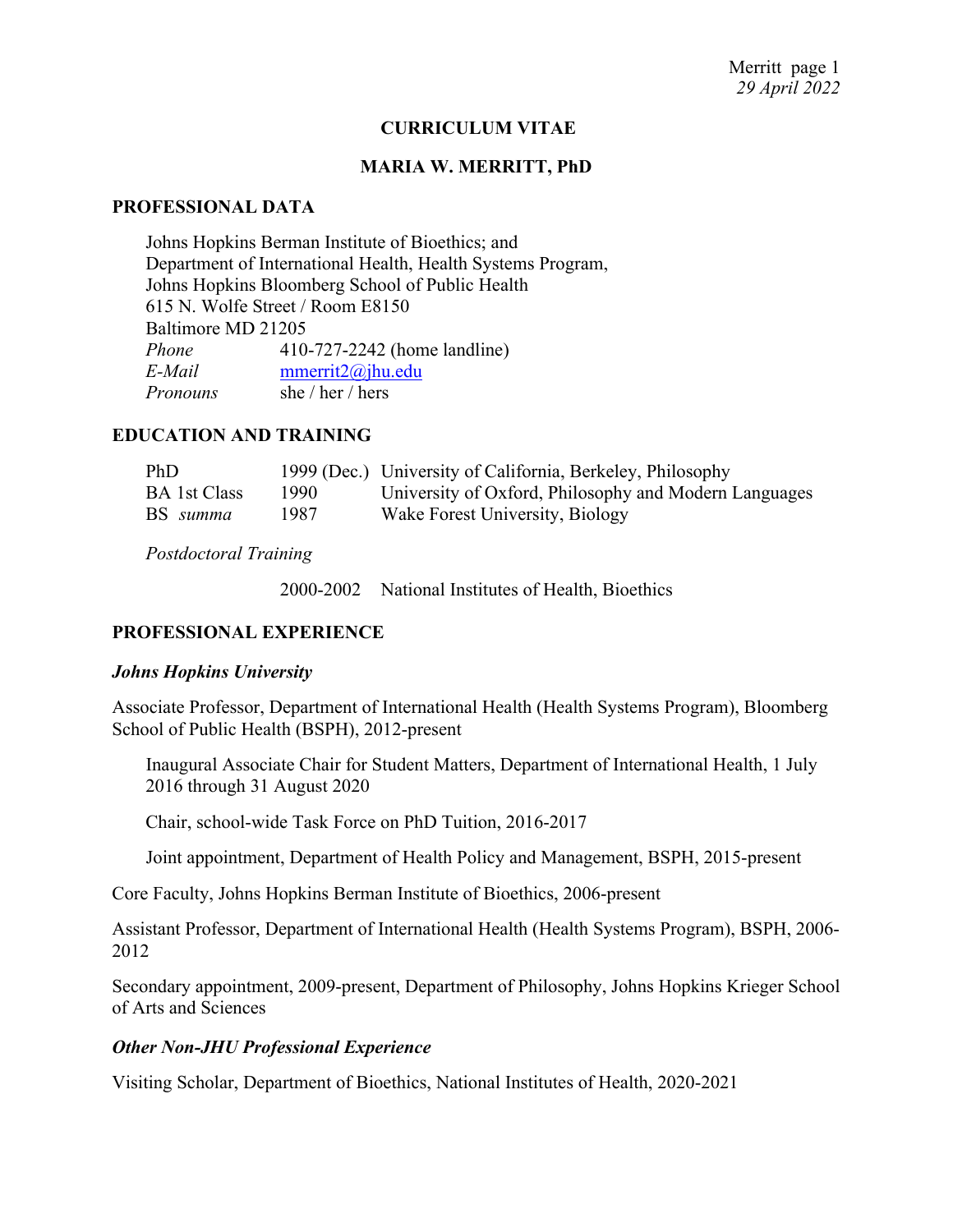Employed full-time at NIH under Intergovernmental Personnel Act (IPA) assignment to do bioethics research and mentor bioethics Fellows

Faculty Fellow, Edmond J. Safra Center for Ethics, Harvard University, 2005-2006

Assistant Professor, Department of Philosophy, College of William and Mary, 2002-2006

Postdoctoral Fellow, Department of Bioethics, National Institutes of Health, 2000-2002

# **PROFESSIONAL ACTIVITIES**

*Society Membership*

American Philosophical Association (APA): member American Public Health Association (APHA): member American Society for Bioethics and Humanities (ASBH): sustaining member International Association of Bioethics (IAB): member IAB International Public Health Ethics Network: member

# *Participation on Advisory Panels and Boards*

Member, planning committee, workshop hosted by Board on Health Sciences Policy of the U.S. National Academies of Sciences, Engineering, and Medicine: An Examination of Emerging Bioethical Issues in Biomedical Research, November 2019 – February 2020

Moderator at workshop, 26 February 2020, Session V: Challenges and Opportunities in the Bioethics Research Workforce Infrastructure and for Ensuring Diversity

Workshop information and report are available at: https://www.nationalacademies.org/event/02-26-2020/an-examination-of-emergingbioethical-issues-in-biomedical-research-a-workshop

Participant, Joint Planning Meeting, Oxford Wellcome Centre-Johns Hopkins Berman Institute Collaborative Bioethics Research & Training Program, London, 2 August 2019

Co-Chair, workgroup on Ethical Reasoning and Professional Practice domain for Global Health Core Competency Development Project, Association of Schools & Programs of Public Health (ASPPH), 2010-2011

Member, Global Health Council Research Symposium Advisory Panel, 28 May 2009

# **EDITORIAL AND OTHER PEER REVIEW ACTIVITIES**

*Journal Peer Review Activities*

Cumulative 2001-present (journal titles listed in alphabetical order): *American Journal of Bioethics (AJOB) American Journal of Public Health (AJPH) Bioethics BMC Medical Ethics*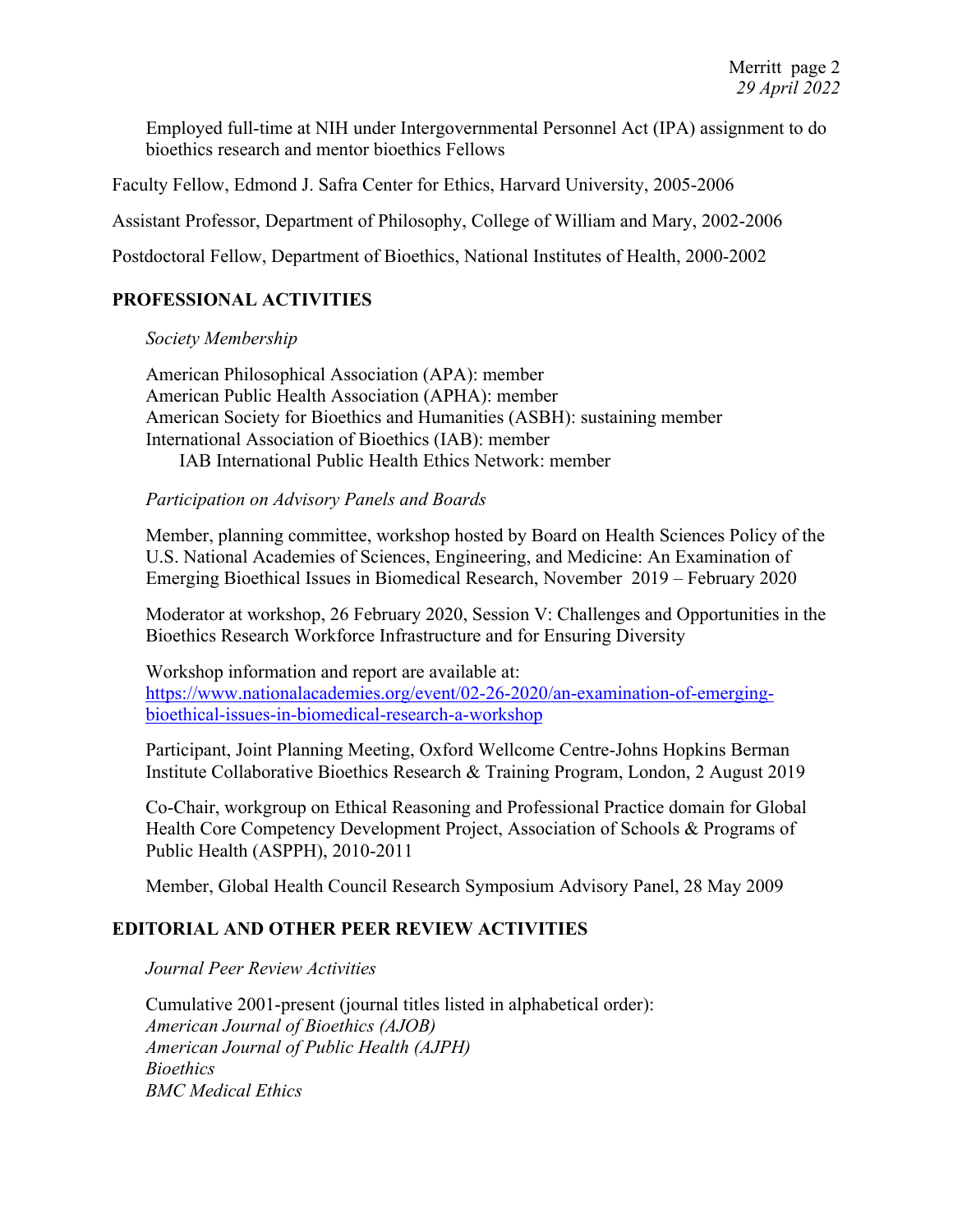*Clinical Trials Ethical Theory and Moral Practice Ethics & Human Research (formerly IRB: Ethics & Human Research) Hastings Center Report Health Policy and Planning Hume Studies International Health International Journal of Health Governance Journal of Medical Ethics Journal of Moral Philosophy Journal of Value Inquiry Kennedy Institute of Ethics Journal Mind New England Journal of Medicine Open AIDS Journal Philosophical Quarterly Philosophical Studies Philosophy, Ethics, and Humanities in Medicine PLoS Medicine PLoS ONE Public Health Ethics Southern Journal of Philosophy Theoretical Medicine and Bioethics Yale Journal of Health Policy, Law and Ethics*

*Journal or Other Editorial Board Membership*

Associate Editor (2013-2019), *Oxford Handbook of Public Health Ethics*, Mastroianni A, Kahn JP, and Kass N (ed.), New York: Oxford University Press, 2019

Member, Editorial Advisory Board, *The Open AIDS Journal*, 2007-2015

*Proposal Reviews*

Reviewer, NIH International Research Ethics Education and Curriculum Development Award (PAR 19-244 – FIC/NHGRI/NIAID R25), 2021

Stage 1 Reviewer, NIH International Research Ethics Education and Curriculum Development Award (PAR 16-081 – FIC R25), 2016

*Review of Reports and Other Documents*

Cumulative 2001-present (presses / organizations listed in alphabetical order):

Book manuscript peer review Cambridge University Press Oxford University Press

Conference abstract peer review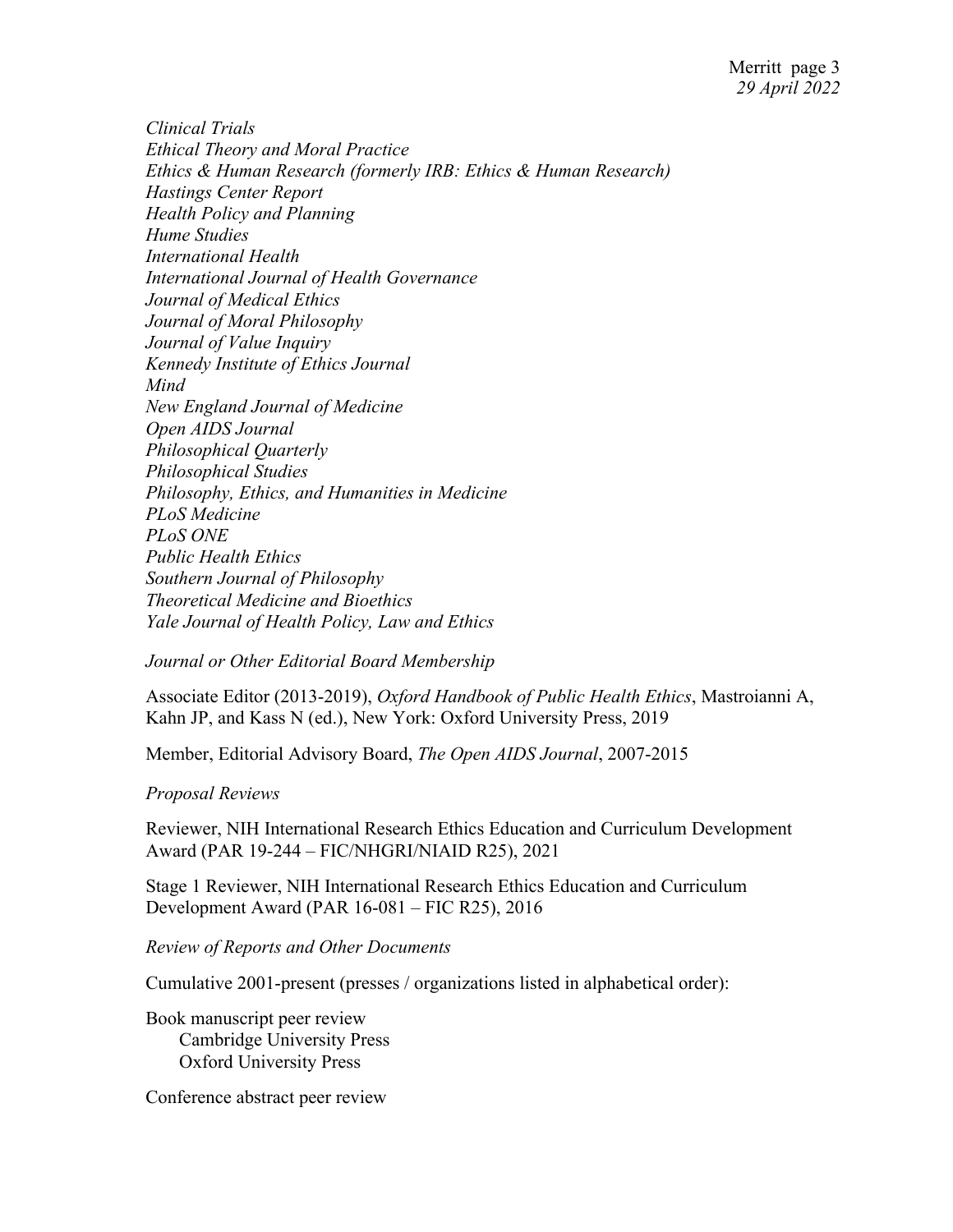American Society for Bioethics and Humanities (ASBH) annual meeting British Society for Ethical Theory (BSET) annual meeting Society for Philosophy and Psychology (SPP) annual meeting World Congress of Bioethics (WCB) biannual meeting

#### **HONORS AND AWARDS**

#### *Honors*

Hastings Center Fellow, elected December 2020

Hastings Center Fellows are "individuals of outstanding accomplishment whose work has informed scholarship and public understanding of complex ethical issues in health, health care, science, and technology. Their common distinguishing feature is uncommon insight and impact in areas of critical concern to the Center – how best to understand and manage the inevitable values questions, moral uncertainties, and societal effects that arise as a consequence of advances in the life sciences, the need to improve health and health care for people of all ages, and mitigation of human impact on the natural world."

https://www.thehastingscenter.org/news/hastings-center-welcomes-14-new-fellows/

Delta Omega Honorary Society in Public Health, Alpha Chapter, inducted May 2013

#### *Awards*

Accepted for 2020 Brocher Summer Academy in Global Population Health, "Healthy, Wealthy, and Wise: The Ethics of Health Valuation" (postponed to 2022 because of COVID-19 pandemic)

Accepted for 2018-2019 national leadership training program sponsored by Greenwall Faculty Scholars Program in Bioethics

Recognition for teaching excellence as principal instructor of BSPH courses: Ethics in Global Health Practice 604.603.86 – online (no longer offered after 2019-2020): 2nd term 2018-2019 Ethics of Public Health Practice in Developing Countries  $221.616.81$  – online:  $4<sup>th</sup>$  term 2016-2017, 2017-2018 221.616.01 – classroom (no longer offered after 2016-2017):  $4<sup>th</sup>$  term 2016-2017, 2015-2016, 2014-2015, 2012-2013, 2011-2012

BSPH Student Assembly Special Recognition Award for Outstanding Commitment to Student Success, 2017: https://www.jhsph.edu/departments/international-health/theglobe/summer-2017/maria-merritt.html

Nominated by BSPH and selected to participate in Johns Hopkins Medicine Leadership Program for Women Faculty, 2014-2015

Greenwall Faculty Scholars Program in Bioethics, 2009-2012, career development award. Offered to only a few candidates per year under intense national competition, this is the premier U.S. career development award in the field of bioethics. It is meant "to enable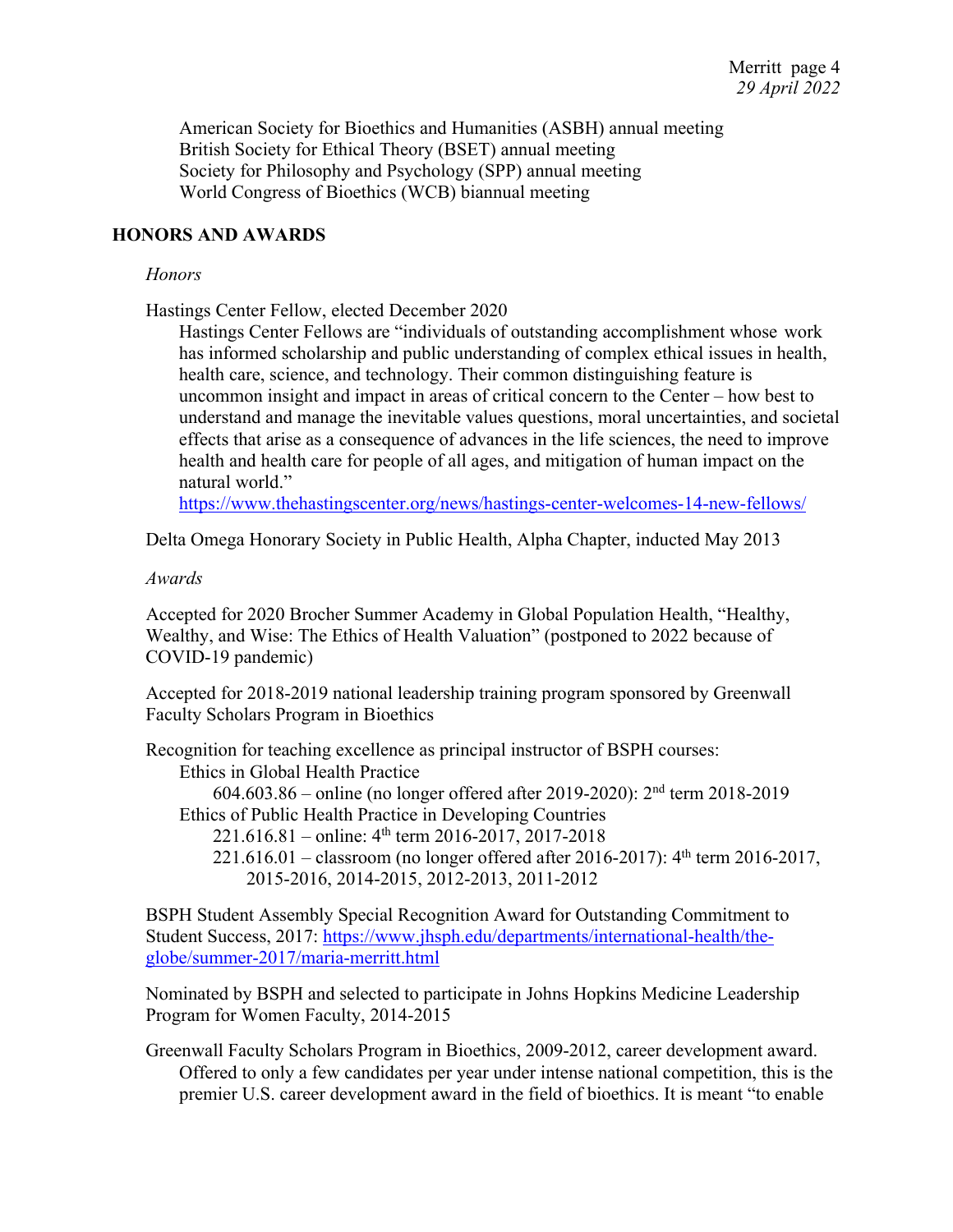junior faculty members to carry out innovative bioethics research" that "goes beyond current work in bioethics to help resolve pressing ethical issues in clinical care, biomedical research, and public policy." https://greenwall.org/faculty-scholars-program

Faculty Fellow, 2005-2006, Edmond J. Safra Center for Ethics, Harvard University This internationally competitive fellowship existed from 1987 to 2009. "Outstanding teachers and scholars from Harvard and other leading institutions of higher education throughout the world joined the Center to pursue a year of study designed to develop their competence to teach and write about ethical issues in the professions and in public life more generally." http://ethics.harvard.edu/faculty-fellowship-program

Chancellor's Dissertation-Year Fellow, 1998-1999, UC Berkeley

Rhodes Scholar, 1987-1990, Oxford University (University College)

Mellon Fellow for Undergraduate Research in Psychiatry, 1987, Western Psychiatric Institute and Clinic, Pittsburgh

Reynolds Scholar, 1983-1987 Wake Forest University (4-year academic scholarship with full tuition, room, and board)

*Named Lectureships*

Smith College Department of Philosophy 2021-2022 lecture series on Democracy and Health, 21 April 2022

Purdue University Lectures in Ethics, Policy, and Science, 13 April 2012

# **PUBLICATIONS**

*\* indicates a mentored student, postdoctoral fellow, or recent Johns Hopkins University alumna/alumnus at time of publication*

*Journal Articles (peer reviewed)*

41. Sripad P, **Merritt MW**, Kerrigan D, Abuya T, Ndwiga C, Warren CE, "Determining a Trusting Environment for Maternity Care: a Framework Based on Perspectives of Women, Communities, Service Providers, and Managers in Peri-Urban Kenya," *Frontiers in Global Women's Health* (2022): 3:

https://www.frontiersin.org/articles/10.3389/fgwh.2022.818062/full

40. Taylor HA, Dowdy DW, Searle AR, Stennett AL, Dukhanin V, Zwerling AA, **Merritt MW** (**senior author**), "Disadvantage and the Experience of Treatment for Multidrug-Resistant Tuberculosis (MDR-TB)," *SSM – Qualitative Research in Health* (2022): 2: 100042: https://doi.org/10.1016/j.ssmqr.2022.100042

39. Krubiner CB, Barsdorf NW, Goldstein SJ, Mosam A, Potgieter S, \*DiStefano MJ (recent alumnus), Tugendhaft A, **Merritt MW**, Li R, Chalkidou K, Faden RR, and Hofman KJ , "Developing and Piloting a Context-Specified Ethics Framework for Health Technology Assessment: The South African Values and Ethics for Universal Health Coverage (SAVE-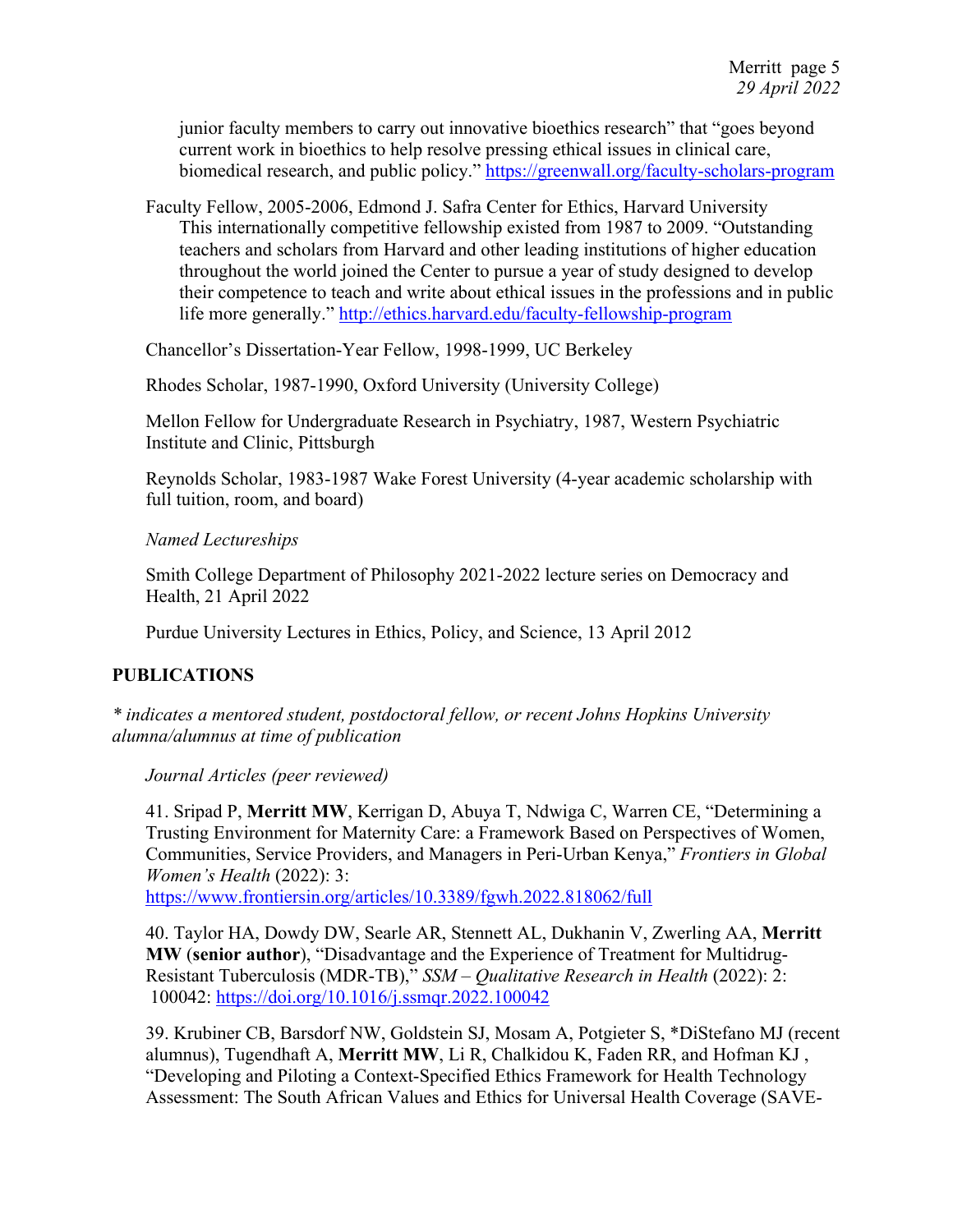UHC) Approach," *International Journal of Technology Assessment in Health Care* (2022): 38(1), E26. doi:10.1017/S0266462322000113

38. South African Values and Ethics for Universal Health Coverage (SAVE-UHC) Working Group and Research Team (Working Group in alphabetical order: Blaauw D, Chambers C, Chirwa T, Duba N, Gwyther L, Hofman K, London L, Masilela T, McKerrow N, Modupe O, Moeng L, Mubaiwa V, Nematswerani N, Ramkissoon Y, Saloojee Y, Tshabalala S, Valabhjee K, Versteeg-Mojanaga M; Research team in alphabetical order: Barsdorf N, Conco D, \*DiStefano M (recent alumnus), Li R, Chalkidou K, Faden R, Goldstein S, Hofman K, Krubiner CB, **Merritt MW**, Mosam A, Potgieter S, Tugendhaft A), "Introducing an Ethics Framework for Health Priority Setting in South Africa on the Path to Universal Health Coverage," *South African Medical Journal* (2022): 112(3): 240-244: http://www.samj.org.za/index.php/samj/article/view/13536

37. Geller G, Steinman C, Caldwell M, Goldberg H, Hanlon C, Wonnell T, **Merritt MW** (**senior author**), "Development and Validation of a Capacity for Wonder (CfW) Scale for Use in Educational Settings," *Journal of Psychoeducational Assessment* (2020): 38(8): 982- 994: https://doi.org/10.1177/0734282920918727

36. Dowdy DW, Zwerling AA, Stennett A, Searle A, Dukhanin V, Taylor HA, **Merritt MW** (**senior and corresponding author**), "Measuring Stigma to Assess the Social Justice Implications of Health-Related Policy Decisions: Application to Novel Treatment Regimens for Multidrug-Resistant Tuberculosis," *Medical Decision Making Policy & Practice* (2020): 5(1): https://doi.org/10.1177/2381468320915239

35. **Merritt MW**, Sutherland CS, Tediosi F, "Ethical Considerations for Global Health Decision-Making: Justice-Enhanced Cost-Effectiveness Analysis of New Technologies for *Trypanosoma brucei gambiense*," *Public Health Ethics* (2018): phy013, https://doi.org/10.1093/phe/phy013

34. Geller G, \*Caldwell M (recent alumna), **Merritt MW** (**senior author**), "The Cultivation of Wonder in the Premedical Learning Environment: Nurturing Ethical Character in the Early Formation of Health Professionals," *Journal of College and Character* (2018): 19(3): 229-235

33. \*Paul A (recent Hecht-Levi Fellow alumna), **Merritt MW**, Sugarman J, "Implementing Post-Trial Access Plans for HIV Prevention Research," *Journal of Medical Ethics* (2018): 44(5): 354-358

32. \*Harrison KL (recent alumna), Taylor HA, **Merritt M (senior author)**, "Action Guide for Addressing Ethical Challenges of Resource Allocation within Community-Based Healthcare Organizations," *Journal of Clinical Ethics* (2018): 29(2): 124-138

31. Dukhanin VA, Searle A, Zwerling A, Dowdy DW, Taylor HA, **Merritt MW** (**senior and corresponding author**), "Integrating Social Justice Concerns into Economic Evaluation for Healthcare and Public Health: A Systematic Review," *Social Science & Medicine* (2018): 198: 27-35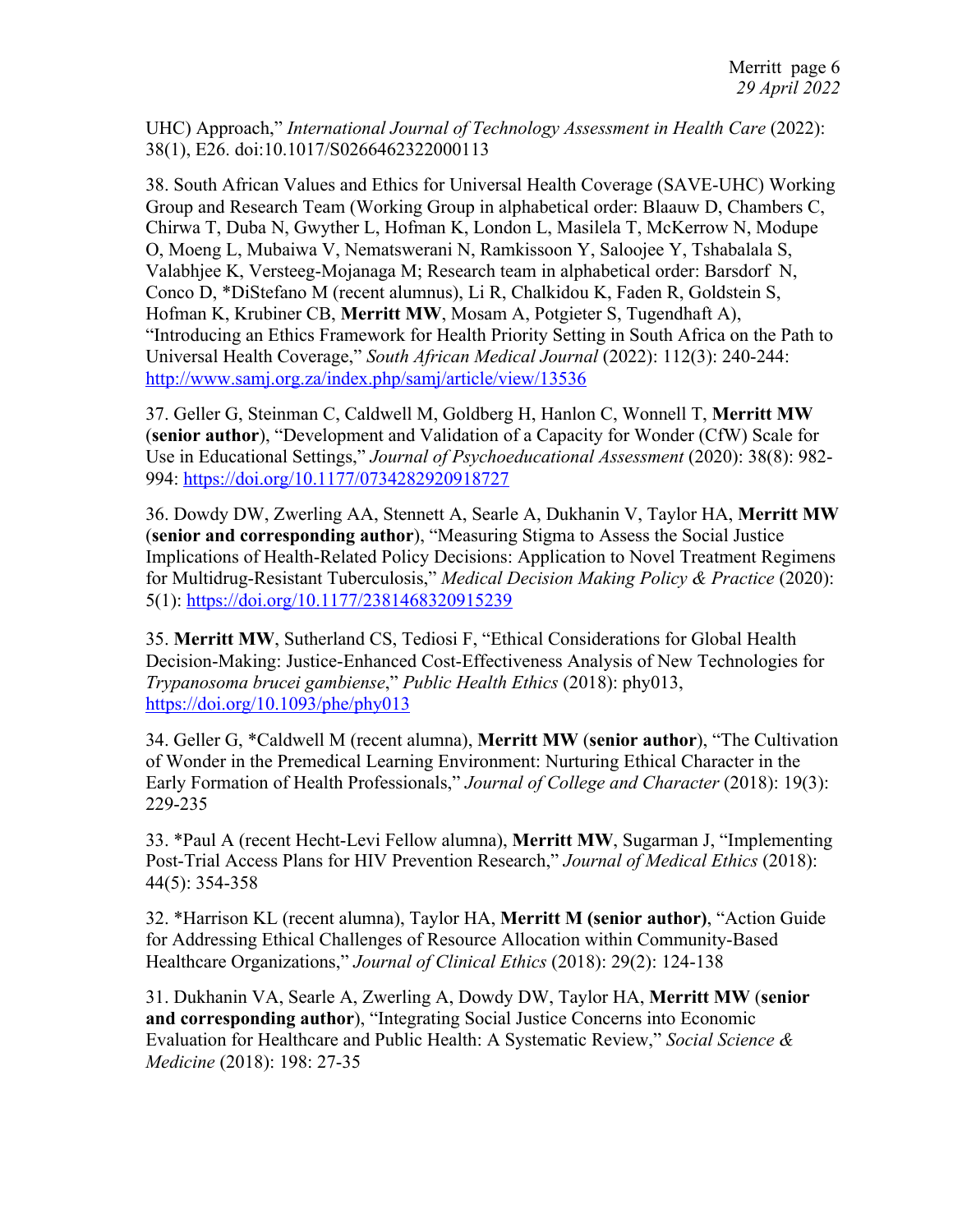30. \*Sripad P (recent alumna), Ozawa S, **Merritt MW**, Jennings L, Kerrigan D, Ndwiga C, Abuya T, Warren C, "Exploring Meaning and Types of Trust in Maternity Care in Peri-Urban Kenya: a Qualitative Cross-Perspective Analysis," *Qualitative Health Research*  (2018): 28(2): 305-320

29. Zwerling A, Dowdy DW, von Delft A, Taylor H, **Merritt M** (**senior author**), "Incorporating Social Justice and Stigma in Cost-Effectiveness Analysis: Drug-Resistant Tuberculosis Treatment," *International Journal of Tuberculosis and Lung Disease* (2017): 21(11): S69–S74 (Supplement: TB Stigma)

This paper informed a 2017 chapter by Dr. Zwerling, "Costing Stigmatization: Justice Enhanced Cost-Effectiveness methods," pp. 262-281 in *TB Stigma Measurement Guidance*, a manual published by USAID, KNCV Tuberculosis Foundation, and Challenge TB "to help busy people generate enough information about stigma issues to design and monitor and evaluate (M&E) stigma reduction efforts" (p. 6)

28. \*Schuh HB (recent alumna), **Merritt MW**, Igusa T, Lee B, Peters DH, "Examining the Structure and Behavior of Afghanistan's Routine Childhood Immunization System Using System Dynamics Modeling," *International Journal of Health Governance* (2017): 22 (3): 212-227

27. \*Krubiner CB (recent alumna), **Merritt MW (senior author)**, "Which Strings Attached: Ethical Considerations for Selecting Appropriate Conditionalities in Conditional Cash Transfer Programs," *Journal of Medical Ethics* (2017): 43: 167-176

26. \*Pratt B (recent Hecht-Levi Fellow alumna), **Merritt MW**, Hyder AA, "Towards Deep Inclusion for Equity-Oriented Health Research Priority-Setting: A Working Model," *Social Science & Medicine* (2016): 151: 215-224

25. **Merritt MW**, Katz J, Mojtabai R, West KP, Jr., "Referral of Research Participants for Ancillary Care: A Planning Tool for Community-Based Public Health Research," *Public Health Ethics* (2016): 9(1): 104-120

24. Smalley JB, **Merritt MW**, Al-Khatib SM, McCall D, Staman KL, Stepnowsky C, "Ethical Responsibilities Toward Indirect and Collateral Participants in Pragmatic Clinical Trials," *Clinical Trials* (2015): 12(5): 476–484

23. \*Bailey TC (Hecht-Levi Fellow), **Merritt MW**, Tediosi F, "Investing in Justice: Ethics, Evidence, and the Eradication Investment Cases for Lymphatic Filariasis and Onchocerciasis," *American Journal of Public Health* (2015): 105(4): 629-636

22. \*King K (recent Greenwall Fellow alumna), Kolopack P, **Merritt MW**, Lavery JV, "Community Engagement and the Human Infrastructure of Global Health Research," *BMC Medical Ethics* (2015): 15(1): 84 https://bmcmedethics.biomedcentral.com/articles/10.1186/1472-6939-15-84

21. \*Krubiner CB (BSPH Bioethics PhD student), \*Syed RH (recent alumnus), **Merritt MW (senior author)**, "Health Researchers' Ancillary-Care Responsibilities in Low-Resource Settings: The Landscape of Institutional Guidance," *IRB: Ethics and Human Research* (2015): 37(2):12-19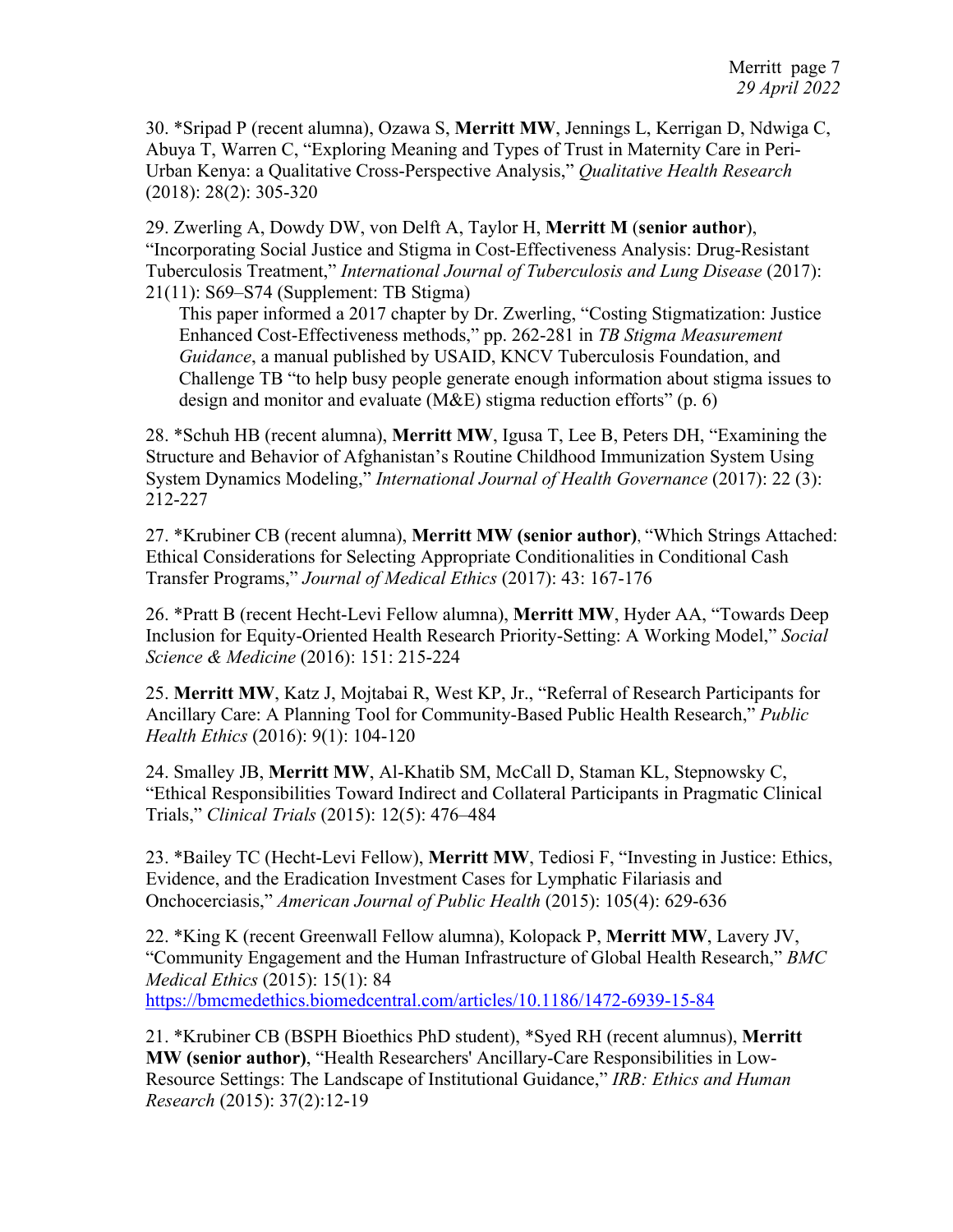20. \*Holzer J, (recent alumna), \*Ellis L (BSPH Bioethics PhD student), **Merritt MW** (**senior author**), "Why We Need Community Engagement in Medical Research," *Journal of Investigative Medicine* (2014): 62(6): 851-855

19. Labrique AB, Kirk GD, Westergaard RP, **Merritt MW (senior author)**, "Ethical Issues in mHealth Research Involving Persons Living with HIV/AIDS and Substance Abuse," *AIDS Research and Treatment* (2013), vol. 2013, Article ID 189645, 6 pages. doi:10.1155/2013/189645

18. \*Brown B (recent alumnus), **Merritt MW (senior author)**, "A Global Public Incentive Database for Human Subjects Research," *IRB: Ethics and Human Research* 35(2). (March-April 2013): 14-17

17. **Merritt MW**, Taylor HA, "Responsibilities to Plan for Ancillary Care Pose Ethical Challenges for Nutrition Research in the Community Setting," *Journal of Nutrition* 142 (2012): 1787-1790

16. Dowdy DW, Gounder CR, Corbett EL, Ngwira LG, Chaisson RE, **Merritt MW**, "The Ethics of Testing a Test: Randomized Trials of the Health Impact of Diagnostic Tests for Infectious Diseases," *Clinical Infectious Diseases* 55 (2012): 1522-1526

15. Taylor HA, **Merritt MW**, "Provision of Community-Wide Benefits in Public Health Intervention Research: The Experience of Investigators Conducting Research in the Community Setting in South Asia," *Developing World Bioethics* 12 (3) (2012): 157-163

14. **Merritt MW**, "Health Researchers' Ancillary Care Obligations in Low-Resource Settings: How Can We Tell What Is Morally Required?" *Kennedy Institute of Ethics Journal* 21 (4) (2011): 311-347

13. Taylor HA, **Merritt MW**, Mullany LC, "Ancillary Care in Public Health Intervention Research in Low-resource Settings: Researchers' Practices and Decision-Making," *Journal of Empirical Research on Human Research Ethics (JERHRE)* 6 (2011): 73-81

12. Labrique AB, **Merritt MW**, Bartlett LA, "Research Enrollment and Informed Consent," peer-reviewed letter, *JAMA* 306 (2011): 266

11. **Merritt MW**, Labrique AB, Katz J, Rashid M, West KP, Jr., Pettit J, "A Field Training Guide for Human Subjects Research Ethics," *PLoS Medicine* (2010); 7(10): e1000349 https://doi.org/10.1371/journal.pmed.1000349

A joint WHO/*PLoS* panel **selected this article from across the** *PLoS* **journals** for inclusion in a special collection to support key messages in the World Health Report 2012, *No Health Without Research*. The article is linked from the Collection homepage under the category Health in Action: http://collections.plos.org/world-health-report

10. **Merritt MW**, Taylor HA, Mullany LC, "Ancillary Care in Community-Based Public Health Intervention Research," *American Journal of Public Health* 100 (2010): 211-216

9. Hyder AA, **Merritt MW,** "Ancillary Care for Public Health Research in Developing Countries," *JAMA* 302(4) (2009): 429-431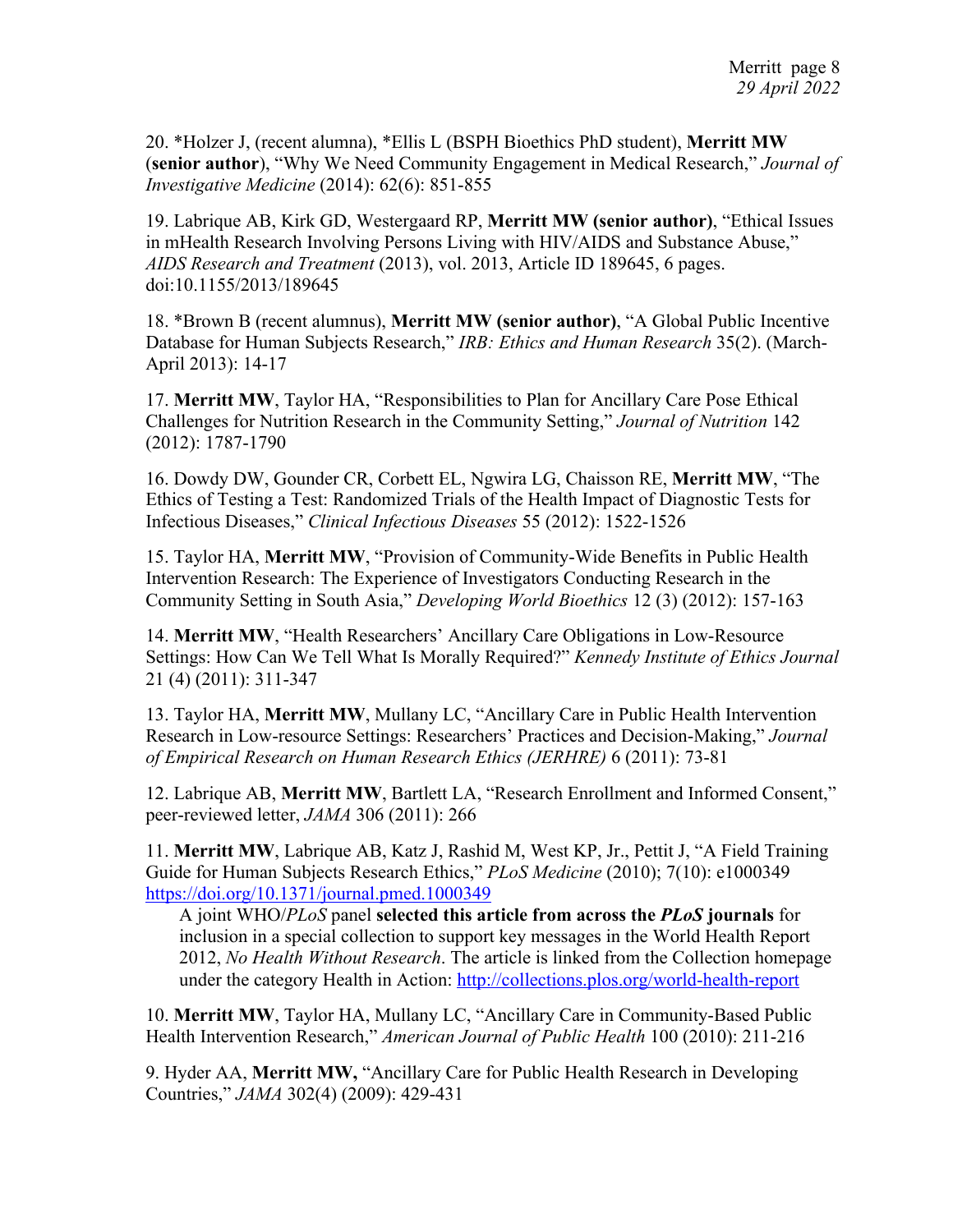8. **Merritt MW,** "Aristotelean Virtue and the Interpersonal Aspect of Ethical Character," *Journal of Moral Philosophy* 6 (2009): 23-49

This article was **selected for inclusion in an edited volume featuring the best work published** in the *Journal of Moral Philosophy* (pp. 207-235 in Brook T (ed.), *Ethics and Moral Philosophy*, Brill 2011).

7. Hyder AA, **Merritt M**, Ali J, Tran N, Subramaniam K, Akhtar T, "Integrating Ethics, Health Policy and Health Systems in Low- and Middle-Income Countries: Case Studies from Malaysia and Pakistan," *Bulletin of the WHO* 86 (2008): 606-611

6. Participants in the 2006 Georgetown University Workshop on the Ancillary-Care Obligations of Medical Researchers Working in Developing Countries (Brownsword R, Cermak A, Chaisson R, Clayman MD, Corr PB, DeCherney S, Grady C, Higgs ES, Kumar NK, Lie R, **Merritt M**, Molyneux M, Petros B, Richardson HS, Sugarman J), "The Ancillary-Care Obligations of Medical Researchers Working in Developing Countries," *PLoS Medicine* 5(5) (2008): e90.doi:10.1371/journal.pmed.0050090

5. **Merritt M**, "Bioethics, Philosophy, and Global Health," *Yale Journal of Health Policy, Law, and Ethics* VII (2007): 273-317

4. **Merritt M**, Grady C, "Reciprocity and Post-trial Access for Participants in Antiretroviral Therapy Trials," *AIDS* 20 (2006): 1791-1794

In a **2011 systematic review of 75 articles** mentioning reasons why post-trial access to trial drugs either should be or need not be ensured to research participants, this article was **one of 2 publications explicitly commended as excellent** (Sofaer and Strech, *Public Health Ethics* 4 (2): 160-184; p. 177).

3. **Merritt M**, "Moral Conflict in Clinical Trials," *Ethics* 115 (2005): 306-330 *Ethics* is one of the two most highly selective and influential journals in moral philosophy. This article was my first publication in research ethics. It provides a sustained critical discussion of strategies for resolving moral conflicts between considerations of science and subjects' welfare in clinical trials.

2. **Merritt M**, "Virtue Ethics and Situationist Personality Psychology," *Ethical Theory and Moral Practice* 3 (2000): 365-383

This article, my first publication in moral psychology, is **one of only 10 articles by contemporary philosophers to be selected** for inclusion (along with 29 other pieces by psychologists and ancient and modern philosophers such as Plato, Aristotle, Hobbes, Hume, Kant, and Nietzsche) in the anthology *Moral Psychology: Historical and Contemporary Readings* (ed. Nadelhoffer T, Nahmias E, and Nichols S, Wiley-Blackwell 2010; pp. 224-230).

1. McEvoy JP, Freter S, **Merritt M**, Apperson LJ, "Insight about Psychosis among Outpatients with Schizophrenia," *Hospital and Community Psychiatry* 44(1993): 883-4

## *Chapters (peer-reviewed)*

3. Cookson R, Morton A, Schokkaert E, Gomez GB, **Merritt MW**, Norheim O, Griffin S, and Culyer AJ, "Future Challenges," in Cookson R, Griffin S, Norheim O, and Culyer AJ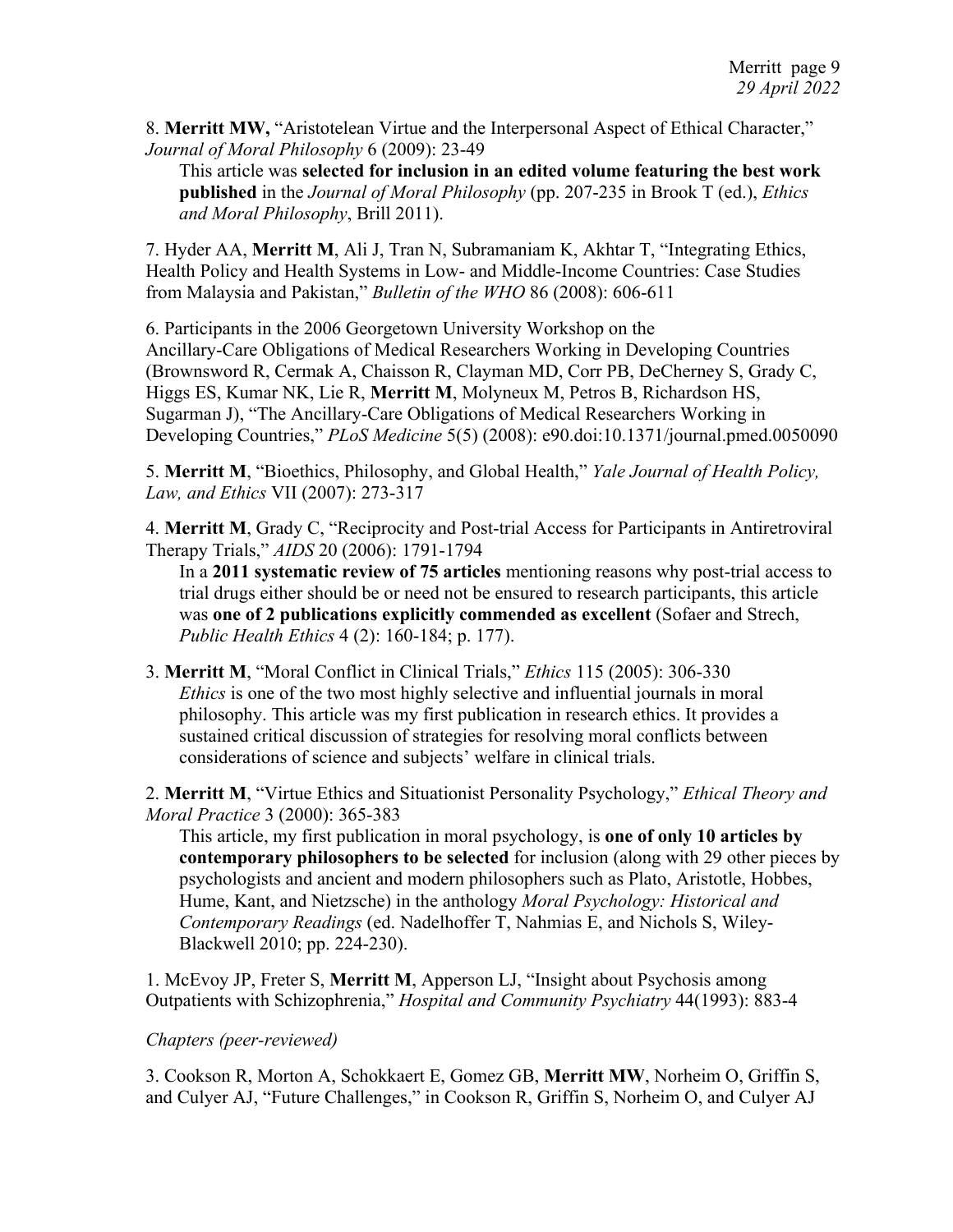(ed.), *Distributional Cost-Effectiveness Analysis: Quantifying Health Equity Impacts and Trade-Offs*. Oxford: Oxford University Press (2020)

2. **Merritt MW**, Doris JM, and Harman G, "Character," in Doris, JM and the Moral Psychology Research Group, *The Moral Psychology Handbook*. Oxford: Oxford University Press (2010: 355-401); also published online via Oxford Scholarship Online: http://www.oxfordscholarship.com/view/10.1093/acprof:oso/9780199582143.001.0001/acpr of-9780199582143-chapter-12

This essay not only surveys existing material but also makes an innovative contribution intended to shape future inquiry.

1. **Merritt M** and Wildavsky A, "Does Alar on Apples Cause Cancer in Children?," in Wildavsky A, *But Is It True? A Citizen's Guide to Environmental Health and Safety Issues*, Harvard University Press (1995: 201-222)

This was the product of a summer job early in graduate school at UC Berkeley.

#### *Articles, Editorials and Other Publications Not Peer Reviewed*

8. Siegel AW, **Merritt MW**, "Foundations of Public Health Ethics: An Overview" (overview of section entitled, "Conceptual Foundations, Ethical Tensions, and Ethical Frameworks in Public Health"), in Mastroianni A, Kahn JP, and Kass N (ed.), *Oxford Handbook of Public Health Ethics*. New York: Oxford University Press (2019)

7. **Merritt MW**, Hyder AA, "Ethics of Health Systems: New Explorations" (overview of section entitled, "Ethics of Health Systems"), in Mastroianni A, Kahn JP, and Kass N (ed.), *Oxford Handbook of Public Health Ethics*. New York: Oxford University Press (2019)

6. Mello M, **Merritt M**, Halpern S, "Supporting Those Who Go to Fight Ebola," guest editorial, *PLoS Medicine*, 2015: 12(1): e1001781 https://doi.org/10.1371/journal.pmed.1001781

5. Pratt B, **Merritt MW** (2015), E-Learning Course on Ethics of Ancillary Care in Research, published on The Global Health Training Centre online platform: https://globalhealthtrainingcentre.tghn.org/elearning/short-courses/ancillary-care/

4. Syed RH\* (recent alumnus) and **Merritt MW** (2013), Topics Page on Ancillary Care, posted at The Global Health Network online platform: https://bioethicsresearchreview.tghn.org/topics/ancillary-care/

3. **Merritt M,** "Global Health Research and Professional Ethics: Ancillary Care for Research Participants," *Maryland Medicine* Summer 2007: 32-33

2. **Merritt M**, "The Challenge of Clinical Empathy," *Journal of Clinical Ethics* 14 (2003): 283-285

1. **Merritt M**, "Emotional Reasoning," (book review) *Hastings Center Report* Sep/Oct 2002, 32(5): 45-46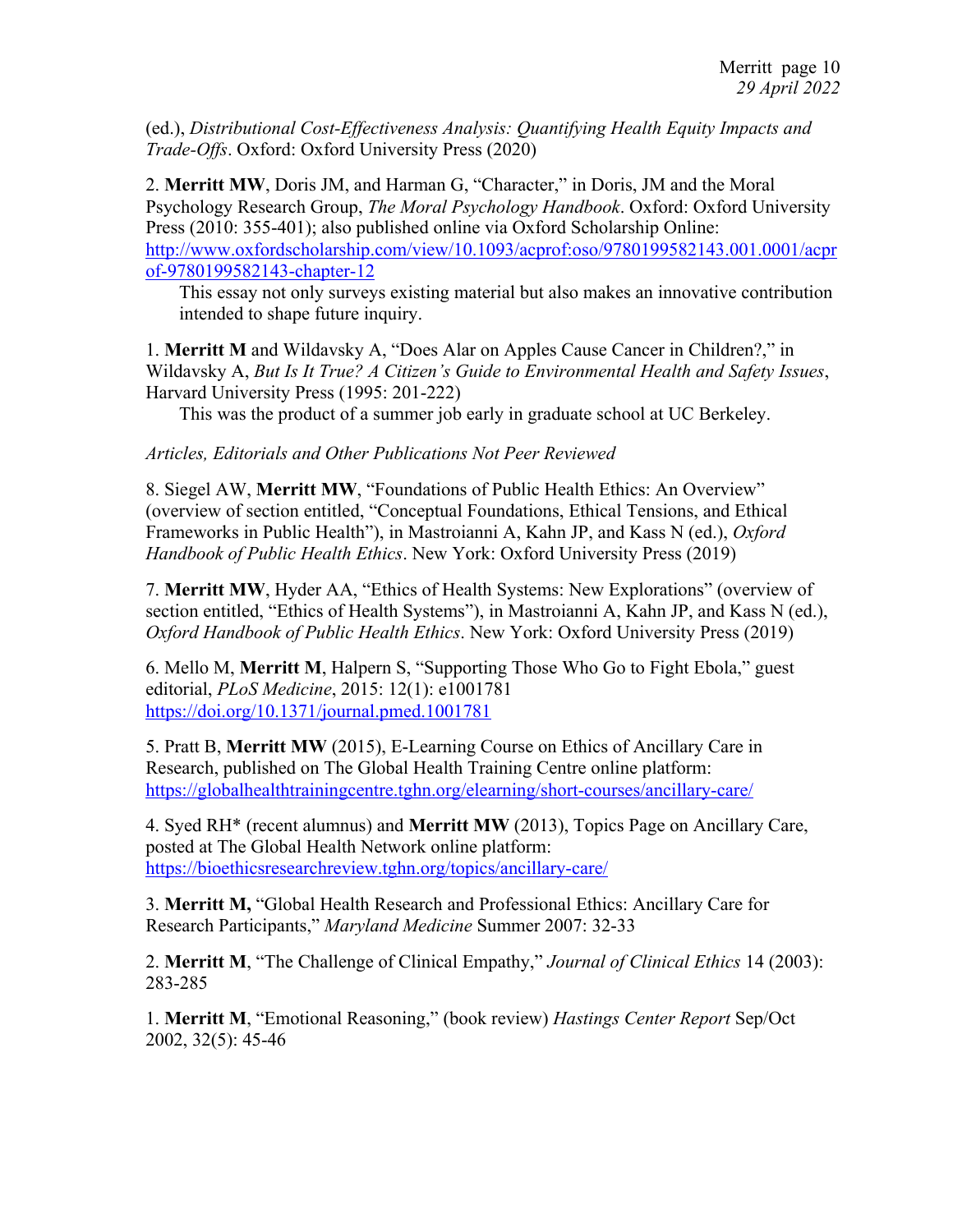# **PRACTICE ACTIVITIES**

#### *Practice-Related Reports*

Contributed as consultant to chapter on ethical decision-making capacity in text of Institute of Medicine Consensus Report, *Preparing for the Future of HIV/AIDS in Africa: a Shared Responsibility* (Washington, DC: The National Academies Press, 2011) produced by the IOM Committee on Envisioning a Strategy to Prepare for the Long-Term Burden of HIV/AIDS: African Needs and US Interests

Contributed as a domain workgroup co-chair to Global Health Competency Model for American Schools of Public Health, released 31 October 2011

Contributed to text of *Guide to Preparing an Eradication Investment Case* (lead authors Walker D and Lupp J), as posted on a dedicated and freely accessible web site: http://eicguidelines.org/; product of 2010 workshop sponsored by the Ernst Strüngmann Forum and the Bill and Melinda Gates Foundation.

Human Subjects Research Ethics Field Training Guide, 2010

In 2010 I worked with the BSPH IRB Office and the BSPH researcher community to develop and disseminate the BSPH Human Subjects Research Ethics Field Training Guide, which is still in use, is freely available to the public, and has so far been translated into ten languages: Arabic, Bangla, Chinese, Dari, French, Khmer, Nepali, Spanish, Swahili, and Thai.

https://www.jhsph.edu/offices-and-services/institutional-review-board/training/jhsphhuman-subjects-research-ethics-field-training-guide.html

As noted under Publications above, a peer-reviewed article describing the development of the Field Guide (Merritt, *et al.*, *PLoS Medicine* 2010) was selected by a joint WHO/*PLoS* panel from across the *PLoS* journals for inclusion in a special collection to support key messages in the World Health Report 2012, *No Health Without Research*: http://collections.plos.org/world-health-report

## *Consultations*

Invited participant at workshop (held virtually 11-12 Feb 2021) hosted by REACH (Resilience, Empowerment, and Advocacy in Women's and Children's Health Research) Workshop: "Building the evidence base to inform the ethics of research with vulnerable populations of women, children, and families," hosted by KEMRI (Kenya Medical Research Institute) Wellcome Trust Research Programme in Kilifi, Kenya

Invited workshop participant (10-11 Dec 2019), Second meeting of the WHO Working Group on the role of vaccines against antimicrobial resistance (VAC-AMR); workshop coconvened by WHO, the Bill and Melinda Gates Foundation (BMGF), the Center for Disease Dynamics, Economics & Policy (CDDEP), and the Wellcome Trust. Working group aims to better define the role of vaccines against AMR and to determine the priorities through which the impact of vaccines against AMR can be strengthened. My role has been to provide expertise on assessing equity and social justice impacts within a value attribution framework (VAF) for evaluating vaccines against AMR.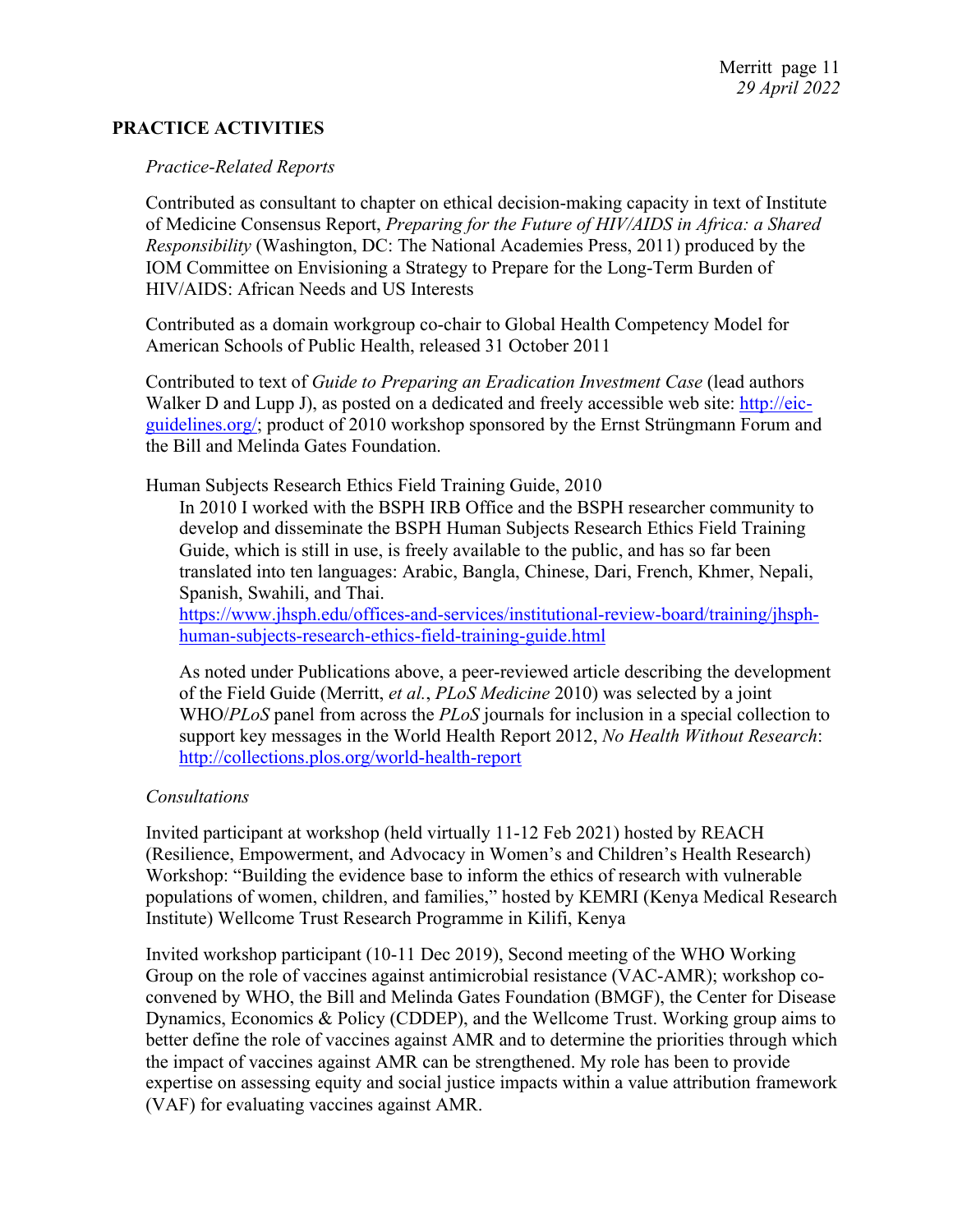Invited workshop participant (26 and 27 March 2018), Examining the Equity of Global Health Interventions Using Infectious Disease Transmission Models: Informing the Reference Case for Economic Evaluation in Global Health; workshop co-convened by the TB Modelling and Analysis Consortium (TB-MAC) and the Centre for the Mathematical Modelling of Infectious Diseases at the London School of Hygiene & Tropical Medicine; funded by the International Decision Support Initiative Scale up Project (Bill and Melinda Gates Foundation Grantee)

Invited member of team convened by NIH Health Care Systems Research Collaboratory (2014-2015) to produce collection of articles on the ethics of pragmatic clinical trials

Invited workshop participant (22 and 23 September 2014), Social, Behavioral and Ethical Issues in Research on HIV Cure; hosted by Division of AIDS, National Institute of Allergy and Infectious Diseases (NIAID), National Institutes of Health

Member (2011-2014), Methodological Task Force, Eradication Investment Cases for Onchocerciasis, Lymphatic Filariasis and Human African Trypanosomiasis, Swiss Tropical and Public Health Institute (Swiss TPH); project funded by Bill and Melinda Gates Foundation; PI Fabrizio Tediosi, Co-PI Marcel Tanner

Invited workshop participant (15 and 16 December 2011), Post-Trial Access to Trial Drugs: Legal, Ethical and Practical Issues; workshop included consultation on draft document for UK National Research Ethics Service; hosted by Brocher Foundation, Geneva, Switzerland

Invited workshop participant (31 October and 1 November 2011), Bioethics Challenges in HIV/AIDS Research; hosted by Division of AIDS, National Institute of Allergy and Infectious Diseases (NIAID), National Institutes of Health

Consultant (10 February through 31 December 2010), Institute of Medicine (IOM) Committee on Envisioning a Strategy to Prepare for the Long-Term Burden of HIV/AIDS: African Needs and US Interests

Invited workshop participant (9 and 10 December 2010), Development of an Eradication Investment Case Methodology; sponsored by Ernst Strüngmann Forum and the Bill and Melinda Gates Foundation, Boston MA

# *Other Practice Activities*

Member, research team for South African Values and Ethics for Universal Health Coverage (SAVE-UHC) project.

We supported a South African working group in developing and testing an ethics framework for use in health priority setting for the South African context (please see under Publications above: Goldstein et al. 2022; Krubiner et al. 2022). Along with general project work, I contributed specifically to refining the conception of framework domains related to social justice (Respect and Dignity; Personal Relationships).

Leading launch of Wellcome Open Research (WOR) Gateway for Global Infectious Disease Ethics, 2021-present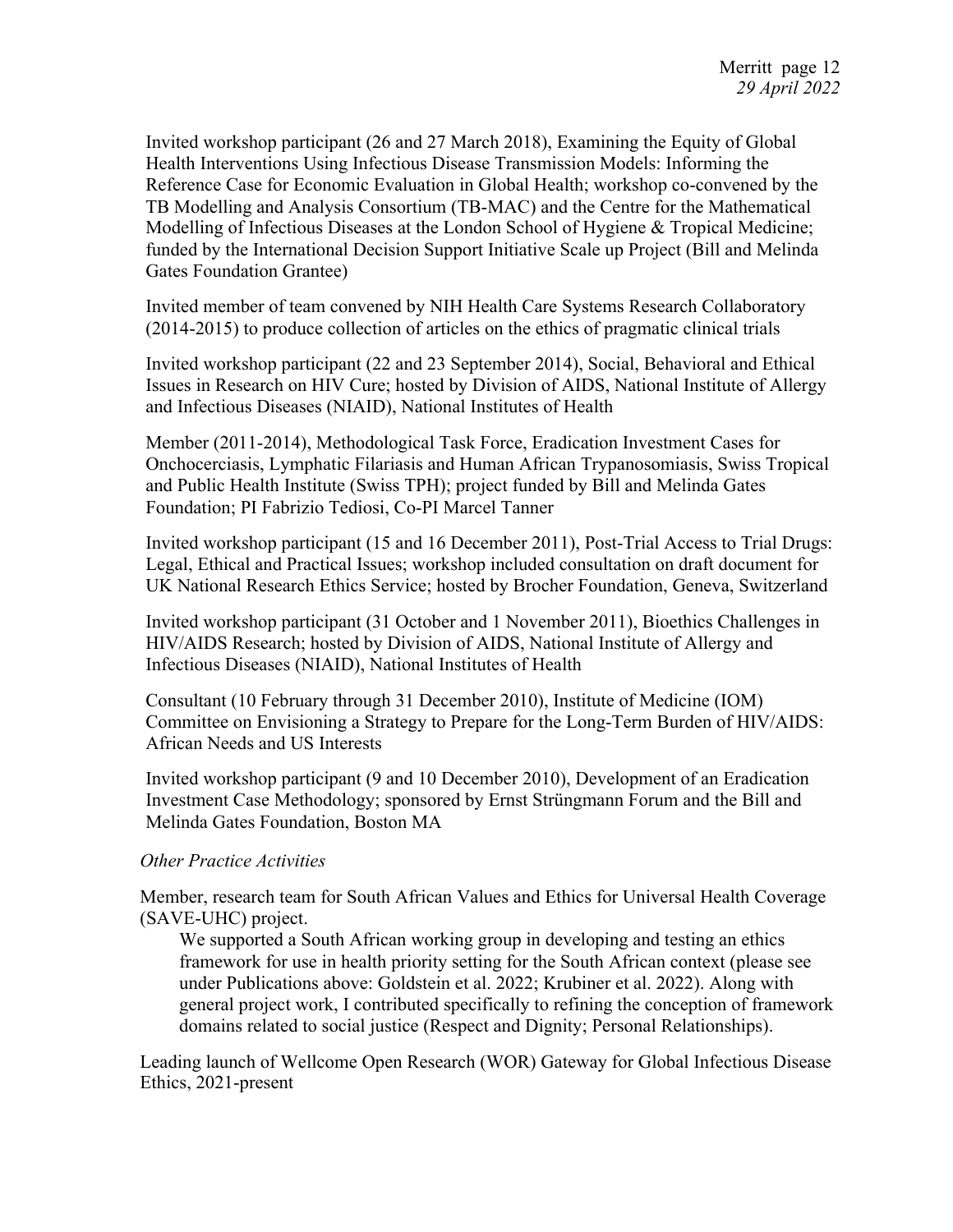The Gateway will be a dedicated portal to showcase relevant work published on the WOR open access platform. The Oxford-Johns Hopkins Global Infectious Disease Ethics (GLIDE) collaborative will use the Gateway to create and maintain an open access publishing outlet for global health ethics more broadly.

Member, Board of Directors, Community Concerts at Second, 2020-present

Community Concerts at Second is a Baltimore-based non-profit. We present world-class music free to all through our annual concert series: https://cc2nd.org/index.html. I volunteer one to two hours per week on average to attend board and committee meetings, carry out committee responsibilities, and usher at live-performance concerts.

Co-Chair, Inclusion, Diversity, Anti-Racism, and Equity Committee since 2022 Co-Chair, Inclusion, Diversity, Anti-Racism, and Equity Task Force, 2020-2021 Member, Governance Committee (formerly People Committee) since 2020

Service to Wake Forest University (my undergraduate *alma mater*), 2009-2016

Member, Wake Forest University Reynolds Scholarship Committee (selection of high school students for full academic scholarships to college) 2014-2016

Each year, this activity involved prior review of about 20 applications and a long weekend of interviews on campus.

Member, Wake Forest University College Board of Visitors, 2009-2013; Emerita 2020 present

Board of Visitors service typically involved about 1.5 days of on-campus meetings and events twice per year.

## **PART II**

# **TEACHING**

*Academic Advisees*

#### **Current Advisees**

*PhD Candidate*

Sanjana Ravi, PhD program Year 4, International Health (Health Systems) Faculty Advisor and Thesis Advisor 2018-present\* *From endgame to long game: A multi-method analysis of immunization,*

*integration, and equity during outbreak response and recovery in low- and middleincome countries*

\*Dates are excepting September 2020 through June 2021, when I transferred responsibility temporarily to a colleague as Acting Advisor while I was away serving as a Visiting Scholar at the NIH Department of Bioethics.

#### **Past Advisees**

*Hecht-Levi Postdoctoral Fellows* David M. Pena-Guzman 2016-2017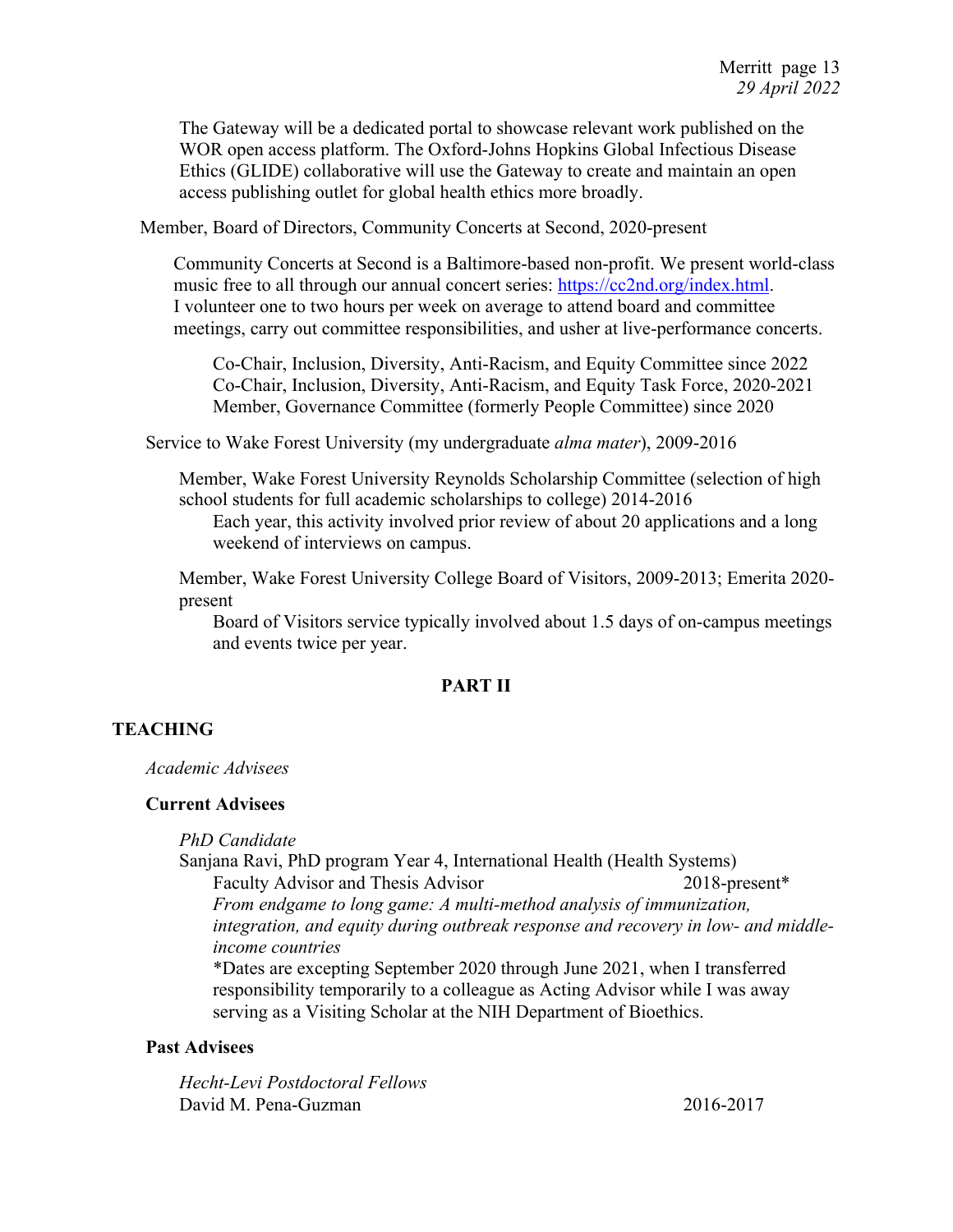| Amy Paul<br><b>Bridget Pratt</b>                                                                                                             | 2015-2016<br>2013-2015 |
|----------------------------------------------------------------------------------------------------------------------------------------------|------------------------|
| <b>Greenwall Postdoctoral Fellows</b>                                                                                                        |                        |
| Katherine King                                                                                                                               | 2010-2012              |
| Laura Biron                                                                                                                                  | 2010-2011              |
| Anne Barnhill                                                                                                                                | 2009-2011              |
| David Tester                                                                                                                                 | 2009-2011              |
| Sirine Shebaya                                                                                                                               | 2007-2009              |
| Sara Olack                                                                                                                                   | 2006-2008              |
| Elisa Hurley                                                                                                                                 | 2006-2007              |
| Dan Moller                                                                                                                                   | 2006-2007              |
| <b>PhD Students and Candidates</b>                                                                                                           |                        |
| Michael DiStefano, Health Policy & Management (Bioethics & Health Policy)                                                                    |                        |
| Faculty Advisor and Thesis Advisor                                                                                                           | 2016-2021              |
| Novel approaches for incorporating social values in health technology                                                                        |                        |
| assessment to support Universal Health Coverage                                                                                              |                        |
| Holly Schuh, International Health (Health Systems)                                                                                           |                        |
| Faculty Advisor and Thesis Advisor                                                                                                           | 2011-2017              |
| Measuring a subsystem-system relationship and tradeoffs in Afghanistan:                                                                      |                        |
| A country case study examining the role of immunization in health system                                                                     |                        |
| performance                                                                                                                                  |                        |
| Karen Finnegan, International Health (Health Systems)                                                                                        |                        |
| <b>Faculty Advisor</b>                                                                                                                       | 2013-2016              |
| The measurement of pneumonia incidence and mortality in Malawi in children                                                                   |                        |
| under five                                                                                                                                   |                        |
| After departmental preliminary oral exam, transferred primary advising<br>responsibility to colleague with special expertise in target area. |                        |
| Carleigh Krubiner, Health Policy & Management (Bioethics & Health Policy),                                                                   |                        |
| Faculty Advisor and Thesis Advisor                                                                                                           | 2010-2015              |
| Which strings attached? Toward an ethics framework for selecting conditionalities                                                            |                        |
| in conditional cash transfer programs                                                                                                        |                        |
| Pooja Sripad, International Health (Health Systems)                                                                                          |                        |
| Faculty Advisor and Thesis Advisor                                                                                                           | 2010-2015              |
| Trust in maternity care: A contextual exploration of meaning and determinants in                                                             |                        |
| peri-urban Kenya                                                                                                                             |                        |
| Catherine Lee, PhD program, International Health (Health Systems)                                                                            |                        |
| Faculty Advisor and Thesis Advisor                                                                                                           | 2009-2012              |
| Motivation and retention of community mental health workers: a qualitative study                                                             |                        |
| of perspectives from community mental health workers from Burma living in Mae                                                                |                        |
| Sot, Thailand                                                                                                                                |                        |
| MSPH Students                                                                                                                                |                        |
| Kevalin Aulandez, International Health (Health Systems),                                                                                     |                        |
| <b>Faculty Advisor</b>                                                                                                                       | 2018-2019              |
| Student graduated December 2019.                                                                                                             |                        |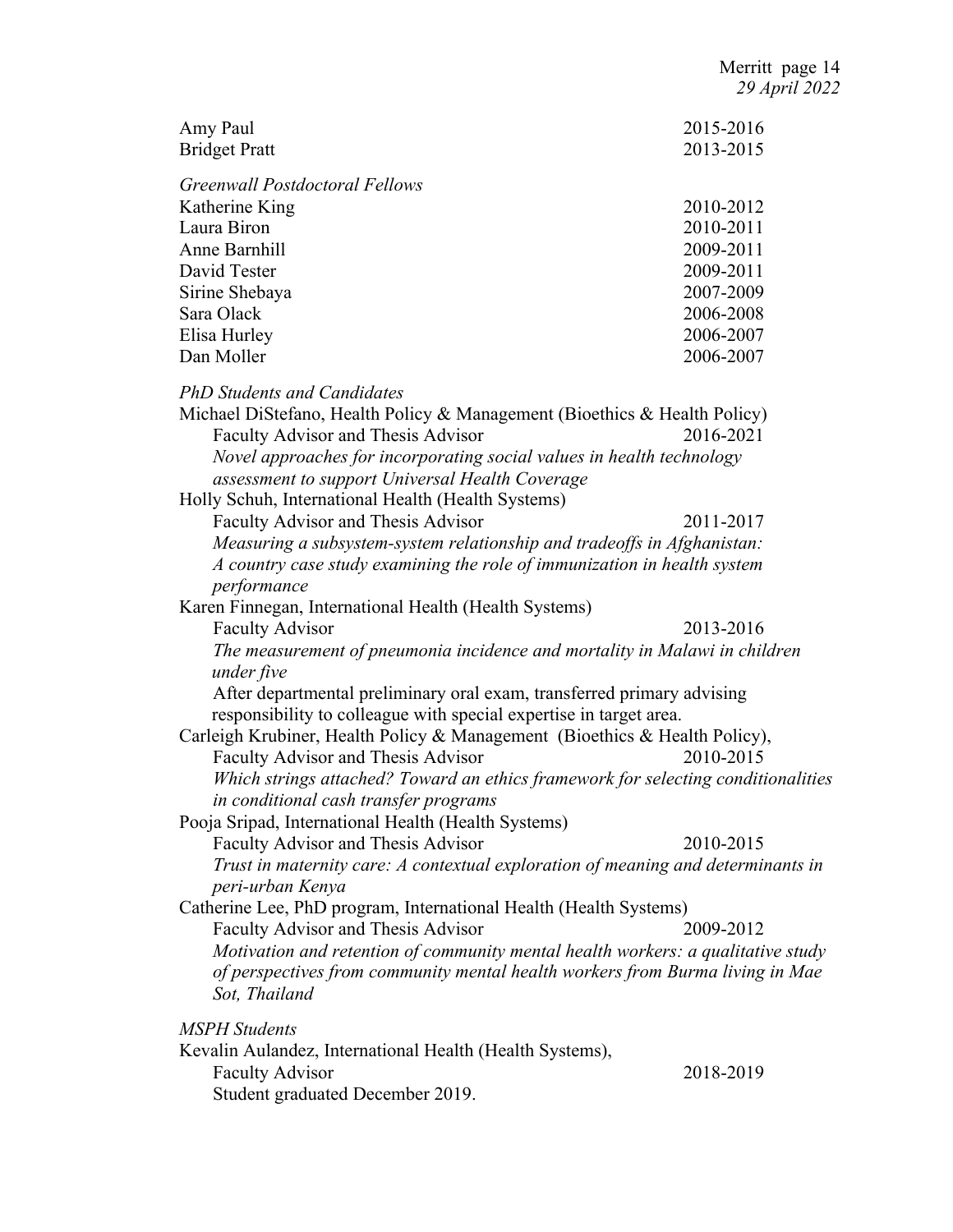| Filling health systems gaps: an exploration of approaches taken by the Johns<br>Hopkins Center for American Indian Health |           |
|---------------------------------------------------------------------------------------------------------------------------|-----------|
| Joshua Cole, International Health (Health Systems)                                                                        |           |
| <b>Faculty Advisor</b>                                                                                                    | 2016-2017 |
| Took over from departing faculty member.                                                                                  |           |
| Investing in the youth health workforce: a landscape analysis of health                                                   |           |
| labor markets and youth employment in the health sector                                                                   |           |
| Mary (Yie) Qiu, International Health (Health Systems)                                                                     |           |
| <b>Faculty Advisor</b>                                                                                                    | 2014-2016 |
| Evaluation of long-acting contraceptive implant acceptance, utilization, and                                              |           |
| discontinuation in Huambo & Luanda, Angola                                                                                |           |
| <b>MHS</b> Students                                                                                                       |           |
| Laura Fraser, International Health (Health Systems)                                                                       |           |
| <b>Faculty Advisor</b>                                                                                                    | 2009-2010 |
| Student graduated December 2010.                                                                                          |           |
| Making the case for surgical care as a public health priority                                                             |           |
| Lynelle Evans, International Health (Health Systems)                                                                      |           |
| <b>Faculty Advisor</b>                                                                                                    | 2008-2010 |
| Lessons learned through the CORE Group Polio Partners Project in India                                                    |           |
| <b>MPH</b> Students                                                                                                       |           |
| LaPortia McElrath                                                                                                         |           |
| Academic Advisor                                                                                                          | 2010-2011 |
| Ziga Cizman                                                                                                               |           |
| Academic Advisor                                                                                                          | 2008-2009 |
| Fatima Sharif                                                                                                             |           |
| Academic Advisor                                                                                                          | 2008-2009 |
| <b>MPH-MBA</b> Student                                                                                                    |           |
| Tomohiko Makino                                                                                                           |           |
| Academic Advisor                                                                                                          | 2009-2011 |
| Capstone Advisee                                                                                                          |           |
| Jacquineau Azetsop                                                                                                        |           |
| Capstone Project Supervisor                                                                                               | 2007-2008 |
| Road traffic injuries and deaths in Kenya: an issue of social equity                                                      |           |
| Jacquineau Azetsop later published his Capstone Project work in the form of a                                             |           |
| peer-reviewed article: Azetsop J, "Social Justice Approach to Road Safety in                                              |           |
| Kenya: Addressing the Uneven Distribution of Road Traffic Injuries and                                                    |           |
| Deaths across Population Groups," Public Health Ethics 3(2) (2010): 115-127.                                              |           |
| Master's Thesis Reader                                                                                                    |           |
| Melinda E. Simonson, ScM program, Health, Behavior, and Society,                                                          | 2008-2009 |
| Cultural congruence in international genetics research                                                                    |           |
| Thomas Matthew Haviland, MSPH program, International Health                                                               |           |
| (Health Systems)                                                                                                          | 2014-2015 |

*Automated speed enforcement systems: informing future design through*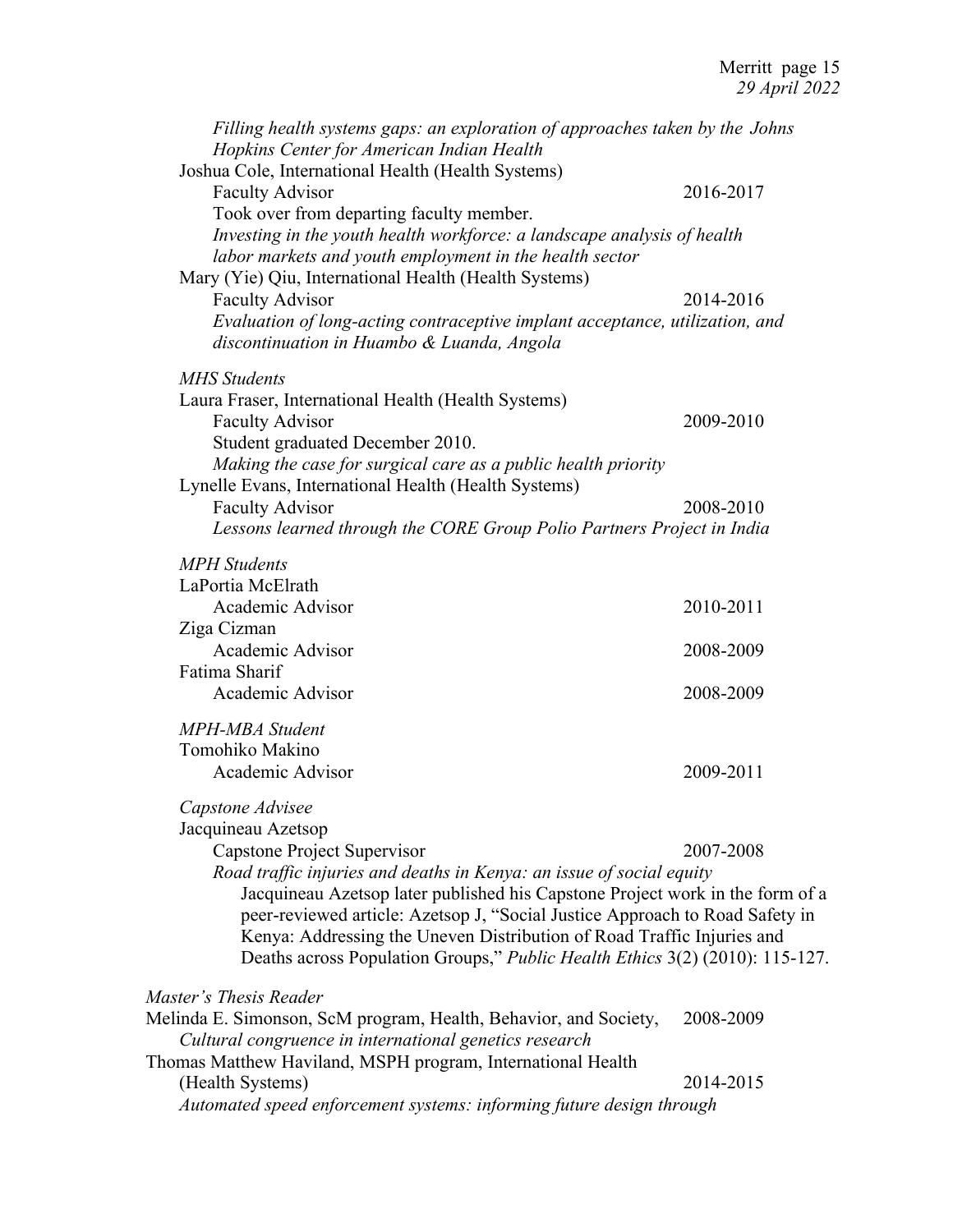| cost-benefit analysis & an ethical framework<br>William Killington Bleser, MSPH program, International Health<br>(Global Disease Epidemiology and Control) | 2010-2011   |
|------------------------------------------------------------------------------------------------------------------------------------------------------------|-------------|
| Vaccine exceptionalism in healthcare workers internationally<br>Cristina Merkhofer, MHS program, International Health                                      |             |
| (Global Disease Epidemiology and Control)                                                                                                                  | 2009-2010   |
| Clinical research on prisoners in the United States and Latin America: toward a human                                                                      |             |
| rights perspective on existing protections                                                                                                                 |             |
| Michael Rozier, MHS program, International Health                                                                                                          |             |
| (Health Systems)                                                                                                                                           | 2008-2009   |
| The moral minimum: making a case for sufficiency in health resource allocation                                                                             |             |
| Department Oral Exam Participation (PhD program unless otherwise noted)                                                                                    |             |
| Sanjana Ravi, International Health (as Thesis Advisor)                                                                                                     | 28 Jul 2020 |
| Michael DiStefano, Health Policy and Management<br>(as Thesis Advisor)                                                                                     | 12 Jun 2019 |
| Pierre Muhoza, International Health                                                                                                                        | 27 Nov 2018 |
| Jennifer Gerber, International Health                                                                                                                      | 5 Sep 2018  |
| Georgia Michlig, International Health (as Acting Thesis Advisor)                                                                                           | 21 Nov 2017 |
| Erin Hunter, International Health                                                                                                                          | 3 Jul 2017  |
| Karen Finnegan, International Health (as Thesis Advisor)                                                                                                   | 11 Mar 2016 |
| Holly Schuh, International Health (as Thesis Advisor)                                                                                                      | 9 Jun 2014  |
| Pooja Sripad, International Health (as Thesis Advisor)                                                                                                     | 22 Oct 2012 |
| Carleigh Krubiner, Health Policy and Management<br>(as Thesis Advisor)                                                                                     | 25 Oct 2012 |
| Jonathan Akuoku, International Health (as Chair)                                                                                                           | 20 Nov 2012 |
| Catherine Lee, International Health (as Thesis Advisor)                                                                                                    | 19 Apr 2011 |
| Veena Singh, International Health                                                                                                                          | 18 Aug 2009 |
| Toru Matsubayashi, DrPH program, International Health                                                                                                      | 22 Jul 2009 |
| Seema Menon Parmar, International Health                                                                                                                   | 19 May 2009 |
| Preliminary Oral Exam Participation (PhD program unless otherwise noted)                                                                                   |             |
| Sanjana Ravi, International Health (as Thesis Advisor)                                                                                                     | 31 Aug 2020 |
| Michael DiStefano, Health Policy and Management<br>(as Thesis Advisor)                                                                                     | 23 Jul 2019 |
| Jennifer Gerber, International Health                                                                                                                      | 12 Oct 2018 |
| Georgia Michlig, International Health                                                                                                                      | 13 Feb 2018 |
| Karen Finnegan, International Health                                                                                                                       | 3 May 2016  |
| Meike Schlieff, DrPH program, International Health                                                                                                         | 30 Jun 2015 |
| Amanda Kalamar, Population, Family and Reproductive Health                                                                                                 | 13 Aug 2014 |
| Holly Schuh, International Health (as Thesis Advisor)                                                                                                      | 24 Jul 2014 |
| Alternate: Taufique Joarder, DrPH program, International Health                                                                                            | 22 Apr 2014 |
| Lauren Ellis, Health Policy and Management                                                                                                                 | 30 May 2013 |
| Pooja Sripad, International Health (as Thesis Advisor)                                                                                                     | 11 Dec 2012 |
| Carleigh Krubiner, Health Policy and Management<br>(as Thesis Advisor)                                                                                     | 7 Dec 2012  |
| Alternate: Aarushi Bhatnagar, International Health                                                                                                         | 27 Jun 2012 |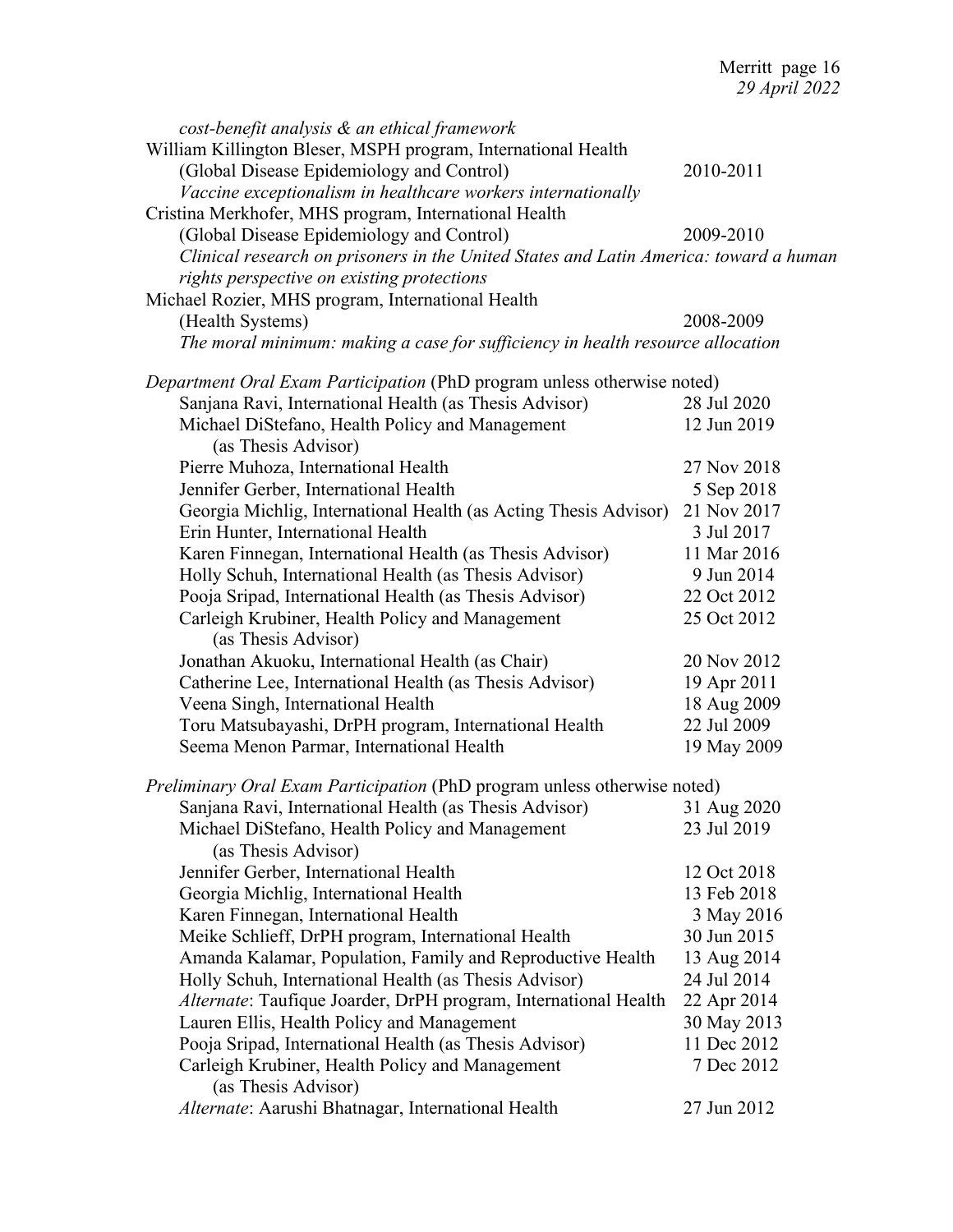| Danielle Whicher, Health Policy and Management               | 29 Aug 2011 |
|--------------------------------------------------------------|-------------|
| Catherine Lee, International Health (as Thesis Advisor)      | 3 May 2011  |
| Jonathon P. Leider, Health Policy and Management             | 23 Sep 2010 |
| Toru Matsubayashi, DrPH program, International Health        | 3 Sep 2009  |
| Julia DeBruicker, Health, Behavior, and Society              | 10 Jun 2009 |
| Seema Menon Parmar, International Health                     | 16 Jun 2009 |
| Alternate: Jose Ramirez, Molecular Microbiology & Immunology | 10 Oct 2008 |
| Alternate: Paul Perrin, International Health                 | 29 May 2008 |
| Alternate: Carlton Haywood, Health Policy and Management     | 3 May 2007  |

*Doctoral Thesis Committee* (PhD program unless otherwise noted)

#### **Current Thesis Committee Service**

None at present except for the PhD candidate listed above as current advisee

#### **Past Thesis Committee Service**

Jennifer Gerber, International Health (Global Disease Epidemiology and Control) Thesis Committee 2018-2020 *Characterization of current and future vaccination challenges in the United States: Influenza and the policy implications of vaccinomics* Georgia Michlig, International Health (Social and Behavioral Interventions) Thesis Committee 2017-2019 Acting Thesis Advisor Nov2017 – Jan 2018 *"What you hide also hides you": mental health screening, risk factors, and service use among a population of Somali women in the U.S.* Karen Finnegan, International Health (Health Systems) Thesis Committee 2016-2018 Thesis Committee service followed 2013-2016 service as Faculty Advisor & 2016 transfer of primary advising to expert colleague. *Measurement of pneumonia in children under five in Malawi* Amy Paul, Health Policy and Management (Bioethics and Health Policy) Thesis Committee 2013-2015 *Triangulating transition: Conceptual, practical, and ethical considerations for sustaining program impact through transitions to local ownership* Lauren Ellis, Health Policy and Management (Bioethics and Health Policy) Thesis Committee 2013-2015 *Characterizing patient engagement in research funded by the Patient-Centered Outcomes Research Institute and exploring the moral importance of patient engagement in research* Danielle Whicher, Health Policy and Management (Bioethics and Health Policy) Thesis Committee 2011-2013 *Rethinking informed consent requirements for pragmatic comparative effectiveness trials* Toru Matsubayashi, DrPH program, International Health DrPH Dissertation Committee 2009-2013 *Examining the intended and unintended effects of HIV-specific health programs on health service delivery: conceptual framework and country case studies in Uganda*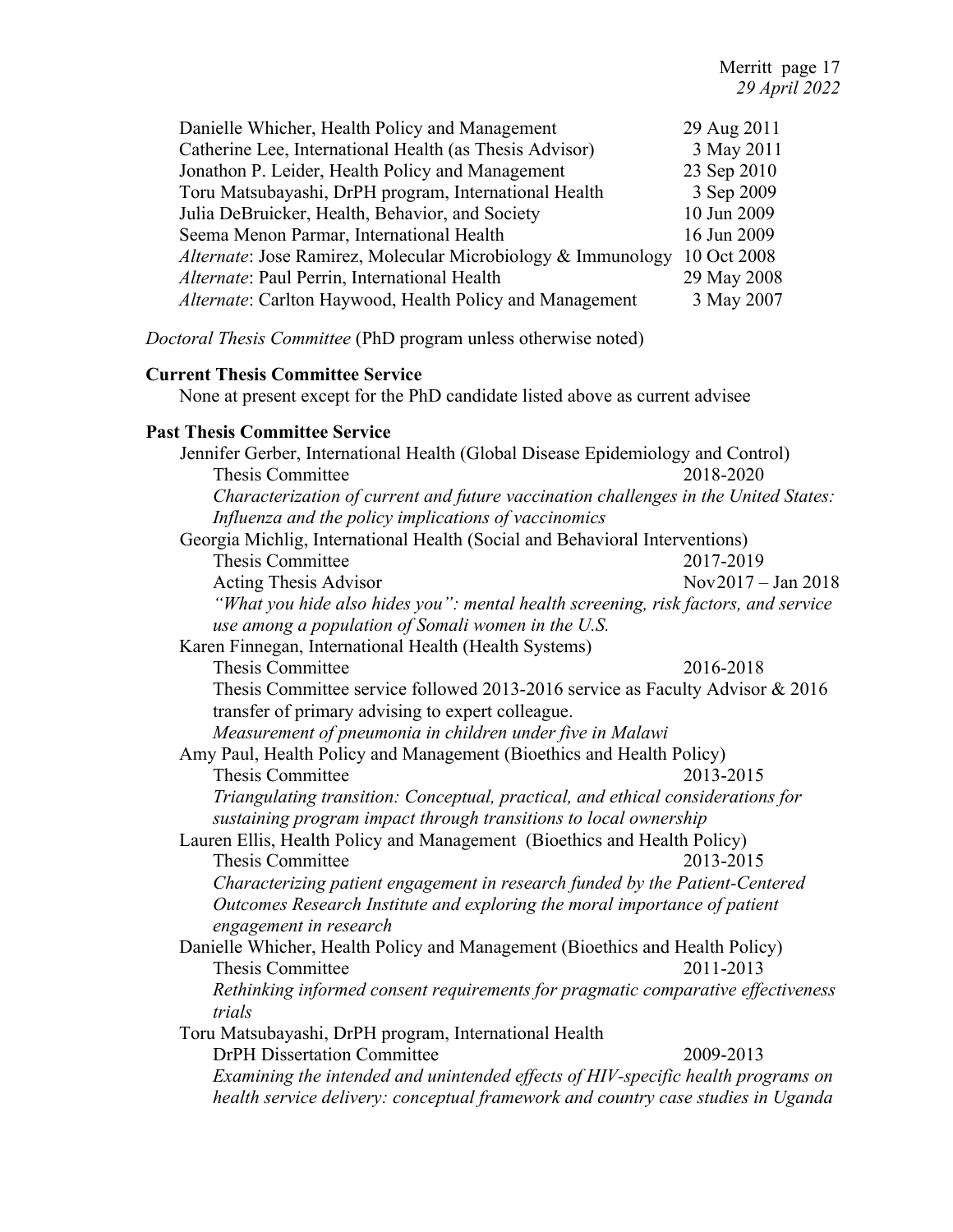| Krista L. Harrison, Health Policy and Management (Bioethics and Health Policy)        |             |
|---------------------------------------------------------------------------------------|-------------|
| Thesis Committee                                                                      | 2011-2012   |
| Forks in the road: organizational values and health care resource allocation          |             |
| decisions in the provision of access to care for the uninsured                        |             |
| Jonathon P. Leider, Health Policy and Management (Bioethics and Health Policy)        |             |
| Thesis Committee                                                                      | 2011-2012   |
| Resource allocation in a time of scarcity: the budget- and priority-setting processes |             |
| in public health agencies                                                             |             |
| Julia DeBruicker, Health, Behavior, and Society                                       |             |
| Thesis Committee                                                                      | 2009-2012   |
| The public health function of livestock: perspectives on land and health from         |             |
| farmers in Indiana                                                                    |             |
| Seema Menon Parmar, International Health (Health Systems)                             |             |
| Thesis Committee                                                                      | 2009-2012   |
| An assessment of maternal health care service needs of immigrant women living in      |             |
| East Calgary                                                                          |             |
| Jason Gerson, Health Policy and Management (Bioethics and Health Policy)              |             |
| Thesis Committee                                                                      | 2008-2009   |
| Freedoms, functioning and capabilities: examining the ethics of health promotion      |             |
|                                                                                       |             |
| Final Oral Exam Participation (BSPH PhD program unless otherwise noted)               |             |
| Sanjana Ravi, International Health (as Thesis Advisor)                                | 1 Apr 2022  |
| Michael DiStefano, Health Policy and Management                                       | 4 Mar 2021  |
| (as Thesis Advisor)                                                                   |             |
| Jennifer Gerber, International Health                                                 | 14 May 2020 |
| Georgia Michlig, International Health                                                 | 11 Dec 2019 |
| Amy Margolies, International Health                                                   | 19 Dec 2018 |
| Karen Finnegan, International Health                                                  | 21 Aug 2018 |
| Rene Najera, Epidemiology                                                             | 30 May 2018 |
| Alternate: Caroline Block, Anthropology                                               | 11 Jul 2017 |
| JHU Zanvyl Krieger School of Arts and Sciences                                        |             |
| Alternate service for Regular External Examiner role                                  |             |
| Marianna Bergamaschi Ganapini, Philosophy                                             | 16 May 2017 |
| JHU Zanvyl Krieger School of Arts and Sciences                                        |             |
| Regular External Examiner                                                             |             |
| Holly Schuh, International Health (as Thesis Advisor)                                 | 29 Mar 2017 |
| Carleigh Krubiner, Health Policy and Management                                       | 15 Jun 2015 |
| (as Thesis Advisor)                                                                   |             |
| Pooja Sripad, International Health                                                    | 14 May 2015 |
| (as Thesis Advisor)                                                                   |             |
| Lauren Ellis, Health Policy and Management                                            | 30 Apr 2015 |
| Amy Paul, Health Policy and Management                                                | 11 Mar 2015 |
| (non-voting member)                                                                   |             |
| Danielle Whicher, Health Policy and Management                                        | 18 Dec 2013 |
| Toru Matsubayashi, International Health (DrPH)                                        | 9 Jul 2013  |
| Catherine Lee, International Health (as Thesis Advisor)                               | 12 Sep 2012 |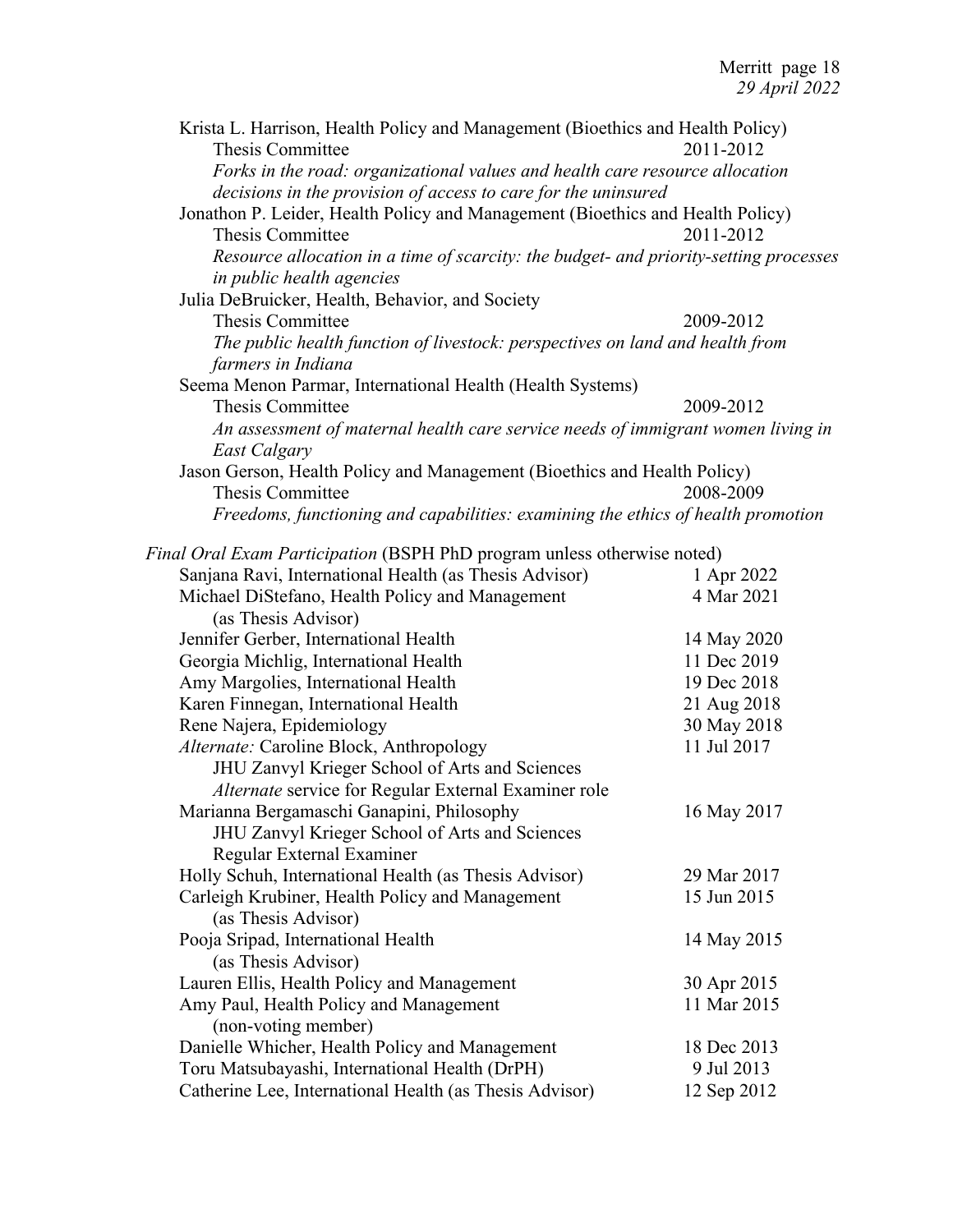| Julia DeBruicker, Health, Behavior, and Society     | 18 Apr 2012 |
|-----------------------------------------------------|-------------|
| Alternate: Seema Menon Parmar, International Health | 7 Feb 2012  |
| Linda Brown, Philosophy                             |             |
| JHU Zanvyl Krieger School of Arts and Sciences      |             |
| Regular External Examiner                           | 17 Aug 2009 |
| Jason Gerson, Health Policy and Management          | 18 Dec 2008 |

*Classroom Instruction (as Assistant & Associate Professor at BSPH 2006-present)*

# **Principal Instructor**

| Ethics of Public Health Practice in Developing Countries                             |           |
|--------------------------------------------------------------------------------------|-----------|
| 4 <sup>th</sup> term with Co-Instructor Joseph Ali                                   | 2021-2022 |
| Online 221.616.81: enrollment TBD                                                    |           |
| In 4 <sup>th</sup> term 2020-2021 (while I was away serving as a Visiting Scholar at |           |
| NIH) Dr. Ali taught the course as Primary Instructor. Some of my pre-                |           |
| recorded mini-lectures were used for the 2020-2021 offering.                         |           |
| 4 <sup>th</sup> term with Co-Instructor Joseph Ali                                   | 2019-2020 |
| Online 221.616.81: enrollment 31                                                     |           |
| $4th$ term                                                                           | 2018-2019 |
| Online 221.616.81: enrollment 37                                                     |           |
| $4th$ term                                                                           | 2017-2018 |
| Online 221.616.81:                                                                   |           |
| recognized for teaching excellence; enrollment 42                                    |           |
| $4th$ term                                                                           | 2016-2017 |
| Classroom 221.616.01:                                                                |           |
| recognized for teaching excellence; enrollment 10                                    |           |
| Online 221.616.81:                                                                   |           |
| recognized for teaching excellence; enrollment 52                                    |           |
| $4th$ term                                                                           | 2015-2016 |
| Classroom 221.616.01:                                                                |           |
| recognized for teaching excellence; enrollment 17                                    |           |
| Online 221.616.81: enrollment 40                                                     |           |
| $4th$ term                                                                           | 2014-2015 |
| Classroom 221.616.01:                                                                |           |
| recognized for teaching excellence; enrollment 18                                    |           |
| Online 221.616.81: enrollment 32                                                     |           |
| $4th$ term                                                                           | 2013-2014 |
| Classroom 221.616.01: enrollment 31                                                  |           |
| Online 221.616.81: enrollment 29                                                     |           |
| Classroom only 221.616.01:                                                           |           |
| $4th$ term: recognized for teaching excellence; enrollment 36                        | 2012-2013 |
| 4 <sup>th</sup> term: recognized for teaching excellence; enrollment 39              | 2011-2012 |
| $4th$ term: enrollment 58                                                            | 2010-2011 |
| 4 <sup>th</sup> term: enrollment 48                                                  | 2009-2010 |
| $4th$ term: enrollment 61                                                            | 2008-2009 |
| $4th$ term: enrollment 35                                                            | 2007-2008 |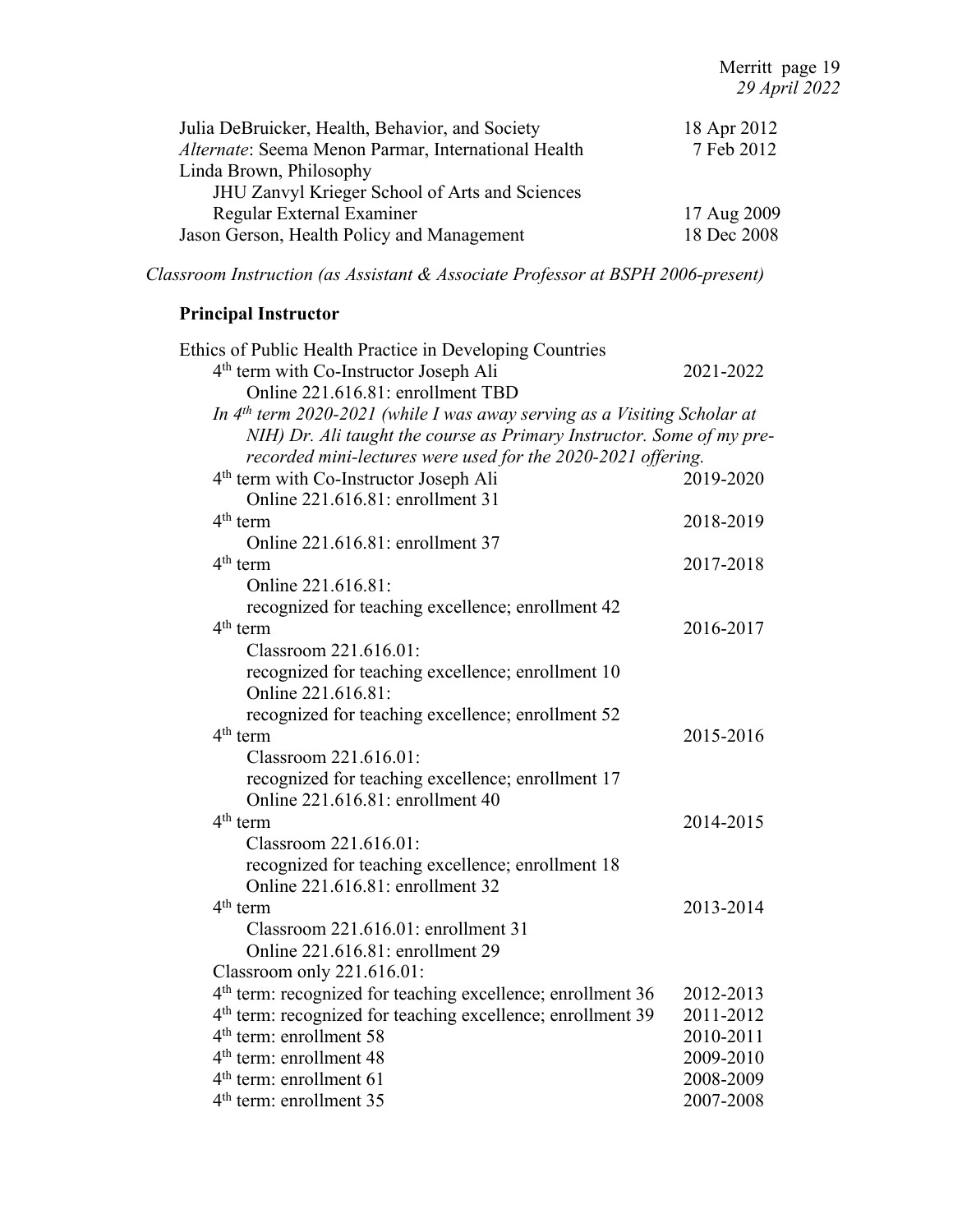| Ethics in Global Health Practice<br>$2nd$ term<br>Online Program in Applied Learning (OPAL)<br>604.603.86: enrollment 67<br>$2nd$ term                                                                                                                                                                                                                                                                                                                                                                                                                                                                                                                 | 2019-2020<br>2018-2019                                                                               |
|--------------------------------------------------------------------------------------------------------------------------------------------------------------------------------------------------------------------------------------------------------------------------------------------------------------------------------------------------------------------------------------------------------------------------------------------------------------------------------------------------------------------------------------------------------------------------------------------------------------------------------------------------------|------------------------------------------------------------------------------------------------------|
| Online Program in Applied Learning (OPAL)<br>604.603.86: recognized for teaching excellence; enrollment 34                                                                                                                                                                                                                                                                                                                                                                                                                                                                                                                                             |                                                                                                      |
| <b>Co-Instructor</b><br>Introduction to American Indian Health Research Ethics 221.666.11, with<br>Joshuaa Allison-Burbank, Kristen Speakman, Raymond Reid, Dee Vigil, Francene<br>Larzelere, and Anna Sundbo<br><b>Summer Term</b><br>Online: enrollment 28                                                                                                                                                                                                                                                                                                                                                                                           | 2021                                                                                                 |
| Foundational Principles of Public Health 552.601.81 unless otherwise noted,<br>Lecturer with David Bishai, Graham Mooney, Beth Resnick, and Travis Rieder:<br>school-wide course offered starting 2019-20 in satisfaction of Council on<br>Education for Public Health (CEPH) requirements<br>$4th$ term: enrollment 3<br>3 <sup>rd</sup> term: enrollment 133<br>$2nd$ term: enrollment 237<br>$1st$ term: enrollment 414<br>1 <sup>st</sup> term course number 552.601.80: enrollment 343<br>[AY 2020-21 away serving as Visiting Scholar at NIH]<br>$4th$ term: enrollment 21<br>$3rd$ term: enrollment 171<br>1 <sup>st</sup> term: enrollment 435 | 2021-2022<br>2021-2022<br>2021-2022<br>2021-2022<br>2021-2022<br>2019-2020<br>2019-2020<br>2019-2020 |
| Health Systems Program Seminar 221.860.01, with Daniela Rodriguez:<br>met weekly for 7 weeks in each of Terms 1 through 4                                                                                                                                                                                                                                                                                                                                                                                                                                                                                                                              | 2013-2016                                                                                            |
| Public Health Ethics, Berman Institute of Bioethics Summer Intensives; with<br>Professor Ruth R. Faden:                                                                                                                                                                                                                                                                                                                                                                                                                                                                                                                                                | 16-20 Jun 2014<br>24-28 Jun 2013                                                                     |
| <b>Service as Guest Faculty</b>                                                                                                                                                                                                                                                                                                                                                                                                                                                                                                                                                                                                                        |                                                                                                      |
| <b>Guest Faculty</b><br>For BSPH course <i>Fogarty Bioethics Fellows Seminar</i> 700.645.01                                                                                                                                                                                                                                                                                                                                                                                                                                                                                                                                                            | $3rd$ term 2021-2022                                                                                 |
| Guest Faculty, with Joseph Ali and Jeffrey Kahn<br>"Ethics of a Pandemic - Challenges in Control and Care" for BSPH course Current<br>Issues in Public Health: COVID-19 Pandemic Response 550.844.01<br>The recording of my segment of this lecture, "Equity in Resource Allocation," was<br>also used in the July 2020 BSPH MPH course taught by Drs. Nancy Kass and                                                                                                                                                                                                                                                                                  | 14 Apr 2020                                                                                          |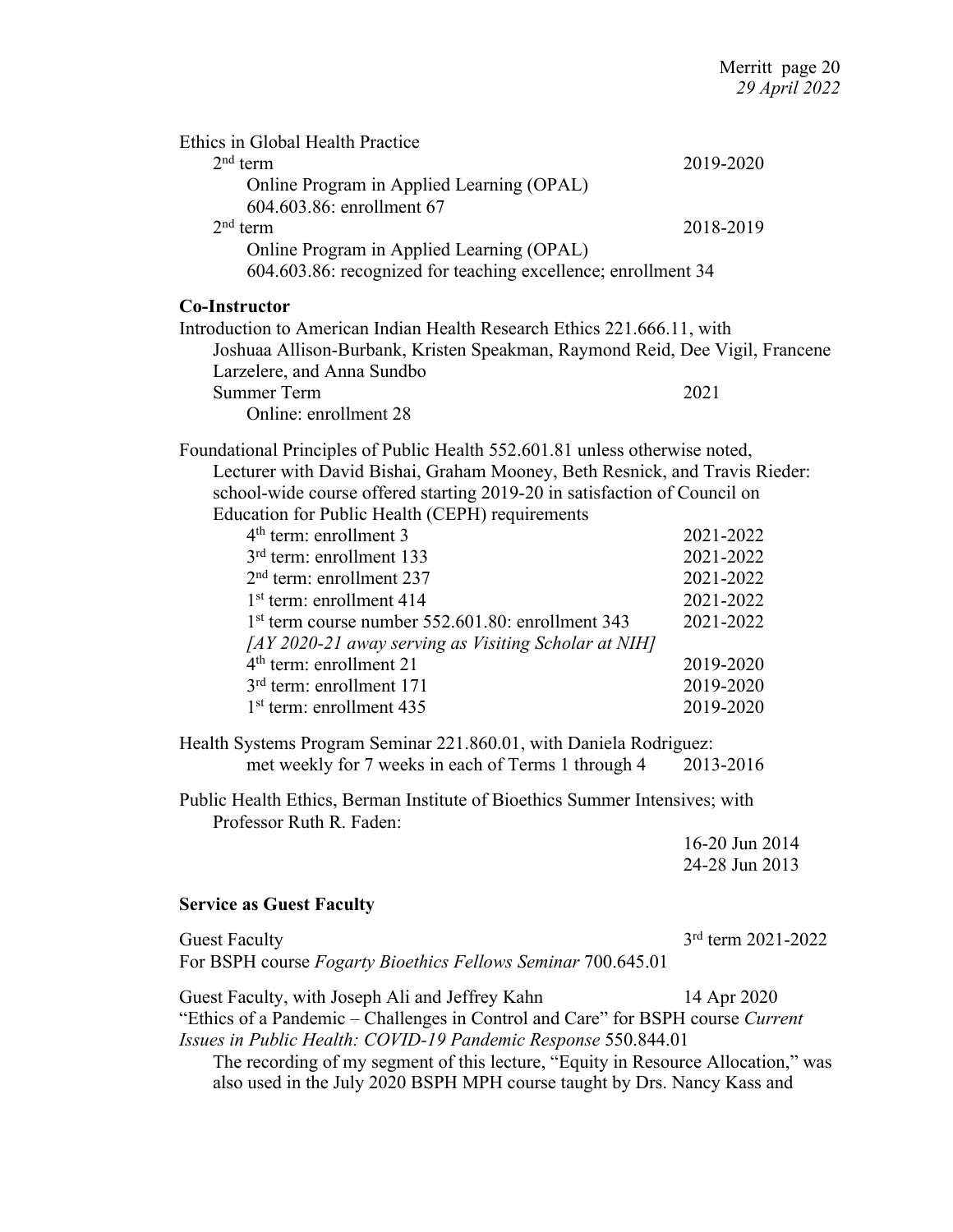Jeffrey Kahn, *Introduction to Bioethics in Public Health Practice and Research: Ethics and Public Health in the Time of Covid-19* 306.601.01.

Guest Faculty 30 Oct 2015 Discussion of recent publication on referral of research participants for ancillary care, for Berman Institute/BSPH course *Methods in Bioethics* 700.604.01 Guest Faculty, with Caitlin Kennedy and Peter Winch, "Discussion on Social and Ethical Issues" for BSPH course *Introduction to International Health* 220.601.01 Moderator for student debate session 18 Oct 2016 Classroom presentation 29 Sep 2015 Moderator for student debate session 1 Oct 2015 Guest Lecturer, with Caitlin Kennedy 7 Oct 2014 "Informed Engagement with International Health Work" for BSPH course *Introduction to International Health* 220.601.01 Guest Presentation and Discussion, with Gail Geller 20 Jan 2014 "Wonder" for Professor Kristin Cook-Gailloud's winter intersession course, *Thinking through the Fields: A Round Table on Bridging Science and the Humanities at Hopkins*, JHU Zanvyl Krieger School of Arts and Sciences Guest Discussion Leader 4 Apr 2013 "Ethical Considerations When Conducting Research Among Vulnerable Populations in LMICs," for *Doctoral Seminar In Health Systems* 221.861.01

Guest participation in team-taught lecture 4 Oct 2012 "Health, Equity, Ethics, and Human Rights," for Professor Henry Perry's course, *Introduction to International Health* 220.601.01

Guest Lecture for course taught by Professors Nancy Kass and Andrea Ruff, *Ethics in Human Subjects Research in Developing Countries*, BSPH Graduate Summer Institute of Epidemiology and Biostatistics 340.667.11

| "Ancillary Care and Justice in International Research" | 20 Jun 2012 |
|--------------------------------------------------------|-------------|
| "Justice, Benefit, and Ancillary Care"                 | 28 Jun 2007 |

Guest Lecture, "Ethical Issues in Global Health," for Professor James Tielsch's course, *Introduction to Global Health* 280.380.01, JHU Zanvyl Krieger School of Arts and Sciences

|                                                                                   | 14 Mar 2012 |
|-----------------------------------------------------------------------------------|-------------|
|                                                                                   | 19 Oct 2010 |
|                                                                                   | 23 Oct 2008 |
| <b>Guest Faculty</b>                                                              | 1 Mar 2012  |
| For ethics-oriented meeting of BSPH student journal club on STDs; faculty advisor |             |
| Susan Sherman                                                                     |             |
|                                                                                   |             |

Guest Faculty 15 Mar 2011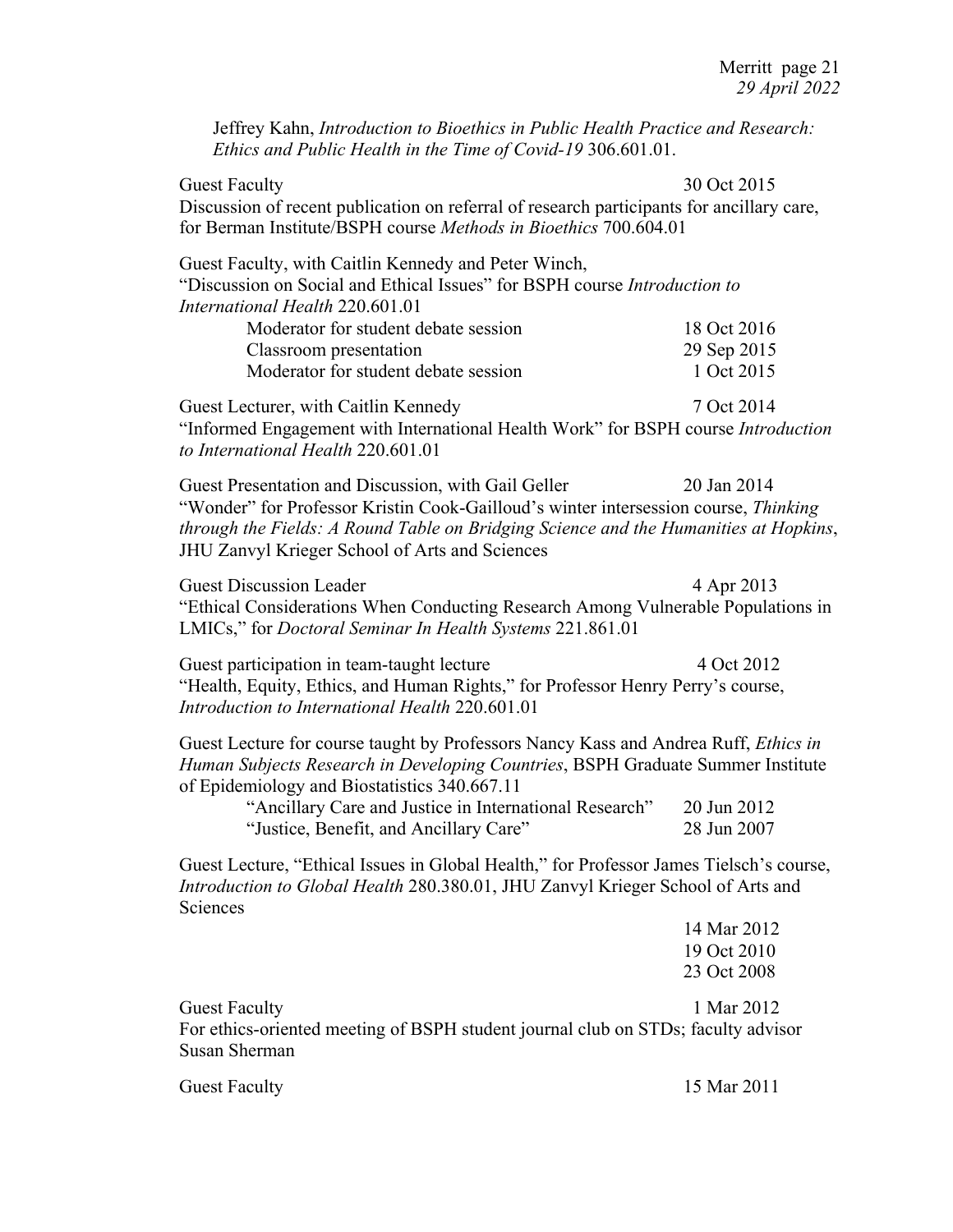For class session, "Ethics of Research on Health impact of Primary Health Care," in course taught by Drs. Henry Taylor and Henry Perry, *Case Studies in Primary Health Care*, 221.635

Guest Presentation for Fogarty African Bioethics Training Program Seminar "Ethical Responses to the HIV/AIDS Pandemic" 20 May 2010 "Population-Level Bioethics" 21 May 2009 "International Justice and Biomedical Research" 24 Apr 2008 Guest Lecture, "Ethics and Economic Analysis," in Professor Damian Walker's course *Applications in Economic Evaluation* 313.631.01 7 May 2010 8 May 2009 26 Apr 2007

Guest Faculty with Chris Beyrer 26 Jan 2010 For seminar session, "Foundations and History of Ethical Theory: The Ethics of the Rakai study," in Professor Steven Goodman's doctoral seminar in epidemiology 340.863.01

Guest Lecture 2 Jul 2009 "Ethical Challenges of Research Involving Communities," in Center for American Indian Health Summer Institute course, *Collecting and Analyzing Data in American Indian Communities*

Guest Lecture 3 Jun 2008 "Social Justice," in Professor Holly Taylor's course, *Ethical Issues in Public Health: Research, Policy and Practice*, Health Policy and Management Summer Institute

Guest Lecture 28 Sep 2007 9 Oct 2007 "Bioethics and Global Health," in Professor Nirbhay Kumar's course, *Public Health Perspectives on Research I* 550.865.01

Guest Lecture 30 Apr 2007 "Beneficence and Ancillary Care," in Professor Adnan Hyder's course, *Ethics of Public Health Practice in Developing Countries* 221.616.01

#### **Other Classroom Presentations**

Guest Lecture 28 Oct 2021 NIH annual course on Ethical and Regulatory Aspects of Clinical Research, lecture on "Ancillary Care Obligations"

Graduate Seminar in Bioethics 22 Apr 2019 Discussion of chapter "Method and Moral Justification" from most recent edition of *Principles of Bioethics* by Beauchamp and Childress

Speaker 14 Jun 2013 Colloquium on Ethics of Health Systems Research in Low and Middle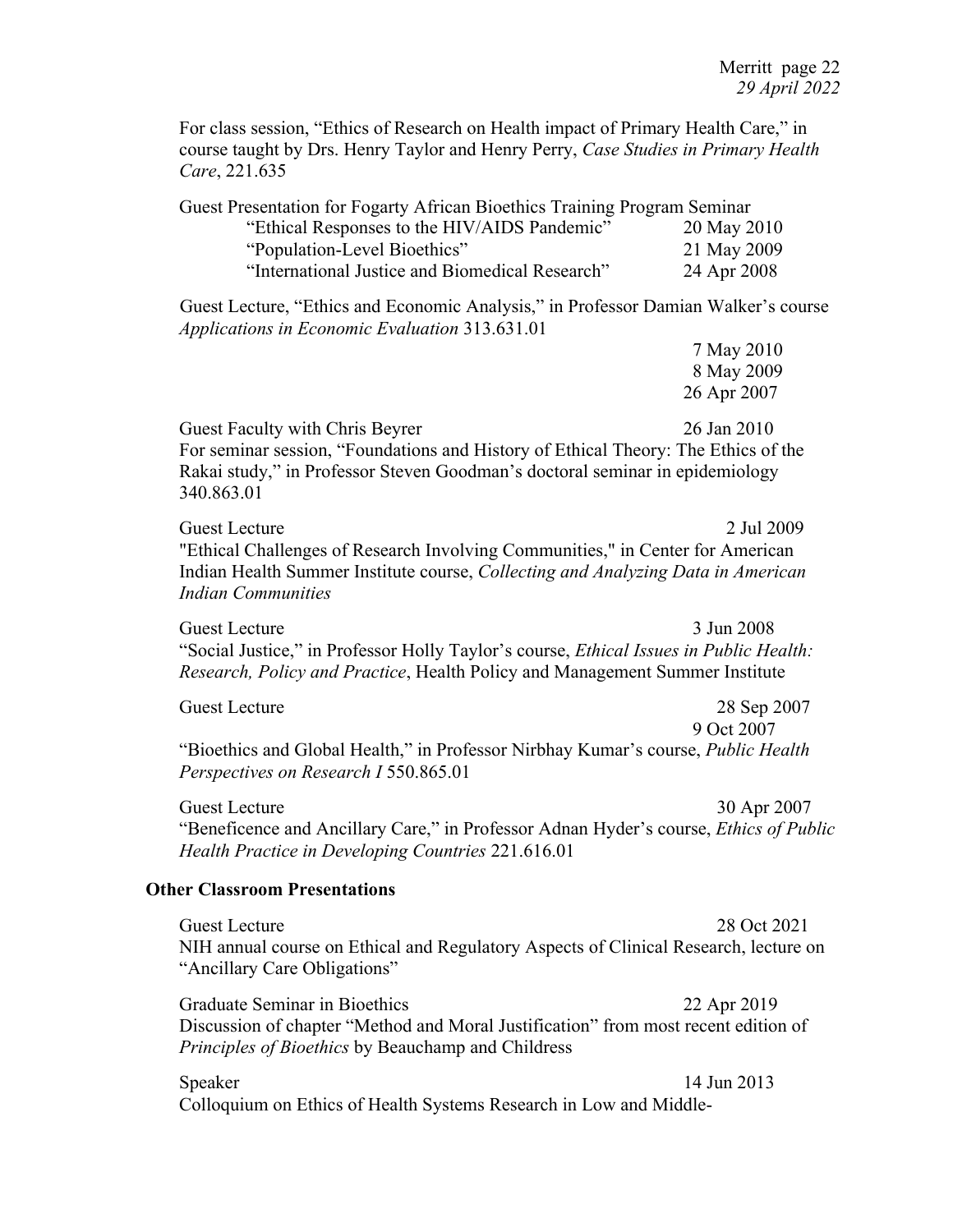Income Countries sponsored by: JHU Berman Institute of Bioethics; BSPH Dept. of International Health / Health Systems Program; and Future Health Systems Consortium) "Benefits of Health Systems Research"

Speaker 14 Jun 2013 JHU Center for AIDS Research (CFAR) Baltimore HIV/AIDS Scholars Seminar "Ethical Issues in Resource Allocation for HIV/AIDS Treatment, Care, Prevention, and Research" Bioethics PhD Seminar with other bioethics program faculty 10 Sep 2012 "Funding/Grants: Learning to Ride the Cycle": Bioethics PhD Seminar 1 Nov 2010 "The Duty of Rescue and Health Researchers' Ancillary-Care Responsibilities to Subjects": Bioethics PhD Seminar 7 May 2009 With Hafizur Rahman and Sandhya Sundaram "Rights-Based Approaches to Maternal Mortality Reduction" Bioethics PhD Seminar 15 Dec 2008 "The Influence of Non-Conscious Cognition upon Ethically Important Behavior": Greenwall Fellowship in Bioethics and Health Policy Seminar 22 Sep 2008 "Ancillary Care in Public Health Intervention Research in Resource-Limited Settings: Work in Progress" Health Systems Program Seminar 221.860.01 18 Feb 2014 Faculty-student presentation, with Matthew Haviland: "Public Health Ethics and Health Systems: A Review of Policies to Change Health Behaviors" Health Systems Program Seminar 221.860.01, on my background and research interests 3 Nov 2015 9 Oct 2012 6 Mar 2012 30 Nov 2010 16 Sep 2008 18 Sep 2007 19 Sep 2006 Health Systems Program Seminar 221.860.01, with Holly Taylor 8 Apr 2008 "Health Care for Subjects in Public Health Intervention Research: Researchers' Practices and Decision-Making"

Health Systems Program Seminar 221.860.01 with Adnan Hyder 17 Apr 2007 "Research Ethics and International Health: Friends or Foes?"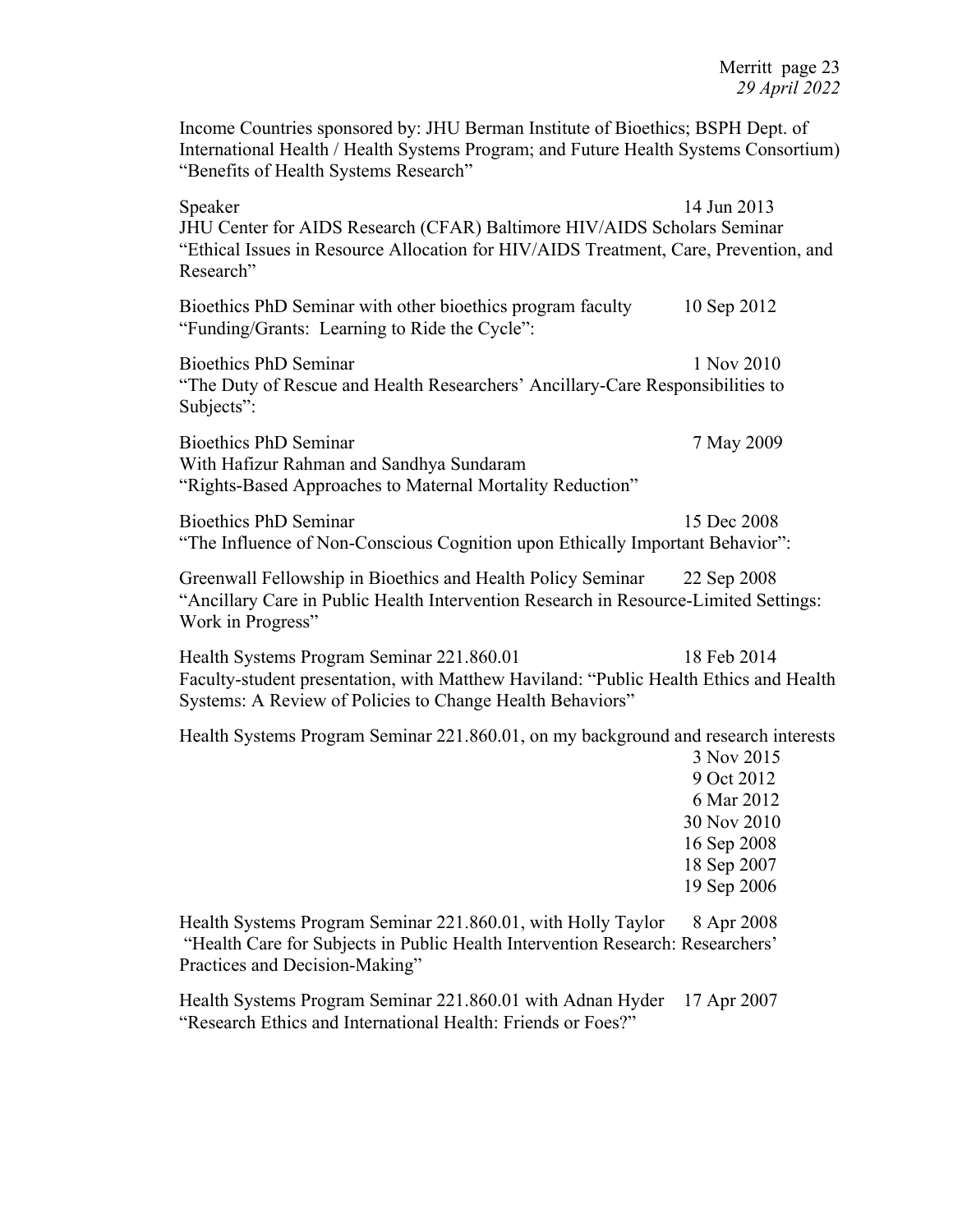Discussion Leader

| Convened and delivered online Focused Reading Group on <i>Measuring the Global</i> |                                        |
|------------------------------------------------------------------------------------|----------------------------------------|
| Burden of Disease: Philosophical Dimensions (ed. Eyal et al., Oxford University    |                                        |
| Press 2020) for NIH Department of Bioethics, via four 60-minute sessions           |                                        |
|                                                                                    | $4$ Jun $-$ 29 Jul 2021                |
| Convened and delivered online Justice-Enhanced Cost-Effectiveness Analysis (JE-    |                                        |
| CEA) Focused Reading Group for NIH Department of Bioethics, via eight 90-          |                                        |
| minute sessions                                                                    |                                        |
|                                                                                    | $8 \text{ Jan} - 12 \text{ Mar } 2021$ |
| Discussion sections for Professor James Tielsch's course, <i>Introduction to</i>   |                                        |
| International Health 220.601.01, 2 meetings                                        |                                        |
|                                                                                    | Sep-Oct 2008                           |
| Discussion sections for Professor Nancy Kass's course, "Research Ethics and        |                                        |
| Integrity: U.S. and International Issues" 306.665.01                               |                                        |
| Plenary session on standards of care, ancillary care, and post-trial access in     |                                        |
| HIV vaccine research                                                               | 14 Feb 2012                            |
| Breakout sessions on quality control and HIV vaccines                              | 7 and 28 Feb 2008                      |

# *Other Significant Teaching (as Assistant & Associate Professor at BSPH 2006-present)*

Faculty Affiliate (2006-present) and Advisory Board Member **(**2008-present), Johns Hopkins-Fogarty African Bioethics Training Program

Key Personnel  $1 \text{ Jul } 2021 - 30 \text{ Jun } 2022$ 

- To lead D43 engagement with 3 Makerere University doctoral trainees while they are at BSPH for 3rd Term (mid-January – mid-March 2022)
- To help 3 incoming postdoctoral fellows understand and integrate conceptual/philosophical rigor into their research and writing.
- To serve as co-mentor for one postdoctoral fellow
- To provide support to all former and current postdoctoral fellows  $(\sim 9)$  to help them consider further how to integrate bioethics into their professional lives and home institutions

Core Faculty, Johns Hopkins Berman Institute of Bioethics (BI), 2006-present

Project Co-Mentor 2022-present With Mentor Gail Geller, for Eojin Choi, student at Johns Hopkins School of Medicine, Berman Institute of Bioethics Scholarly Concentration Program, *Experiences of Wonder Among Johns Hopkins Medical School Applicants* Project Mentor 2019-2020 For Sanjana Ravi (then PhD student, International Health), Michael DiStefano (then PhD candidate, Health Policy and Management), and Alexandra Ruth (then PhD candidate, Health Policy and Management), for their employment contracts with WHO project to assess equity and social justice impacts within a value attribution framework for evaluating vaccines against anti-microbial resistant pathogens Project Mentor 2015-2016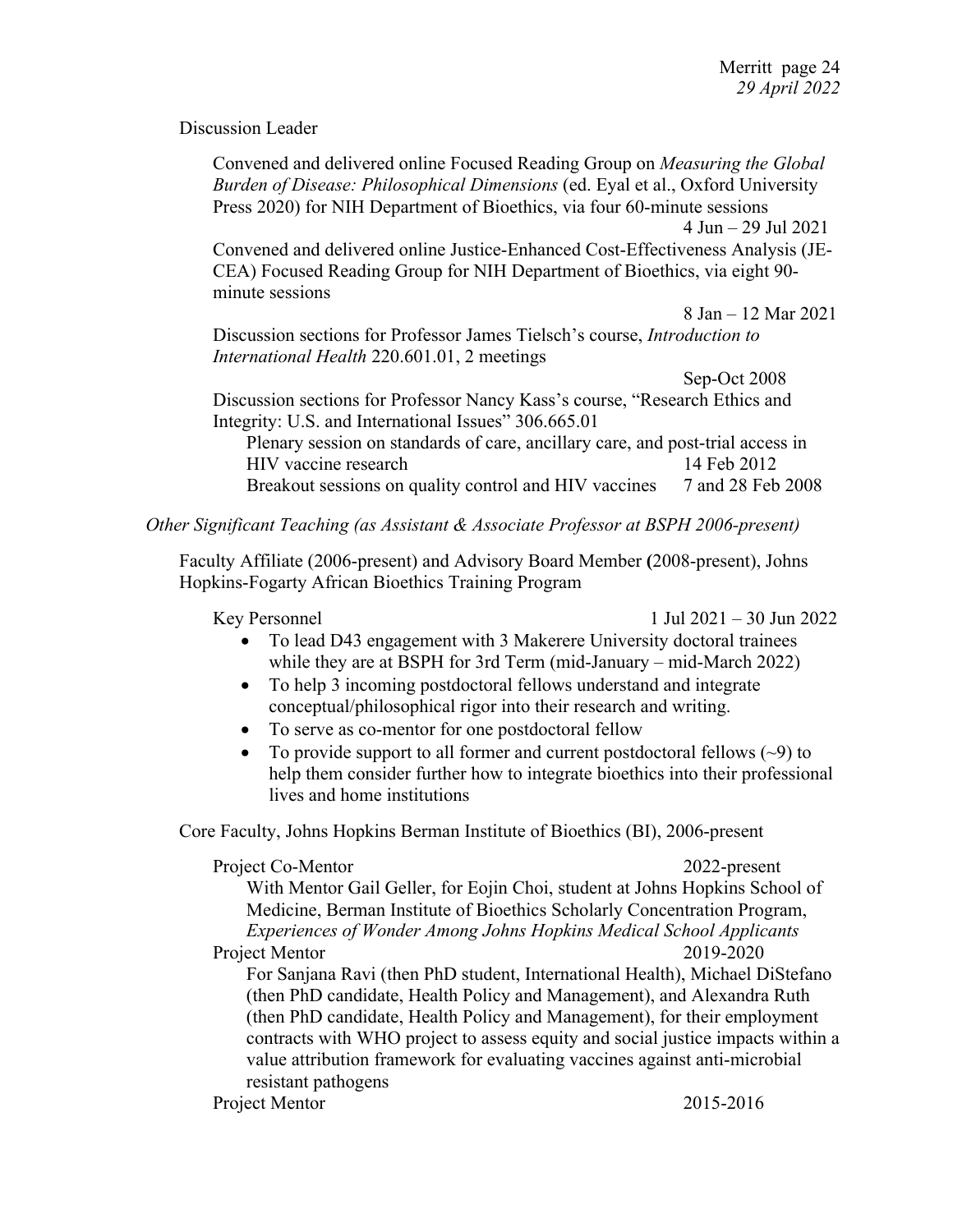For Amy Paul, then Hecht-Levi Postdoctoral Fellow in Bioethics

• Paul A, **Merritt MW**, Sugarman J, "Research Stakeholders' Perspectives on Implementing Post-Trial Access Plans for HIV Prevention Research," co-authored manuscript published in 2018 by *Journal of Medical Ethics* Project Mentor 2013-2015

For Theodore (Ted) Bailey, then Hecht-Levi Postdoctoral Fellow in Bioethics

• Bailey T, **Merritt MW**, "Investing in Justice: Ethics, Evidence, and the Eradication Investment Cases for Lymphatic Filariasis and Onchocerciasis," co-authored manuscript published in 2015 by *AJPH*

#### Project Mentor 2013-2015

For Bridget Pratt, then Hecht-Levi Postdoctoral Fellow in Bioethics

- Pratt B, **Merritt MW**, Hyder AA, "Towards Deep Inclusion for Equity-Oriented Health Research Priority-Setting: A Working Model," co-authored manuscript published in 2016 by *Social Science & Medicine*
- Pratt B, Merritt MW (2015), E-Learning Course on Ethics of Ancillary Care in Research, published on Global Health Reviewers online platform: https://globalhealthtrainingcentre.tghn.org/elearning/shortcourses/ancillary-care/

#### Project Mentor 2013-2014

For Lee-Lee Ellis (nee Redstone), then PhD student, Health Policy and Management

• Holzer J, Ellis L, **Merritt MW**, "Why We Need Community Engagement in Medical Research," co-authored manuscript published in 2014 by *Journal of Investigative Medicine*

#### Project Mentor 2010-2011

For Jessica Holzer, then PhD student, Health Policy and Management

• Holzer J, "Going Beyond 'Relief of Oppression," comment on Lavery JV et al., "'Relief of oppression': An organizing principle for researchers' obligations to participants in observational studies in the developing world," *BMC Public Health* 2010, 10:384

#### Project Mentor 2011

For Amy Paul and Lee-Lee Redstone, then PhD students, Health Policy and Management

- Ethical analysis of USAID food aid programming for food-insecure settings
- Each student independently wrote her own essay on this topic for my course in the ethics of public health practice in developing countries. *Both* essays separately won the 2011 JHBSPH Marcia Pines Award, a \$500 prize given annually (and usually to only one winner) for the best student paper in bioethics and public health.

Project Mentor 2009-2010

For Mariam Fofana, then student at Johns Hopkins School of Medicine, Berman Institute of Bioethics Scholarly Concentration Program, *Parental consent practices in pediatric HIV research in Côte d'Ivoire*

Presentation for BI Research Retreat 27 Apr 2022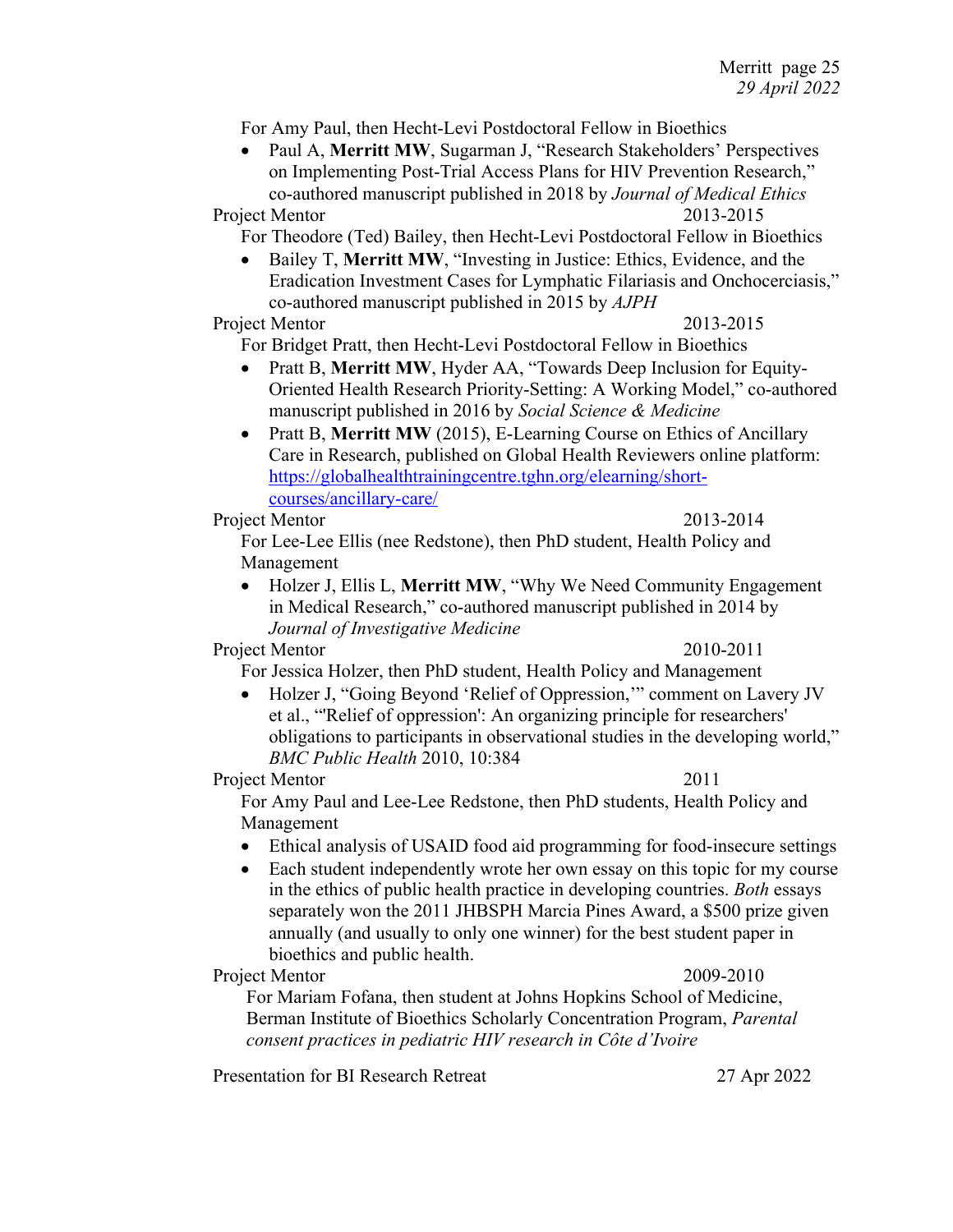| "Healthcare Ethics Meets Climate Ethics: Decarbonizing the U.S. Health<br>Sector" |             |
|-----------------------------------------------------------------------------------|-------------|
| Discussion Leader for BI faculty meeting                                          | 15 Apr 2013 |
| "Truthfulness: For & Against"                                                     |             |
| Respondent for BI Seminar presented by Alain Labrique,                            | 8 Apr 2013  |
| "Public Health in Your Pocket: The Ethical Challenges of mHealth and Digital      |             |
| Data Collection"                                                                  |             |
| Discussion co-leader for BI faculty meeting                                       | 26 Nov 2012 |
| "Respect & Dignity"                                                               |             |
| <b>Presentation for BI Research Retreat</b>                                       | 5 Dec 2011  |
| "Distribution of Responsibility for Post-Trial Access to Trial Drugs"             |             |
| Presentation with Brandon Brown for BI Research Retreat                           | 6 Apr 2011  |
| "Incentive Parameters to Prevent Undue Inducement in Human Subjects               |             |
| Research"                                                                         |             |
| Presentation for BI Research Retreat                                              | 24 Apr 2009 |
| "Researchers' Obligations in Community-Based Research: Resolving                  |             |
| Dilemmas of Care"                                                                 |             |
| Presentation with Holly Taylor for BI Research Retreat                            | 15 Dec 2008 |
| "Ancillary Care Project: Next Steps"                                              |             |
| Discussion Leader for BI faculty meeting                                          | 27 Oct 2008 |
| "Global Justice and Public Health"                                                |             |
| Discussion Leader for BI faculty meeting                                          | 26 Nov 2007 |
| "Do Researchers Have Duties of Respect for Groups?"                               |             |
| Presentation with Holly Taylor to BI National Advisory Board                      | 26 Oct 2007 |
| "Anticipating Illness: What Do Researchers Do When Subjects Need Health           |             |
| Care?"                                                                            |             |
| Presentation with Holly Taylor for BI Research Retreat                            | 15 Dec 2006 |
| "Ancillary Care in Public Health Intervention Research in Resource-Limited        |             |
| Settings: Researchers' Practices and Decision-Making"                             |             |
| Presentation for Bioethics Interest Group                                         | 16 Oct 2006 |
| "Medical Care in the Context of Research in Resource-Poor Settings: A             |             |
| Community-Benefit Approach"                                                       |             |

Faculty Affiliate, Department of Health Policy & Management, PhD Concentration in Bioethics & Health Policy, 2006-present

Research Advisor (2008), Pakistan-U.S. Science and Technology Cooperative Program (funded in the US by USAID, funded in Pakistan by the Higher Education Council, and managed by US National Academy of Sciences)

Advisees: Dr. Syed S. Raza; Dr. Uzma Shamsi; Dr. Muhammad Yousuf

| <b>Faculty Advisor, Special Studies</b> |                                                                        |           |
|-----------------------------------------|------------------------------------------------------------------------|-----------|
| William Killington Bleser               | 223.840 (011), $4th$ term                                              | 2009-2010 |
| MHS student, International Health, GDEC |                                                                        |           |
| Jonathon P. Leider                      | 221.840 (010), 1 <sup>st</sup> through 4 <sup>th</sup> terms 2009-2010 |           |
|                                         | PhD student, Health Policy & Management (Bioethics & Health Policy)    |           |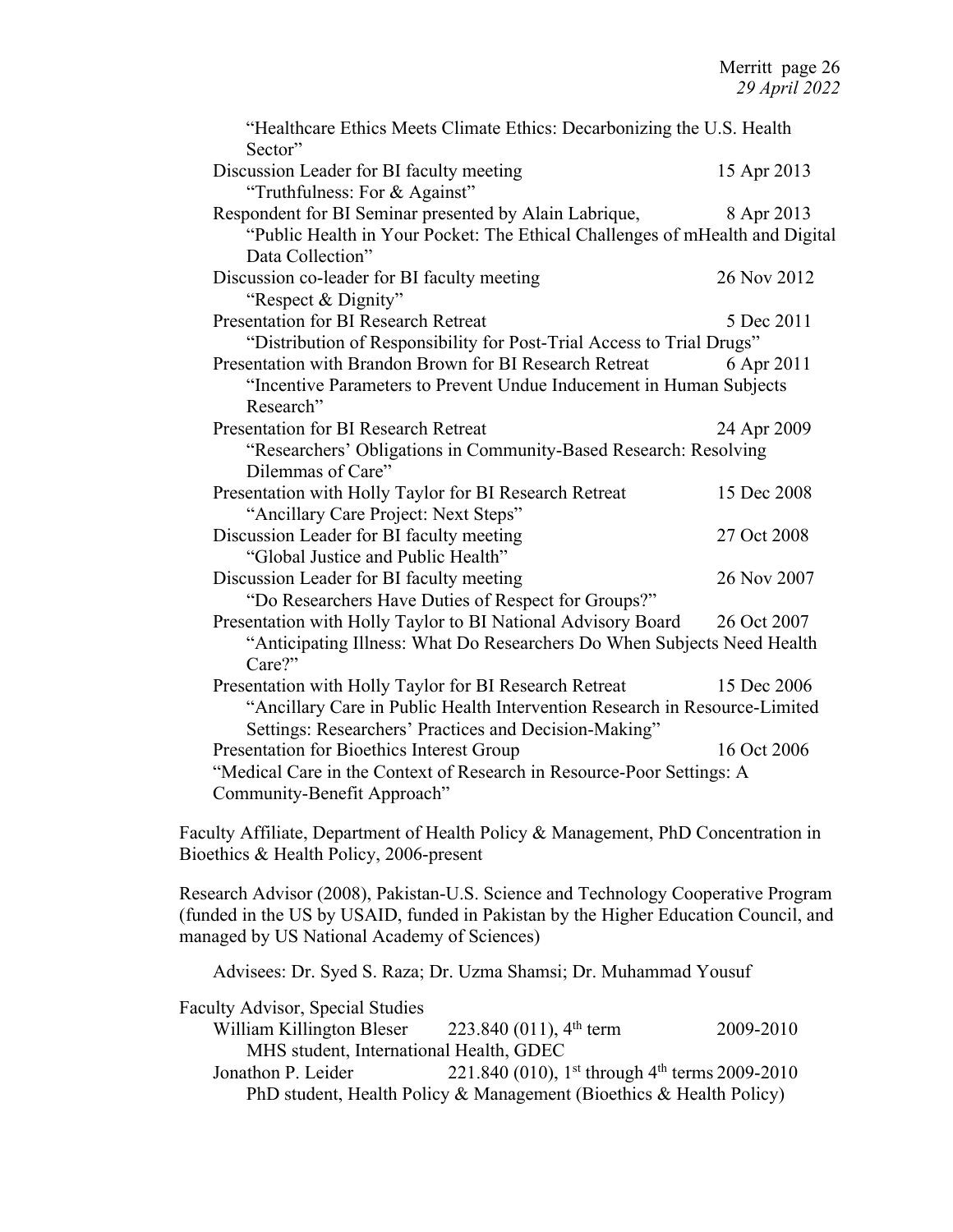Conference Mentor assigned to hold individual meetings with each of five early-career scholars in bioethics, 15th World Congress of Bioethics, June 2020 (virtual platform)

Discussion Leader, Global Health Council annual conference, Washington DC, breakout session on ethical aspects of community-based research, for research symposium 28 May 2008

"Using Research to Strengthen Health Systems and Meet the Needs of Communities"

*Classroom Instruction (as Assistant Professor at William and Mary 2002-05)*

Ethics: 8 courses, enrollment 33-35 each course Contemporary Moral Issues: 5 courses, enrollment 33-35 each course Seminar on Virtue Ethics: enrollment 12

*Other Significant Teaching (as Teaching Assistant at UC Berkeley 1992-1999)*

Ethical Theories: 2 courses, enrollment ~60 each course Individual Morality and Social Justice: 2 courses, enrollment ~50 each course Political Philosophy: enrollment 50 Modern Philosophy: enrollment 25 Philosophical Methods: intensive writing tutorial, responsible for 10 students Chinese Philosophy: enrollment 75

# **RESEARCH GRANT PARTICIPATION**

## **Current Support**

## 1. NIH R01

| Title of Grant         | Who Are the Ultra-positive, Culture-Negative? Understanding        |
|------------------------|--------------------------------------------------------------------|
|                        | the Trajectories of Individuals in Uganda with Trace M.            |
|                        | Tuberculosis Nucleic Acid in Sputum                                |
| Dates                  | 1 Jul 2020 - 30 Jun 2025                                           |
| Sponsoring Agency      | National Institutes of Health                                      |
| Principal Investigator | Emily Kendall                                                      |
| <b>Funding Amount</b>  | \$627,500                                                          |
| Main Grant Objective   | To understand the microbiological origin and clinical significance |
|                        | of "trace-positive" results from a commonly used diagnostic test   |
|                        | for tuberculosis                                                   |
| Role                   | <b>Co-Investigator</b> (starting Sep 2022)                         |

## 2. JHU COVID-19 Bridge Grant

| Title of Grant           | Climate Justice Solutions in Public Health Ethics             |
|--------------------------|---------------------------------------------------------------|
| Dates                    | 1 Jan $2022 - 31$ Dec $2022$                                  |
| <i>Sponsoring Agency</i> | Johns Hopkins University and BSPH Department of International |
|                          | Health                                                        |
| Principal Investigator   | <b>Maria Merritt</b>                                          |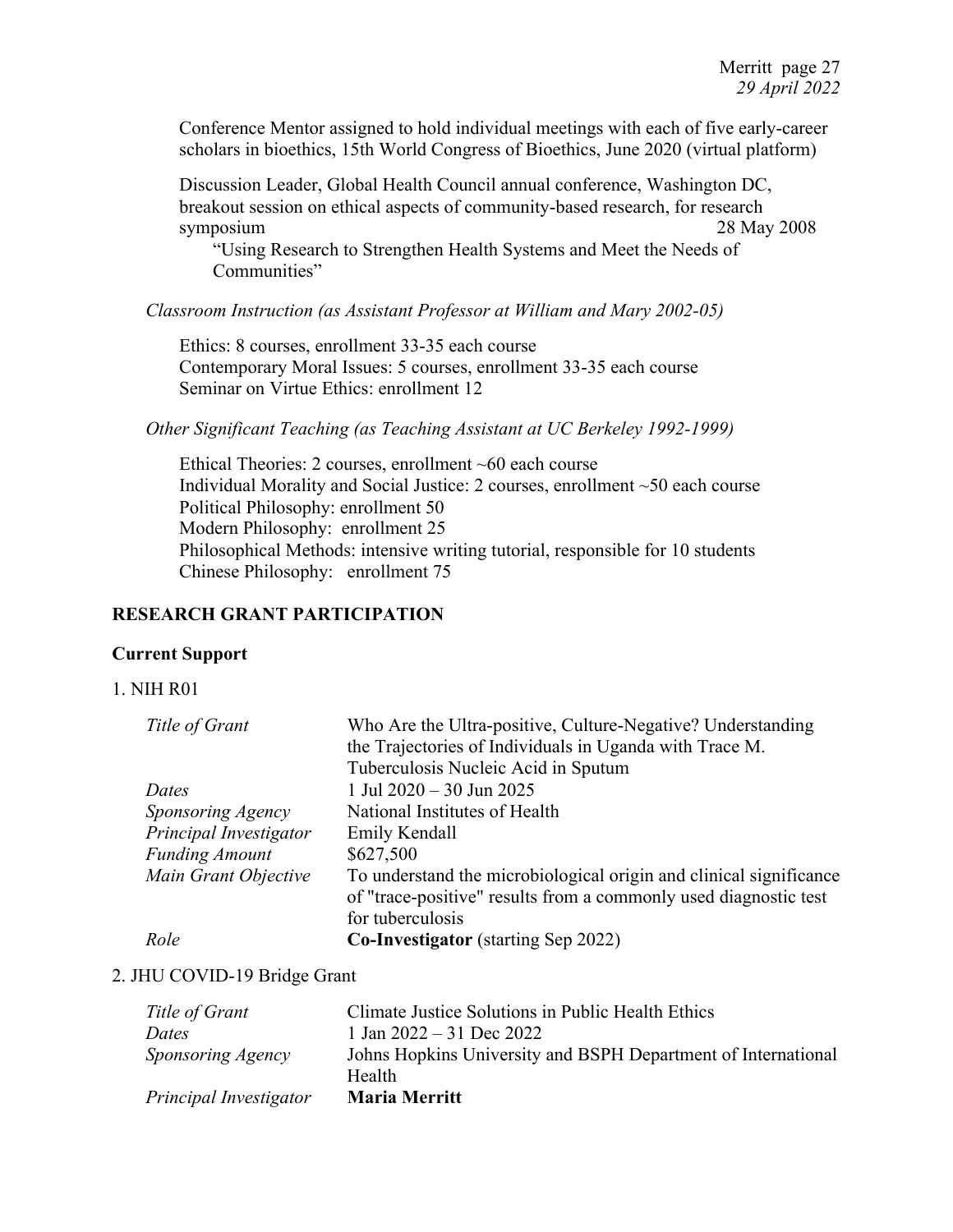| <b>Funding Amount</b> | \$48,953                                                                                                            |
|-----------------------|---------------------------------------------------------------------------------------------------------------------|
| Main Grant Objective  | To prepare grant proposal submissions for my emerging research<br>agenda on climate justice in public health ethics |

# **Past Support**

1. Wellcome Planning Grant

| Climate Change and Infectious Disease: Rethinking the Ethics of    |
|--------------------------------------------------------------------|
| Researcher-Community Partnerships in the Face of Structural        |
| <b>Environmental Vulnerabilities</b>                               |
| 1 Apr $2021 - 30$ Sep $2021$                                       |
| Wellcome, via the Oxford-Johns Hopkins Global Infectious           |
| Disease Ethics (GLIDE) Collaborative)                              |
| Maria Merritt and Maureen Kelley (Co-Principal Investigators)      |
| \$13,757                                                           |
| To prepare grant proposal submissions for a multi-disciplinary     |
| project to promote social justice in researcher-community          |
| partnerships for research on climate-sensitive infectious diseases |
|                                                                    |

# 2. Administrative Supplement to NIH R01

| Title of Grant         | Innovative Contact Tracing Strategies for Detecting TB in<br>Mobile Rural and Urban South African Populations                                                                                                                                                                                                                                                                                       |
|------------------------|-----------------------------------------------------------------------------------------------------------------------------------------------------------------------------------------------------------------------------------------------------------------------------------------------------------------------------------------------------------------------------------------------------|
| Dates                  | 7 Aug 2019 - 31 Jul 2024                                                                                                                                                                                                                                                                                                                                                                            |
| Sponsoring Agency      | National Institutes of Health                                                                                                                                                                                                                                                                                                                                                                       |
| Principal Investigator | David Dowdy                                                                                                                                                                                                                                                                                                                                                                                         |
| <b>Funding Amount</b>  | \$143,847                                                                                                                                                                                                                                                                                                                                                                                           |
| Main Grant Objective   | To study weekend and evening contact tracing in a peri-urban<br>township of northern South Africa and holiday contact tracing in<br>rural Limpopo Province, South Africa, compared against the<br>standard of care approach to contact tracing, with a goal of<br>identifying contact investigation strategies that can optimize the<br>number of TB diagnoses made and treatment courses initiated |
| Role                   | Co-Investigator                                                                                                                                                                                                                                                                                                                                                                                     |
| 3. NIH R01             |                                                                                                                                                                                                                                                                                                                                                                                                     |
| Title of Grant         | Assessing Social Justice in Economic Evaluation to Scale up<br>Novel MDR-TB Regimens                                                                                                                                                                                                                                                                                                                |
| Dates                  | 15 Jul 2015 - 30 Jun 2019                                                                                                                                                                                                                                                                                                                                                                           |
|                        | No-cost extension 1 Jul $2019 - 30$ Jun $2021$                                                                                                                                                                                                                                                                                                                                                      |
| Sponsoring Agency      | National Institutes of Health                                                                                                                                                                                                                                                                                                                                                                       |
| Principal Investigator | <b>Maria Weston Merritt</b> from inception until July 2020, when I<br>transferred the role to David Wesley Dowdy (previously Co-<br>Investigator) in anticipation of working full-time as a Visiting<br>Scholar in the NIH Department of Bioethics 2020-2021                                                                                                                                        |
| <b>Funding Amount</b>  | \$974,279                                                                                                                                                                                                                                                                                                                                                                                           |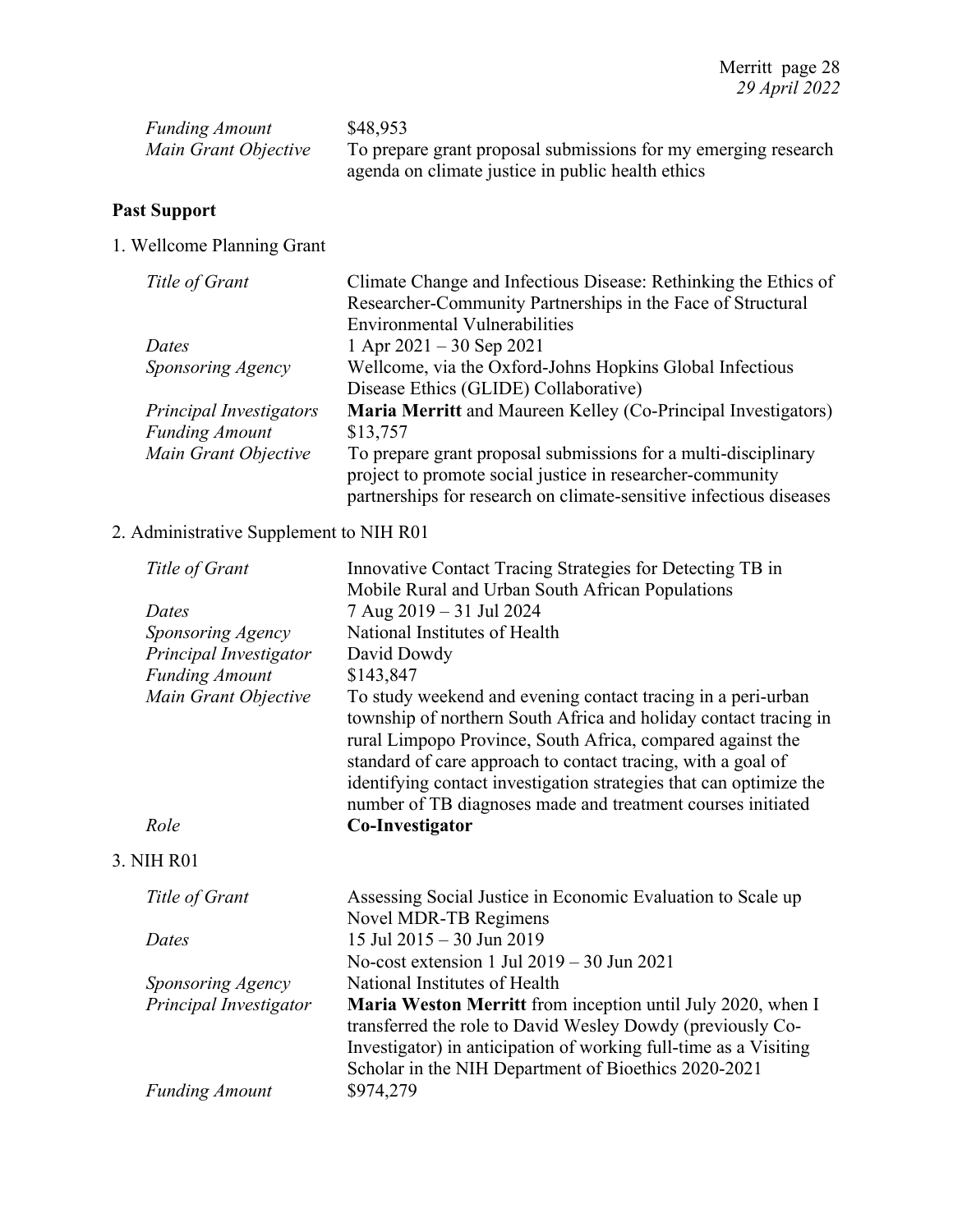*Main Grant Objective:* To develop a new analytic technique for explicitly considering social justice in deciding whether and how to offer new drug treatments to populations of patients living with Multi-Drug-Resistant Tuberculosis (MDR-TB) in specific countries or areas

4. Wellcome Trust Collaborative Award in Humanities and Social Science

| Title of Grant         | Integrating Ethics and Equity into Priority Setting for Universal |
|------------------------|-------------------------------------------------------------------|
|                        | Health Coverage: A Proof-of-Concept Study in South Africa         |
| Dates                  | $1$ Nov $2017 - 31$ Oct $2020$                                    |
| Sponsoring Agency      | Wellcome Trust                                                    |
| Principal Investigator | Kalipso Chalkidou                                                 |
| <b>Funding Amount</b>  | £1,000,000                                                        |
| Main Grant Objective   | To generate evidence on how a context-specified ethics            |
|                        | framework for health priority setting can be developed, and on    |
|                        | how its application may influence health technology               |
|                        | assessment $(HTA)$ recommendations – with the potential to        |
|                        | impact near-term decisions for the National Health Insurance      |
|                        | (NHI) policy rollout and longer-term approaches to HTA in South   |
|                        | Africa and beyond                                                 |
| Role                   | Co-Investigator                                                   |

# 5. Greenwall Foundation Making a Difference Award

| Title of Grant         | Justice-Enhanced Economic Evaluation of New Technologies<br>for Gambiense Human African Trypanosomiasis (HAT)                                                                             |
|------------------------|-------------------------------------------------------------------------------------------------------------------------------------------------------------------------------------------|
| Dates                  | 1 Jul 2015 – 30 Jun 2016                                                                                                                                                                  |
|                        | No-cost extension 1 Jul $2016 - 31$ Dec $2016$                                                                                                                                            |
| Sponsoring Agency      | Greenwall Foundation                                                                                                                                                                      |
| Principal Investigator | <b>Maria Merritt</b>                                                                                                                                                                      |
| <b>Funding Amount</b>  | \$59,950                                                                                                                                                                                  |
| Main Grant Objective   | To demonstrate a new analytic technique for explicitly<br>considering social justice in deciding whether to invest in new<br>technologies to diagnose and treat African sleeping sickness |
| 6. NIH P30             |                                                                                                                                                                                           |
| Title of Grant         | The Johns Hopkins Center for AIDS Research (JHU CFAR)                                                                                                                                     |
| Dates                  | 2 May 2012 – 30 Apr 2017                                                                                                                                                                  |
| Sponsoring Agency      | National Institutes of Health                                                                                                                                                             |
| Principal Investigator | Richard E. Chaisson                                                                                                                                                                       |
| <b>Funding Amount</b>  | \$8,567,254                                                                                                                                                                               |
| Main Grant Objective   | To provide a productive platform for promoting collaboration and<br>synergy across the Johns Hopkins University HIV research                                                              |

*Role* **Scientific working group member**

community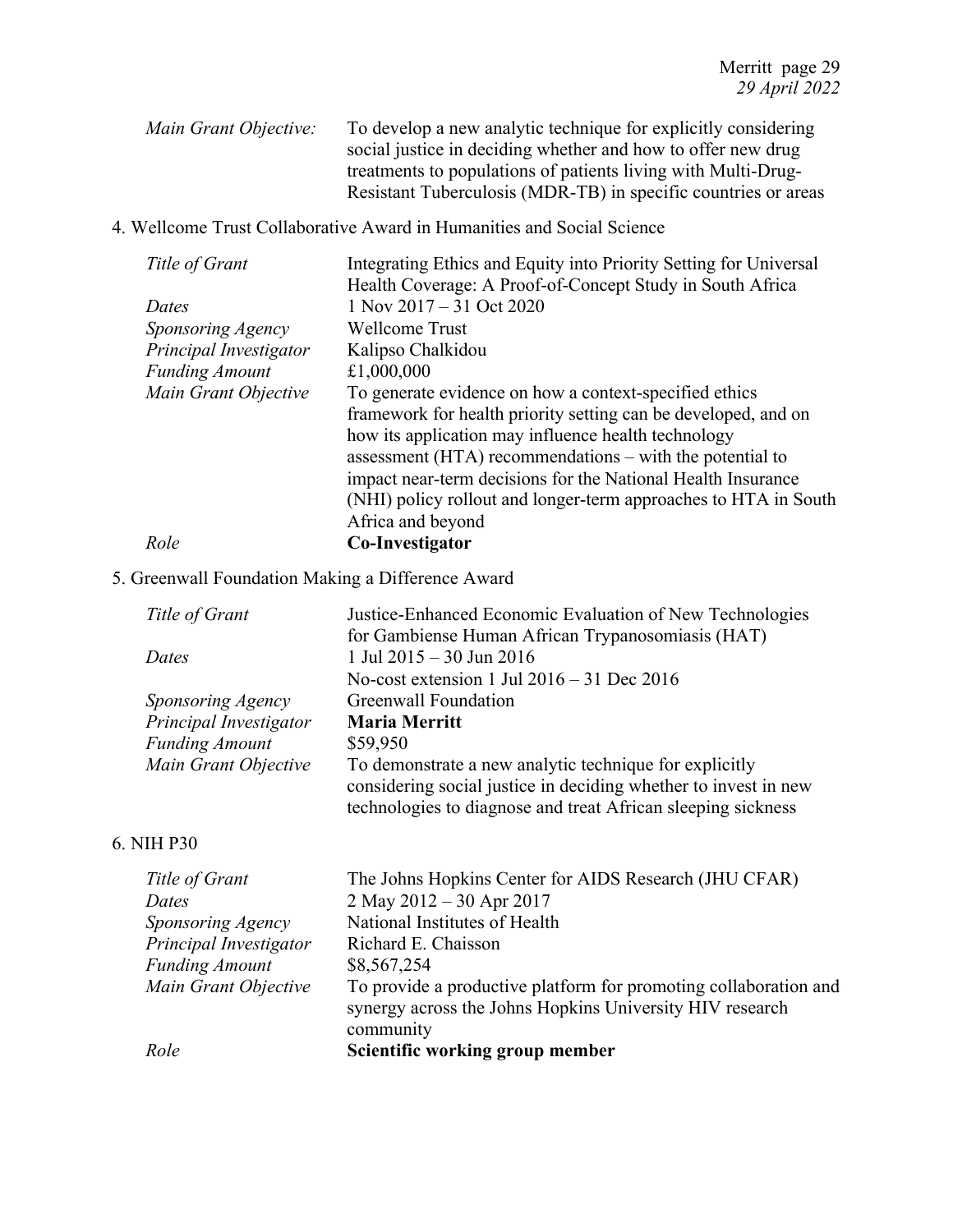### 7. NIH R56

| Title of Grant         | Assessing Social Value in Economic Evaluation to Scale up                                                                                                                                          |
|------------------------|----------------------------------------------------------------------------------------------------------------------------------------------------------------------------------------------------|
|                        | Novel TB Drug Regimens                                                                                                                                                                             |
| Dates                  | 21 Jul 2014 - 30 Jun 2015                                                                                                                                                                          |
| Sponsoring Agency      | National Institutes of Health                                                                                                                                                                      |
| Principal Investigator | <b>Maria Weston Merritt</b>                                                                                                                                                                        |
| <b>Funding Amount</b>  | \$186,604                                                                                                                                                                                          |
| Main Grant Objective   | To establish proof of concept for an innovative methodology to<br>incorporate norms of social justice into traditional economic<br>evaluation for the scale-up of new public health interventions, |
|                        | using novel TB drug regimens as a paradigm case                                                                                                                                                    |

8. Greenwall Faculty Scholars Program in Bioethics

As noted above under *Awards* above in Part I of CV, this is the premier U.S. career development award in the field of bioethics.

| Title of Grant                                                                                                                                                                                                                                | Researchers' Obligations in Community-Based Research:                                                                                                                                             |
|-----------------------------------------------------------------------------------------------------------------------------------------------------------------------------------------------------------------------------------------------|---------------------------------------------------------------------------------------------------------------------------------------------------------------------------------------------------|
|                                                                                                                                                                                                                                               | Resolving Dilemmas of Care                                                                                                                                                                        |
| Dates                                                                                                                                                                                                                                         | 1 Jul 2009 - 30 Jun 2012                                                                                                                                                                          |
|                                                                                                                                                                                                                                               | No-cost extension 1 Jul $2012 - 30$ Jun $2014$                                                                                                                                                    |
| Sponsoring Agency                                                                                                                                                                                                                             | <b>Greenwall Foundation</b>                                                                                                                                                                       |
| Principal Investigator                                                                                                                                                                                                                        | <b>Maria Merritt</b>                                                                                                                                                                              |
| <b>Funding Amount</b>                                                                                                                                                                                                                         | \$194,008                                                                                                                                                                                         |
| Main Grant Objective:                                                                                                                                                                                                                         | To identify a range of policy-ready, morally acceptable options<br>for ethical guidance in decision-making about ancillary care and<br>related issues in the context of community-based research. |
| 9. NIH R01                                                                                                                                                                                                                                    |                                                                                                                                                                                                   |
| Title of Grant                                                                                                                                                                                                                                | Ancillary Care in Community-Based Research:                                                                                                                                                       |
|                                                                                                                                                                                                                                               | Deciding What to Do                                                                                                                                                                               |
| Dates                                                                                                                                                                                                                                         | 1 Jul 2010 - 30 Jun 2014                                                                                                                                                                          |
| Sponsoring Agency                                                                                                                                                                                                                             | National Institutes of Health                                                                                                                                                                     |
| Principal Investigator                                                                                                                                                                                                                        | Holly A. Taylor                                                                                                                                                                                   |
| <b>Funding Amount</b>                                                                                                                                                                                                                         | \$425,000                                                                                                                                                                                         |
| Main Grant Objective                                                                                                                                                                                                                          | To describe researchers' ancillary care (AC) decision-making<br>experience and to develop and refine a normative model of AC<br>obligations in community-based research                           |
| Role                                                                                                                                                                                                                                          | Co-Investigator                                                                                                                                                                                   |
| 10. L.L., $\mathbf{T}_{1}$ , $\mathbf{L}_{2}$ , $\mathbf{L}_{3}$ , $\mathbf{L}_{4}$ , $\mathbf{L}_{5}$ , $\mathbf{L}_{5}$ , $\mathbf{L}_{6}$ , $\mathbf{L}_{7}$ , $\mathbf{L}_{8}$ , $\mathbf{L}_{9}$ , $\mathbf{L}_{10}$ , $\mathbf{L}_{11}$ |                                                                                                                                                                                                   |

# 10. John Templeton Foundation Planning Grant

| Title of Grant                 | Virtues of Wonder (VOWS):                                         |
|--------------------------------|-------------------------------------------------------------------|
|                                | A Seedbed for Discovery and Healing                               |
| Dates                          | 1 Mar 2013 - 28 Feb 2014                                          |
| Sponsoring Agency              | The John Templeton Foundation                                     |
| <b>Principal Investigators</b> | Gail Geller and <b>Maria Merritt</b> (Co-Principal Investigators) |
| <b>Funding Amount</b>          | \$181,818                                                         |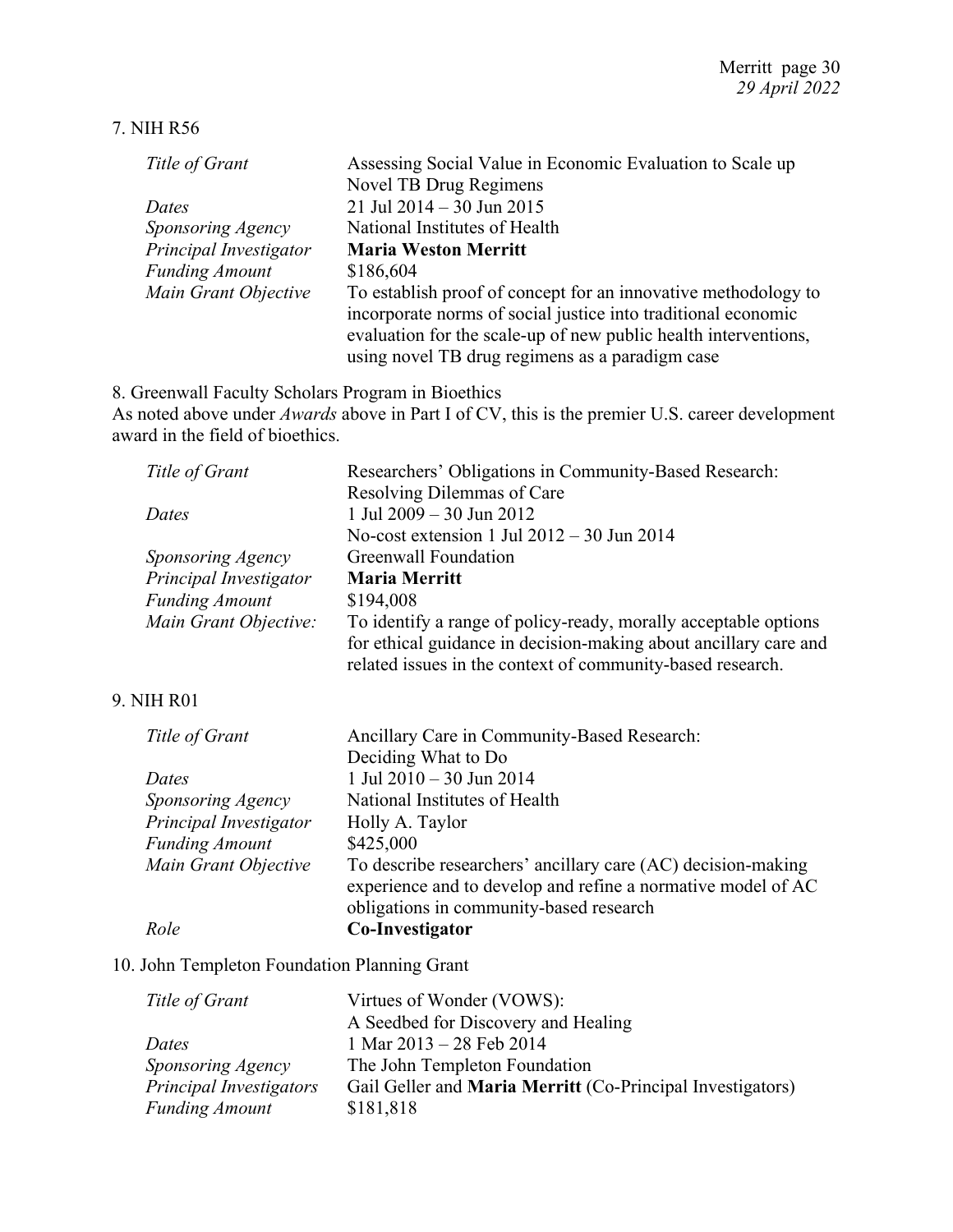*Main Grant Objective:* To prepare grant proposal submissions for a multi-disciplinary project to study the capacity for wonder in relation to character development in undergraduate learning environments, with special attention to the pre-medical learning environment

#### 11. Swiss Tropical and Public Health Institute (Swiss TPH)

| Role                   | <b>Consultant</b> for short-term assignment 1 Jul $2013 - 28$ Feb $2014$                                           |
|------------------------|--------------------------------------------------------------------------------------------------------------------|
|                        | trypanosomiasis                                                                                                    |
|                        | and possible subsequent eradication of onchocerciasis (river<br>blindness), lymphatic filariasis and human African |
| Main Grant objective:  | To analyze the current options related to the control, elimination                                                 |
| <b>Funding Amount</b>  | \$1,779,653                                                                                                        |
| Principal Investigator | Fabrizio Tediosi                                                                                                   |
| Sponsoring Agency      | Bill and Melinda Gates Foundation                                                                                  |
| Dates                  | October 2011 – November 2014                                                                                       |
|                        | Filariasis and Human African Trypanosomiasis                                                                       |
| Title of Grant         | Eradication Investment Cases for Onchocerciasis, Lymphatic                                                         |

12. Faculty Innovation Fund, Bloomberg School of Public Health (BSPH)

| Title of Grant          | Ancillary Care in Public Health Intervention Research in           |
|-------------------------|--------------------------------------------------------------------|
|                         | Resource-Limited Settings:                                         |
|                         | Researchers' Practices and Decision-Making                         |
| Dates                   | 1 Jun $2007 - 30$ Jun $2008$                                       |
| Sponsoring Agency       | <b>BSPH</b>                                                        |
| Principal Investigators | <b>Maria Merritt</b> and Holly Taylor (Co-Principal Investigators) |
| <b>Funding Amount</b>   | \$27,693.51                                                        |
| Main Grant Objective    | To document ancillary care practices and decision-making among     |
|                         | researchers conducting public health intervention research in low- |
|                         | resource South Asian settings                                      |

## **ACADEMIC SERVICE**

*Health Systems Program (academic unit within Department of International Health)*

Health Systems faculty search committees Primary health care and community health, 2019-2020 Injury prevention and control in low‐ and middle‐income countries, 2014 Health economics, 2011

Planning committee, Health Systems Program Retreat, May 2008

# *Department of International Health*

Inaugural Associate Chair for Student Matters, 1 Jul 2016 – 31 Aug 2020 This position entailed extensive leadership responsibilities for student quality of life, student tuition and financial support, policies and procedures for students' program-related international travel, doctoral and master's advisor training, and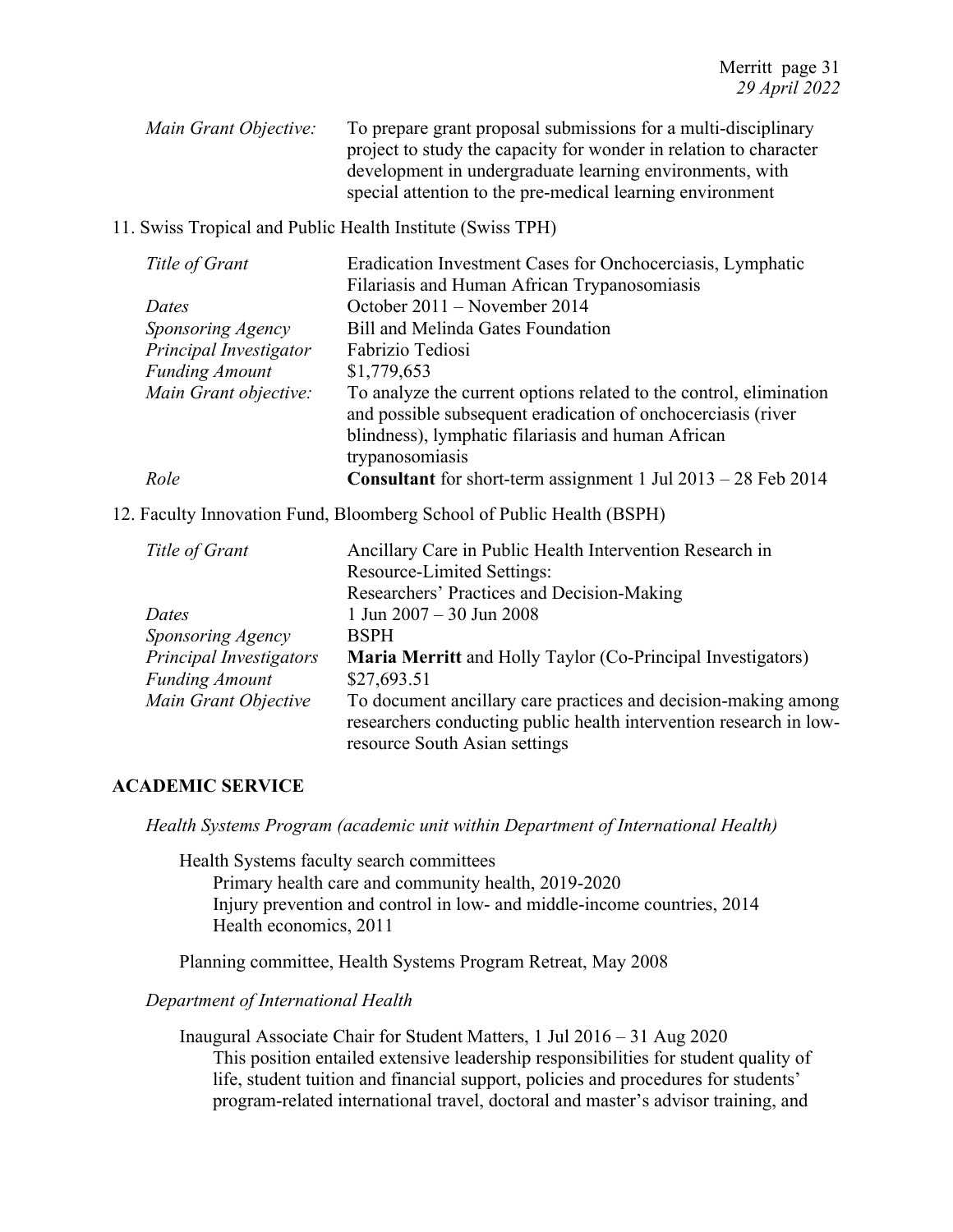other student matters, typically for over 200 students at any given time. Scope of responsibility encompassed ten degree programs (four PhD, four MSPH, one MHS, and one legacy DrPH) and *ex officio* service as Chair of Admissions Committee, member of departmental Leadership Team, Steering Committee, Curriculum & Credentials Committee, and Departmental COVID-19 Response Team (March 2020 through August 2020). While in this position I also served as co-lead for the launch of our departmental IDARE (Inclusion, Diversity, Anti-Racism and Equity) Committee in 2020.

BSPH Faculty Senate, departmental representative 2018-2020 2010-2012 BSPH COVID-19 Mental Health Task Force, departmental representative, March-June 2020 Faculty Development Program, (FDC) 2013-present: currently mentor for 2 faculty Research Strategy Team, 2013-2015 Steering Committee Elected representative 2012-2013 Member *ex officio* as Associate Chair, 2016-2020

#### *School*

Member, Mental health Grad Network (MhGN) Faculty Training Steering Committee, 2019-2020 Chair, Task Force on PhD Tuition, 2016-2017 Participant in accreditation site visit, 21 April 2015 Appointments & Promotions ad hoc committees (2), 2013-2014 Reviewer, Center for Public Health and Human Rights Junior Faculty Awards: 2011(spring) Reviewer, Marcia Pines Award in Bioethics: 2007, 2009, 2010 Reviewer, Framework Program in Global Health, 2008 (fall) and Faculty Grants Program, 2014 (fall) Member, Scope Committee convened by Research Sub-Committee of BSPH Strategic Plan, 2007 Member, Institutional Review Board (IRB) Full Committee, which reviews greaterthan-minimal-risk research protocols from across all School departments, 2006-2017

#### *JHU Berman Institute of Bioethics*

Member, Search Committee, Berman Institute Director Search, 2015-2016

Member, Search Committees, Berman Institute Assistant Professor Searches, 2012-2013 and 2014-2015

Chair, Berman Institute Fellows selection committee, 2012-2013

**Co-Associate Director**, Greenwall Fellowship Program in Bioethics and Health Policy, Johns Hopkins University and Georgetown University, 2006-2012 (program ended in 2012)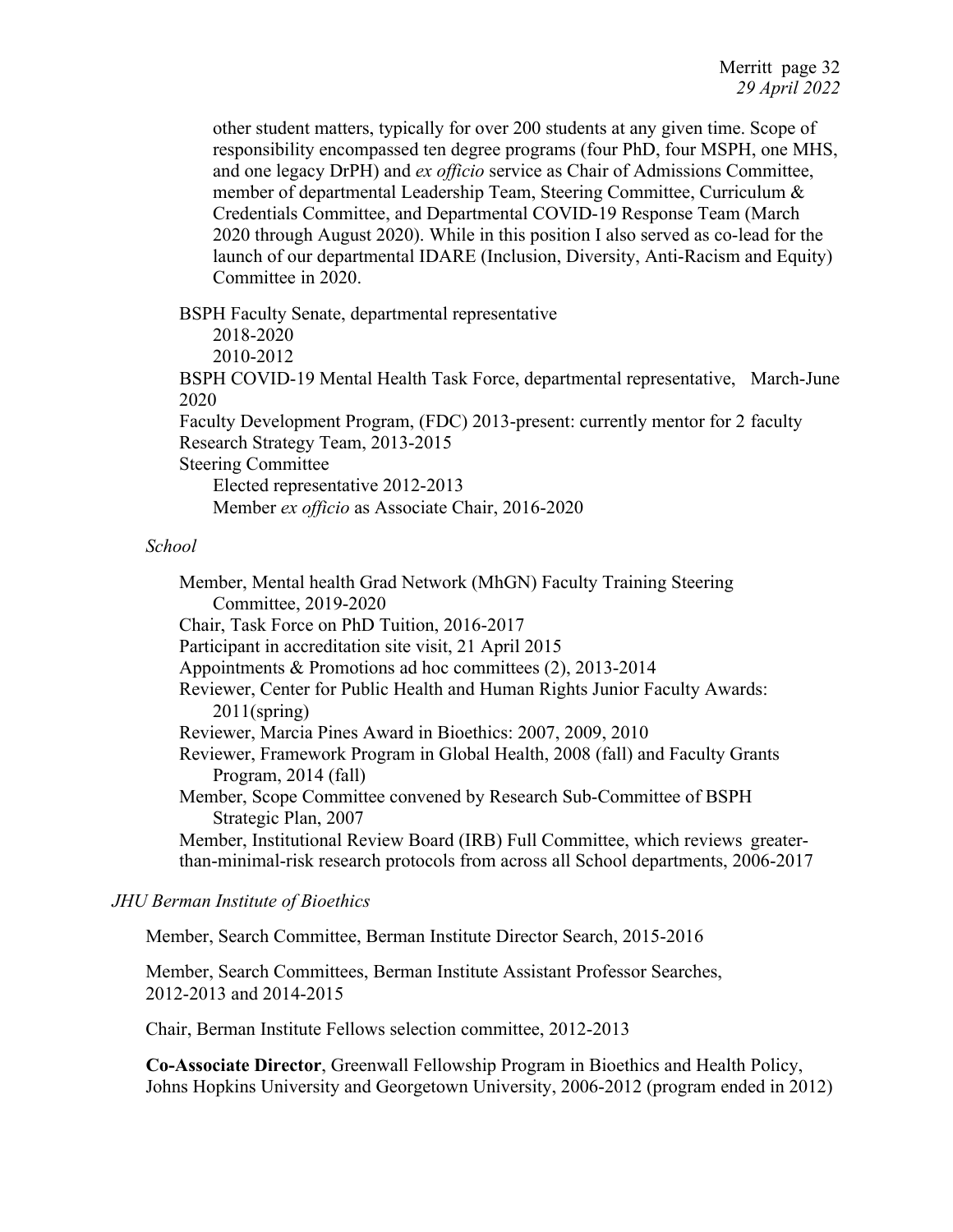Jointly administered by Johns Hopkins University and Georgetown University and funded by the Greenwall Foundation, the Greenwall Fellowship was a highly selective, internationally competitive postdoctoral training program in bioethics and health policy whose alumni are among the most talented, accomplished, and influential scholars in the field.

We recruited Fellows primarily from philosophy, medicine, law, history, and the social sciences. My discipline-specific responsibilities included service as a designated mentor for all Fellows who worked primarily in philosophy, a total of eight from 2006 to 2012. They published fellowship-supported articles or book chapters in peer-reviewed venues that include *American Journal of Bioethics*, *American Journal of Public Health*, Cambridge University Press, *Developing World Bioethics*, *Hypatia*, *Journal of Applied Philosophy*, *Journal of Philosophy*, *Kennedy Institute of Ethics Journal*, Oxford University Press, *Philosophy*, *Philosophy and Phenomenological Research*, *Public Reason*, *Southern Journal of Philosophy*, and *Stanford Encyclopedia of Philosophy*.

My responsibilities were as follows: co-direct overall program administration; recruit, select, and orient postdoctoral Fellows; support Fellows in their academic development, professional formation and networking, placement in summer internships, and pursuit of post-Fellowship employment; submit interim and annual reports to the President of the Greenwall Foundation; organize our seminar series for Fellows (BSPH 306.863.01); and invite guest faculty (external and internal) to speak for the seminar. I was directly responsible for organizing approximately 16 seminar sessions per year, half of which met in the Washington, DC area. Each Fellow normally spent 2 years in full-time residence. All our Fellows were registered as students at BSPH through the Department of Health Policy and Management.

**Faculty Leadership Team Member**, Hecht-Levi Fellowship Program in Bioethics, 2013- 2016 (stepped away in July 2016 to become Associate Chair for Student Matters in the BSPH Department of International Health)

Hosted by the Johns Hopkins Berman Institute of Bioethics and funded by a grant from the Hecht-Levi Foundation, this postdoctoral program is intended to help launch the careers of the next generation of bioethics scholars, creating 2-year funded research positions for at least 10 fellows through the decade beginning in 2013. The Hecht-Levi Program is similar in many respects to its predecessor, the Greenwall Fellowship Program (above); likewise, my responsibilities were similar.

While on the Hecht-Levi Faculty Leadership Team, I served as a designated mentor for two Fellows, whose fellowship-supported work was published in peer-reviewed venues including *American Journal of Bioethics*, *Bioethics*, *Global Public Health*, *Journal of Law, Medicine, & Ethics*, *Journal of Medical Ethics*, Oxford University Press, and *Social Science & Medicine*.

## *University*

JHU Miller Professorships, Department of Philosophy, Search Committee Member 2018-19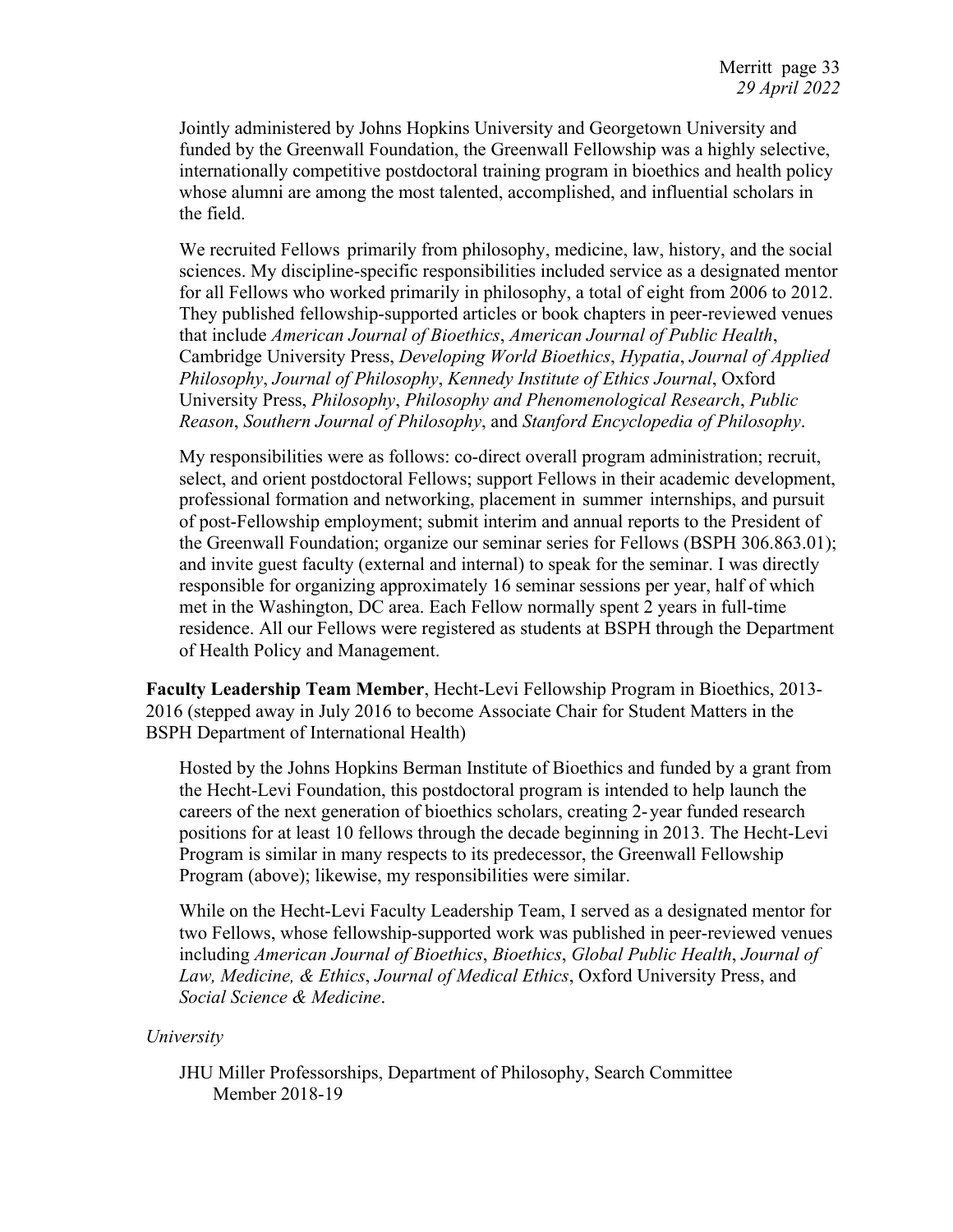JHU Gateway Sciences Initiative Member, Faculty Steering Committee: June 2013-June 2014

# **Program Officer**, JHU Exploration of Practical Ethics, 2015-2020

The Johns Hopkins University (JHU) Exploration of Practical Ethics was a partnership involving the Office of the President, the Office of the Provost, and the Berman Institute of Bioethics. This program aimed to stimulate innovative work in practical ethics by JHU faculty members across 11 University divisions (Applied Physics Laboratory, Berman Institute, Bloomberg School of Public Health, Carey Business School, Krieger School of Arts & Sciences, Peabody Institute, School of Advanced International Studies, School of Education, School of Medicine, School of Nursing, and Whiting School of Engineering).

My responsibilities as program officer included working intensively with investigators to develop their proposals, coordinating the competitive review of proposals, and overseeing two rounds of funding with a total of 16 projects and a combined portfolio of ~\$750,000. Project titles listed below indicate the breadth of work supported. For details on funded projects and their results and products, please see: https://bioethics.jhu.edu/practical-ethics-report/

2018 funded projects

- Are We Asking the Right Questions about the Ethics of Autonomous Vehicle Testing?
- Ethical Robotics: Implementing Value-Driven Behavior in Autonomous Systems
- Housing Our Story: Towards Archival Justice for Black Baltimore
- The Law of Unintended Consequences: Will the Implementation of California Senate Bill 27 Impact Animal Health and Well-Being?
- Conducting Research on Commercially-Owned Online Spaces
- The Ethics of Preparedness in Humanitarian Disasters
- Determining the Number of Refugees to be Resettled in the United States: An Ethical and Human Rights Analysis

2016 funded projects

- Altruism, Ethics, and Markets: A Behavioral and Neuroscientific Experimental Study
- Unseen: Kalief Browder, Mass Incarceration, and Solitary Confinement
- Understanding and Addressing Moral Dilemmas of Sedentarization of Pastoralists: Practical Ethics of Mitigating Conflict Amongst Water and Food Resource-Constrained Populations in the Northern Kenya Semi-Arid Lands
- Environmental Ethics in American Life: An Anthropological Inquiry
- Transforming Moral Distress
- The Practical Ethics of University Community Engagement: Lessons from the Local and Global
- Understanding the Ethics and Value of Higher Education: When is Highly Specialized Training "Worth It"?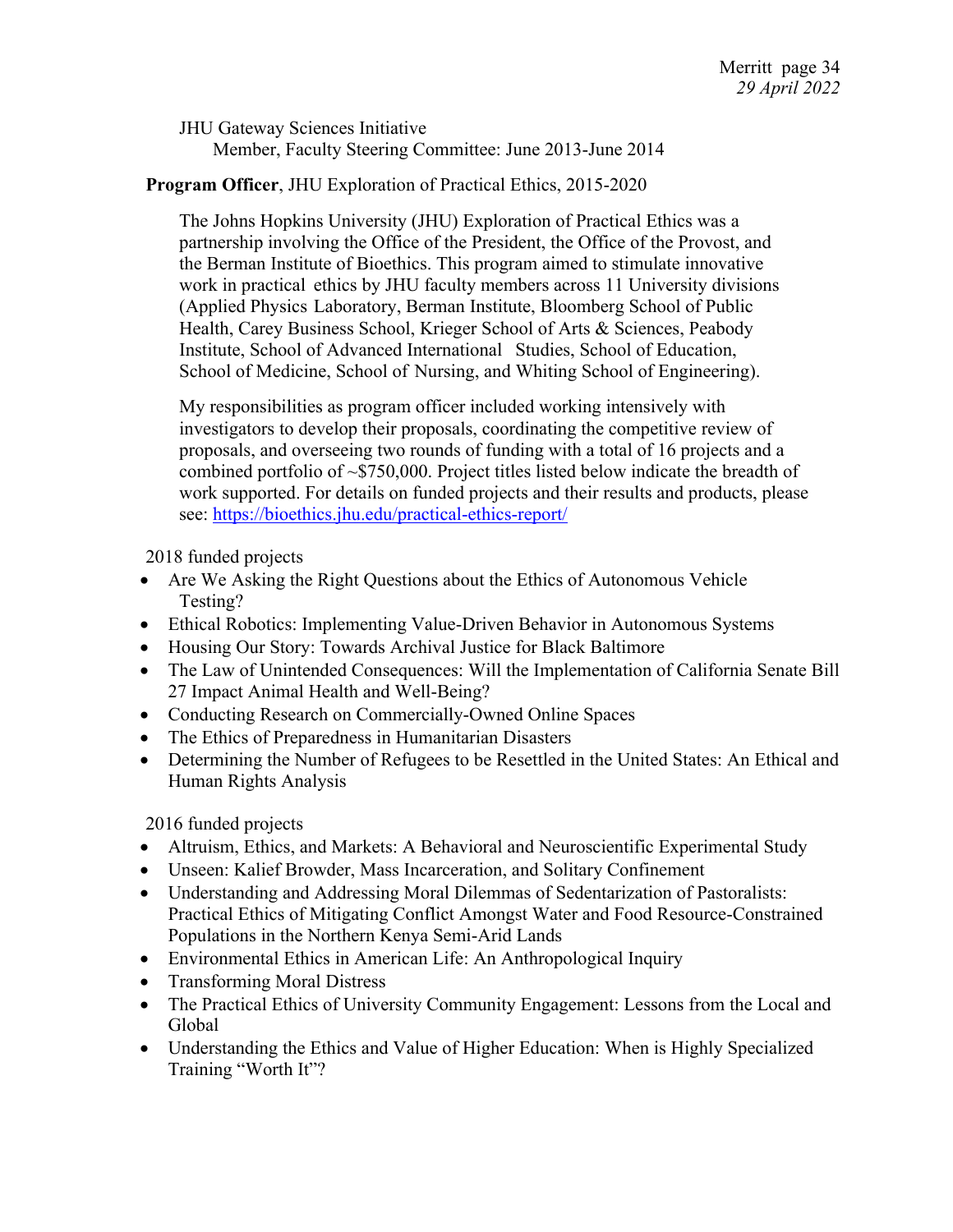- Can God Stop the Next Financial Crisis? Prospects for a Consequentialist Ethics of Islamic Financial Engineering
- Practical Ethics for Future Leaders: Interdisciplinary Education Modules for Innovation

#### *External Academic Service*

Panelist, "Pathways in Bioethics," Hastings Center Summer Program for Underrepresented Undergraduates, *virtual program; upcoming 9 June 2022*

Guest faculty for NIH R25 "Training Program in Research Ethics in the Americas" Role: to offer capacity-building workshops in grant writing for program trainees and other interested personnel at Facultad Latinoamericana de Ciencias Sociales (FLACSO), Buenos Aires, Argentina, academic years 2021-2023 Funder: Fogarty International Center of the National Institutes of Health Award: R25TW001605 PI: Florencia Luna, FLACSO

## **PRESENTATIONS**

*Scientific Meetings (indicates peer review of submitted abstract)*

*\* indicates a mentored student, postdoctoral fellow, or recent Johns Hopkins University alumna/alumnus at time of presentation*

**Merritt MW**, Kelley M, Wenner DM. "Taking Justice Seriously in Health Research and Policy in Low-Resource Settings," American Society for Bioethics and Humanities (ASBH) annual meeting, 17 Oct 2020, panel presentation (virtual platform)

Taylor H, **Merritt MW**, Dowdy D, Stennett A, Searle A, Zwerling A, Dukhanin V. "Treatment for Multi-drug Resistant Tuberculosis (MDR-TB): Can we avoid further disadvantaging patients?" American Society for Bioethics and Humanities (ASBH) annual meeting, 16 Oct 2020, paper presentation (virtual platform)

**Merritt MW**, Taylor H, Dowdy D, Dukhanin V, Searle A, Stennett A, Zwerling A. "Justice-Enhanced Cost-Effectiveness Analysis: an Innovative Decision Tool for Considering Social Justice in Health-Related Policy Decisions," 15th World Congress of Bioethics, 19 Jun 2020, poster (virtual platform)

Taylor H, Stennett A, Searle A, Dowdy D, Zwerling A, Dukhanin V, **Merritt M** (*in absentia: attended conference but needed to go home before co-author Stennett gave presentation*), "A qualitative exploration of disclosure of MDR-TB status in South Africa," poster for The 49<sup>th</sup> Union World Conference on Lung Health, The Hague, The Netherlands, 24-27 Oct 2018, poster

\*Krubiner CB (recent alumna), \*DiStefano M (BSPH student), **Merritt MW** (*in absentia*), "Toward an ethics framework for health priority-setting for National Health Insurance in South Africa," International Society on Priorities in Health, Linköping, Sweden, 13-15 Sep 2018, oral presentation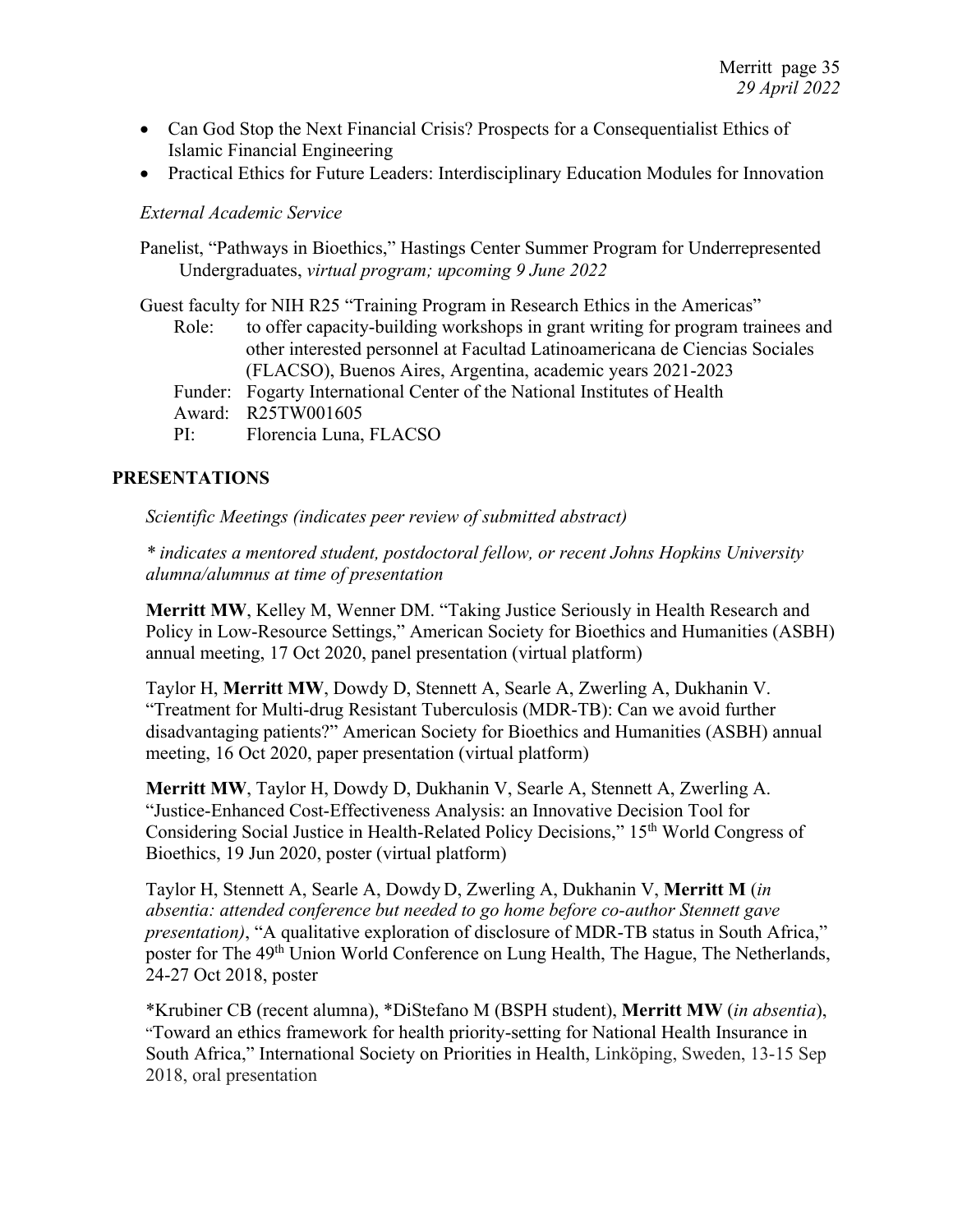\*Sripad P (recent alumna), Jennings L, **Merritt MW** (*in absentia*), Kerrigan D, Ozawa S, Ndwiga C, Abuya TO, Warren CE, "Trust-building in maternity care through empowerment and communicative action: a qualitative exploration amidst Kenya's policy transition," 4<sup>th</sup> Global Symposium on Health Systems Research, Vancouver, Canada, 17 Nov 2016, poster with associated panel presentation

\*Schuh H (BSPH student), Igusa T, Lee B, **Merritt M** (*in absentia*), Peters D, "Exploring Feedback and Effects of Immunization Systems Interventions on Afghanistan's Health System Using System Dynamics Modeling," 4th Global Symposium on Health Systems Research, Vancouver, Canada, 16 Nov 2016, oral presentation

Dukhanin V, \*Searle A (recent alumna), Zwerling A, Dowdy D, Taylor H, **Merritt M**, "Systematic Review: Incorporating Social Justice Considerations into Economic Evaluations in Healthcare and Public Health," International Society on Priorities in Health Care, Birmingham, UK, 9 Sep 2016, oral presentation

\*Sripad P (BSPH student), Ozawa S, Kerrigan D, Jennings L, **Merritt M** (*in absentia*) Ndwiga C, Abuya T, Warren C, "What Determines Trust in Maternity Care? Cross-Perspective Findings from Peri-Urban Kenya," Global Maternal Newborn Health Conference, Mexico City, Mexico, 20 Oct 2015, oral presentation

**Merritt MW**, "Investing in Justice: Ethics, Evidence, and the Eradication Investment Cases for Lymphatic Filariasis and Onchocerciasis," International Health Economics Association (IHEA) Congress, Milan, Italy, 13 Jul 2015, oral presentation

\*Paul A (BSPH student), Taylor H, **Merritt M** (*in absentia*), "A Responsible Exit: Using Theories of Justice to Inform Donor Practices of Transitioning Health programs to In-Country Partners," American Public Health Association (APHA) annual meeting, New Orleans, LA, 19 Nov 2014, oral presentation

Jacobson J, Tanner M, Stone C, **Merritt MW**, Tediosi F, "Impacts of Investments to Reach Elimination of Onchocerciasis, Lymphatic Filariasis, and Human African Trypanosomiasis," American Society of Tropical Medicine and Hygiene annual meeting, New Orleans, LA, 5 Nov 2014, oral presentation

\*Sripad P (BSPH student), Abuya T, Ozawa S, **Merritt M** (*in absentia*), Warren C, "Exploring Trust in Maternity Care: a Qualitative Study in Peri-Urban Kenya," 3rd Global Symposium on Health Systems Research, Cape Town, South Africa, 30 Sep – 3 Oct 2014, oral presentation

Richardson HS, **Merritt MW**, Largent E, Capron AM, "Medical Researchers' Ancillary-Care Obligations: Working Out a Philosophical Account That Is Empirically Informed and Practically Useful," American Society for Bioethics and Humanities (ASBH) annual meeting, Atlanta, GA, 25 Oct 2013, panel presentation

Geller G, **Merritt MW**, "From Tradition to Innovation in the Moral Development of Health Professionals: Designing Educational Experiences That Cultivate a 'Capacity for Wonder' ," American Society for Bioethics and Humanities (ASBY) annual meeting, Atlanta, GA, 24 Oct 2013, workshop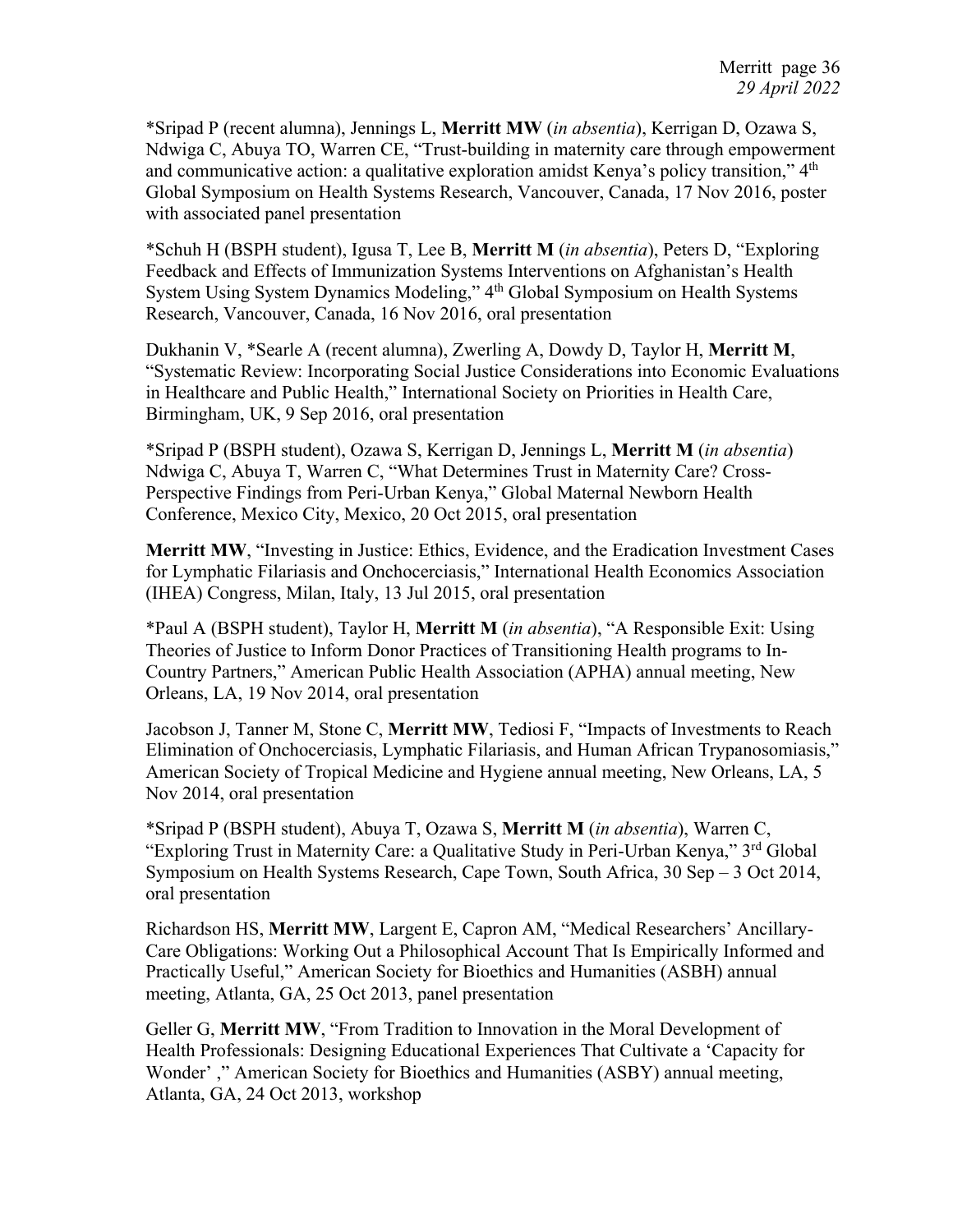\*Brown B (recent alumnus), **Merritt MW**, "Incentive Parameters for International Human Subjects Research," Public Responsibility in Medicine and Research (PRIM&R) Advancing Ethical Research Conference, 2 Dec 2011, poster presentation

This was one of 16 posters selected from a total of 122 for a special moderated discussion session.

**Merritt MW**, Mojtabai R, Katz J, "When is it Ethical to Collect Data on Serious Health Conditions in Developing Countries in the Absence of Effective Referral?" American Public Health Association (APHA) annual meeting, Washington, DC, 31 Oct 2011, poster

Poster was also displayed at BSPH Department of International Health 50<sup>th</sup> anniversary Health Systems celebration.

\*Fofana MO (JHSOM student, Berman Institute of Bioethics Scholarly Concentration Program), **Merritt MW** (*in absentia*), "Father Knows Best? Ethical Considerations of Required Paternal Consent in Pediatric HIV Research in Côte d'Ivoire," Global Health Conference, 13-15 Nov 2011, Montreal, Canada, poster

The abstract was selected for a Best Student Poster Abstract award.

\*Paul A (BSPH student), Redstone L (BSPH student), Doocy S, **Merritt MW**, "Making Food Aid (a Little) More Ethical: a Rapid Assessment Tool for Community Selection," presentation, American Society for Bioethics and Humanities (ASBH) annual meeting, Minneapolis, MN, 14 Oct 2011, oral presentation

**Merritt MW**, Taylor HA, "The Duty of Rescue and Health Researchers' Ancillary Care Responsibilities to Subjects," 10<sup>th</sup> World Congress of Bioethics, Singapore, 28 Jul 2010, oral presentation

**Merritt MW**, Taylor HA, "Translating Data to Theory: Ancillary Care in Public Health Intervention Research," American Society for Bioethics and Humanities (ASBH) annual meeting, Washington, DC, 15 Oct 2009, oral presentation

**Merritt MW**, Taylor HA, Mullany LC, "Ancillary Care in Public Health Intervention Research in South Asia: Researchers' Practices and Decision-Making," 9th World Congress of Bioethics, Rijeka, Croatia, 7 Sep 2008, oral presentation

**Merritt MW**, "Moral Theory and Empirical Research," American Society of Bioethics and Humanities (ASBH) annual meeting, Denver, 26 Oct 2006, contribution to panel discussion (with Johnson S, Miller F, Murray T, and Lindemann JN), "Can Empirical Ethics Research Do More than Describe? The Potential Contributions of Data to Ethical Concepts and Theory in Bioethics"

**Merritt MW**, "Moral Conflict in Clinical Trials," American Philosophical Association (APA) Pacific Division meeting, Seattle, 2002, oral presentation

**Merritt MW**, "Clinical Empathy," American Society for Bioethics and Humanities (ASBH) annual meeting, Baltimore, 2002, contribution to panel discussion, "Author Meets Critics: Jodi Halpern's *From Detached Concern to Empathy*"

**Merritt MW**, "Virtue Ethics and Situationist Personality Psychology," British Society for Ethical Theory annual meeting, Durham, England, 1999, oral presentation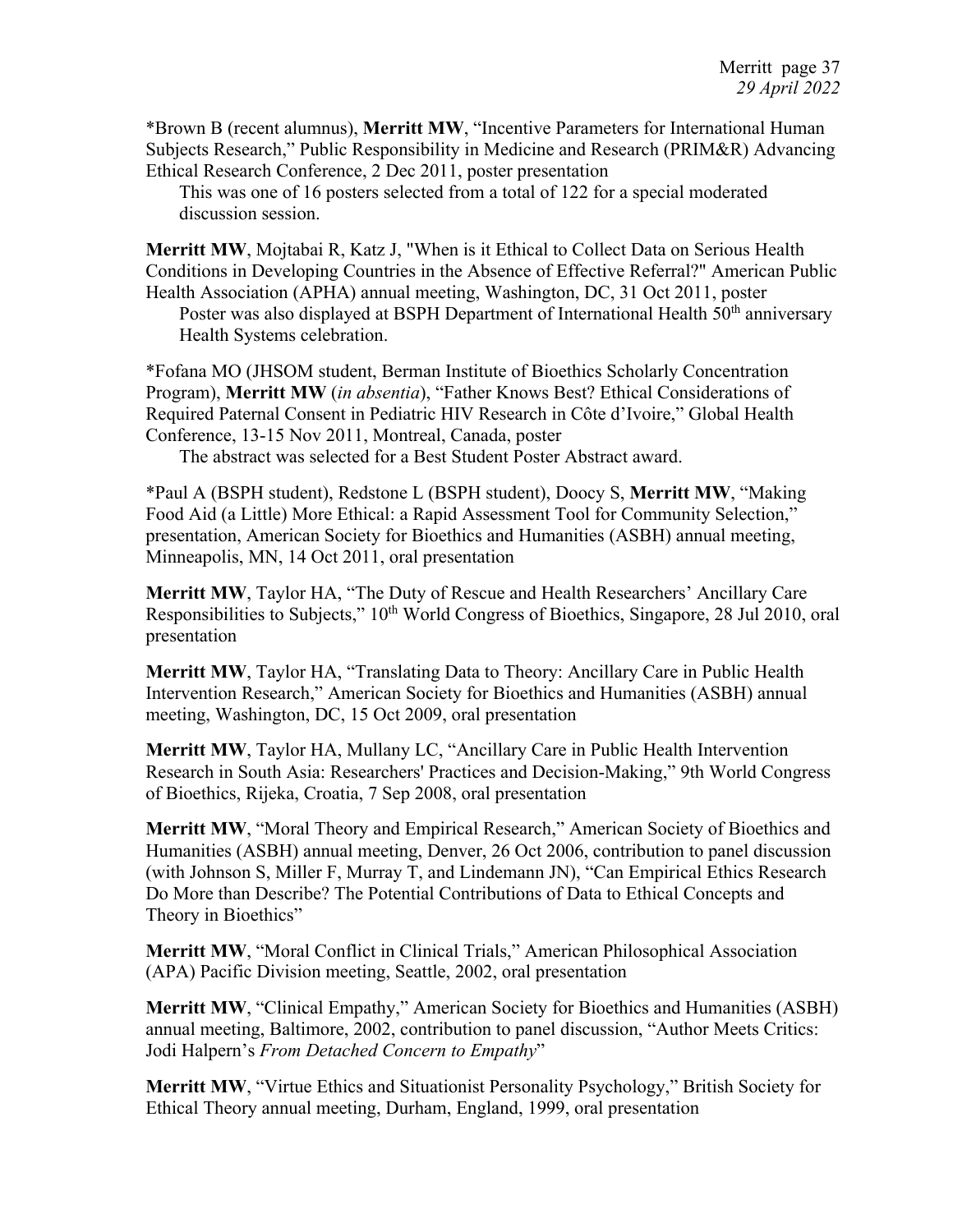# *Invited Seminars*

"The Health of Our Future: Seeking Justice in Transitions to Low-Carbon Health Systems," Smith College Department of Philosophy 2021-2022 public lecture series on Democracy and Health, 21 Apr 2022

"Ethical Tensions Among Considerations of Social Justice in Decarbonizing Health Systems," Smith College Department of Philosophy lunchtime talk, 22 Apr 2022

"Toward Climate-Friendly Health Systems: Ethical Challenges & Opportunities," NIH-wide Bioethics Interest Group, 4 Apr 2022

"Enhancing Cost-Effectiveness Analysis with Social Justice Assessment: A Case Study of Novel Treatment Regimens for MDR-TB," with David Dowdy, BSPH Health Policy Analysis Working Group, 7 May 2021

Work in Progress (WIP) presentation for Department of Bioethics, National Institutes of Health, 29 Sep 2020

"Assessing Social Justice in Economic Evaluation to Scale Up Novel MDR-TB Regimens," Health Systems Program Explore/Connect /Create series, 13 Mar 2019

"Social Justice from the Perspective of Economic Evaluation" with Holly Taylor and David Dowdy, Berman Institute of Bioethics Seminar Series, Johns Hopkins University, 13 Feb 2017

"Ancillary Care" and "Public Health Ethics in LMICs: Selected Emerging Topics," for Bioethics Boot Camp, Department of Medical Ethics and Health Policy, University of Pennsylvania, 23 and 26 Jun 2014

"Building the Capacity for Wonder: An Interprofessional Fellowship Program" (with Gail Geller and Cynda H. Rushton), American Association of Colleges of Nursing Semiannual Meeting, Washington, DC, 27 Oct 2013

"The Social Impacts of Eliminating and Eradicating LF, Onchocerciasis, and HAT: An Ethical Analysis" (based on collaboration with Theodore Bailey), for meeting of Technical Advisory Group on Eradication Investment Cases (EIC) for Onchocerciasis, Lymphatic Filariasis and Human African Trypanosomiasis, Swiss Tropical and Public Health Institute, Basel, Switzerland, 4 Sep 2013

"Global Public Health Research: Questions about Researchers' Responsibilities to Benefit Participants," Purdue University Lectures in Ethics, Policy, and Science, 13 Apr 2012, West Lafayette, IN

"The Duty of Rescue and Health Researchers' Ancillary-Care Responsibilities to Subjects," for Joint Colloquium in Bioethics, NIH Department of Bioethics, 10 Apr 2012

"Ancillary Care and the Greater Obligation Claim: Questions from the Community Research Setting," for workshop on Rethinking the Ethics of Clinical Research, held in honor of Alan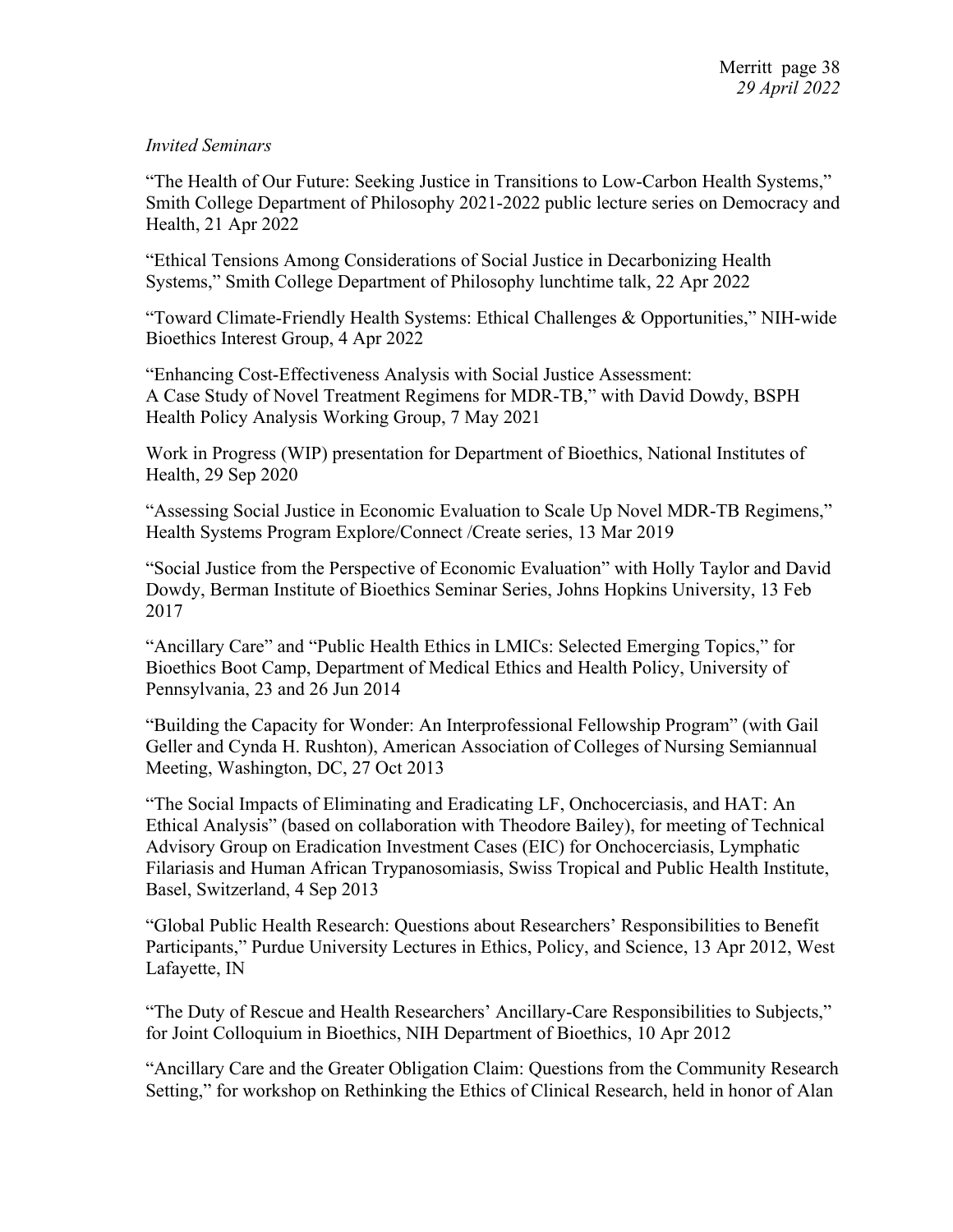Wertheimer at the Trent Center for Bioethics, Humanities & History of Medicine, Duke University, Durham NC, 24 Feb 2012

"Post-Trial Access to Trial Interventions: How Can We Tell What is Morally Required?" for workshop on Post-Trial Access to Trial Drugs: Legal, Ethical and Practical Issues, sponsored by Brocher Foundation, Geneva, Switzerland, 15-16 Dec 2011

"The Standard of Prevention for Biomedical HIV Prevention Trials: Deciding Whether to Add New Biomedical Modalities," NIH/NIAID Division of AIDS (DAIDS), 6 May 2011

"Do Researchers and Sponsors Have Responsibilities to Address Unmet Health Needs?" American Society for Nutrition annual meeting, Washington DC, 10 Apr 2011

"It Is My Duty to Resist Your Needles': Moral Challenges of Global Disease Eradication," Wake Forest University Center for Bioethics, Health, and Society, Winston-Salem NC, 17 Feb 2011

"A Cholera Outbreak in South Sudan: the Crossroads of Ethics, Public Health, and Humanitarian Medicine," Wake Forest University Center for Bioethics, Health, and Society, Winston-Salem NC, 18 Feb 2010

"A Global Survey of Health Researchers' Ethical Decision Making," Moral Psychology Research Group, Washington University, St. Louis, 15 Nov 2009

"U.S. Global Health Policy: New Developments," plenary session, Bioethics Summer Retreat (hosted by Cleveland Clinic Department of Bioethics), Cumberland, Maryland, 26 Jun 2009

"International Human Subjects Research: One IRB Member's Perspective," presentation for Federal International Working Group, Department of Health and Human Services, Washington, DC, 11 Mar 2009

"What Do Researchers Do When Participants Need Health Care?" Moral Psychology Research Group, Center for Philosophy of Science, University of Pittsburgh, 18 Nov 2007

Presentation on my background and research interests for 10<sup>th</sup> Anniversary celebration, Johns Hopkins Berman Institute of Bioethics, 20 Apr 2007

"Character and Empirical Moral Psychology," Joint Seminar in Bioethics (NIH, JHU, and Georgetown University), at NIH, 7 Mar 2007

"Ancillary Care in Resource-Poor Settings: A Question of Institutional Ethics," Georgetown University Workshop on the Ancillary-Care Obligations of Medical Researchers Working in Developing Countries, 2006

"Providing Post-Trial Antiretroviral Therapy (ART) to Participants in ART Trials in Developing Countries," Berman Bioethics Institute and BSPH, 2005

"Other-Oriented Attention and Meta-Cognitive Awareness," conference on Virtue Ethics and Moral Psychology: The Situationism Debate, Denver, Colorado 2005